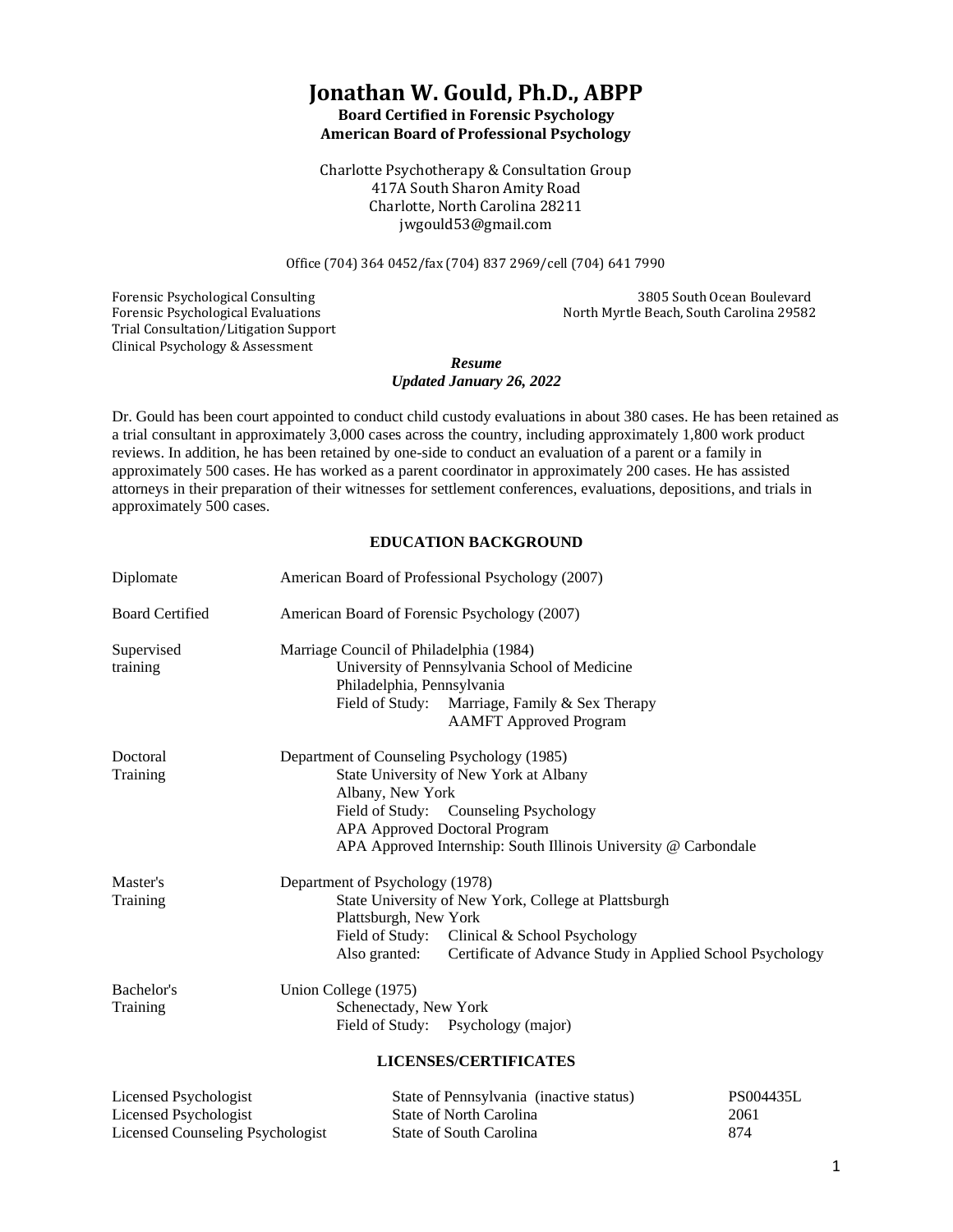| Licensed Psychologist         | State of Texas                    | 34428           |
|-------------------------------|-----------------------------------|-----------------|
| Licensed Applied Psychologist | State of Virginia                 | 0811000987      |
| Licensed Psychologist         | State of Hawaii                   | <b>PSY 1475</b> |
| Licensed Psychologist         | State of Kansas (inactive status) | 2319            |

### **PROFESSIONAL EXPERIENCE**

| 1995 - Present | Psychologist/Partner Charlotte Psychotherapy & Consultation Group              |  |  |
|----------------|--------------------------------------------------------------------------------|--|--|
|                | Charlotte, North Carolina                                                      |  |  |
|                | Clinical and Forensic Psychology Private Practice                              |  |  |
| $2002 - 2008$  | Psychologist/Partner Child Custody Consultants                                 |  |  |
|                | A national forensic psychology consulting service.                             |  |  |
| 1997 - 1999    | Executive Committee, North Carolina Psychological Association's South Piedmont |  |  |
|                | Representative                                                                 |  |  |
| 1984 - 1995    | Gould & Associates Philadelphia & Wayne, Pennsylvania                          |  |  |
|                | Clinical and Forensic Psychology Private Practice                              |  |  |
|                | Psychologist                                                                   |  |  |
|                | Delaware County Psychological Services, Broomall, PA.                          |  |  |
|                | Healthcare Management Solutions, Inc., Co-Principal                            |  |  |
|                | Workshops, Seminars, and other services to assist in the changes in behavioral |  |  |
|                | health care delivery resulting from managed care                               |  |  |
| 1987 - 1993    | Horizon Consulting Group Wayne, Pennsylvania                                   |  |  |
|                | Corporate and Educational Consulting                                           |  |  |
|                | Consultant for Concorde, Inc.<br>Philadelphia, Pennsylvania                    |  |  |
|                | Drug and Alcohol Programming for Industry                                      |  |  |
| 1986-1992      | <b>Assessment Specialist</b>                                                   |  |  |
|                | Human Service Systems, Inc.                                                    |  |  |
| 1989-1991      | Columnist<br><b>Today's Post</b><br>King of Prussia, Pennsylvania              |  |  |
|                | Co-author of column entitled, "Yours, Mine, & Ours"                            |  |  |
| 1985-1991      | Medical Claims Review Specialists, Washington, D.C.<br>Consultant              |  |  |
|                | Review third-party insurance claims prior to litigation                        |  |  |
| 1983 - 1984    | Therapist/Intern                                                               |  |  |
|                | Marriage Council of Philadelphia, Pennsylvania                                 |  |  |
|                | Specialized training program in Marriage, Family, & Sex Therapy                |  |  |
| 1979 - 1981    | Staff Psychologist/Substance Abuse                                             |  |  |
|                | Counselor in Methadone Maintenance Program,                                    |  |  |
|                | Whitney M. Young Rehabilitation Center, Albany, New York                       |  |  |
|                |                                                                                |  |  |
|                |                                                                                |  |  |

### **TEACHING EXPERIENCE**

| 1985        | Developmental Psychology, Pennsylvania State University                        |
|-------------|--------------------------------------------------------------------------------|
| 1983 - 1984 | Human Sexuality, Marriage Council of Philadelphia, University of Pennsylvania  |
| 1981 - 1982 | Theories of Counseling and Psychotherapy, Department of Counseling Psychology, |
|             | State University of New York at Albany                                         |
|             | Career & Life Planning, Department of Counseling Psychology,                   |
|             | State University of New York at Albany                                         |
| 1979 - 1980 | Introduction to Educational Psychology, Department of Educational Psychology,  |
|             | State University of New York at Albany                                         |

### **PROFESSIONAL MEMBERSHIPS**

American Psychological Association American Academy of Forensic Psychology Association of Family and Conciliation Courts North Carolina Psychological Association South Carolina Psychological Association National Register for Health Service Providers in Psychology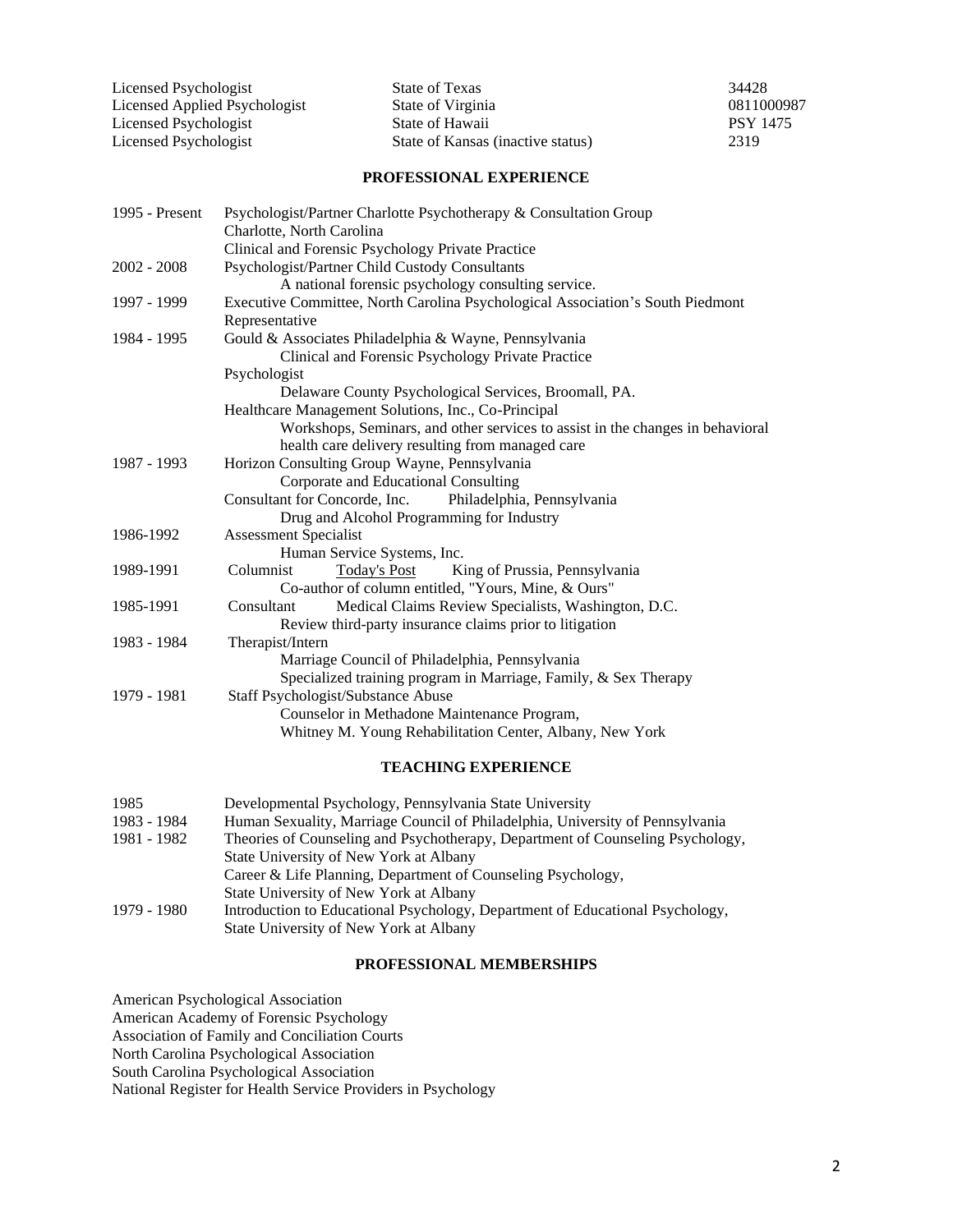#### **FORENSIC ACTIVITIES**

(past and present activities)

American Psychological Association's Working Group on High Conflict Families Association of Family and Conciliation Courts' Task Force on Focused/Limited Evaluations Association of Family and Conciliation Courts Task Force on Parent Coordinator Standards North Carolina Psychological Association's Psychology & Law Committee North Carolina Psychological Association's Diversity Committee Mecklenburg County Family Court subcommittee on shared parenting Mecklenburg County Family Court subcommittee on assessing allegations of child sexual abuse within the context of custody and visitation disputes Mecklenburg County Family Court subcommittee on the parent coordinator program Mecklenburg County Family Court subcommittee on mediation and domestic violence Mecklenburg County Family Court subcommittee on healthy transitions for kids

#### **EDITORIAL BOARDS**

| Associate Editor | Journal of Child Custody (2008 - 2013)     |
|------------------|--------------------------------------------|
| Editorial Board  | Matrimonial Strategist (2010 - 2017)       |
|                  | Journal of Child Custody (2004 - 2007)     |
| Reviewer         | Journal of Family Psychology               |
|                  | Psychology, Public Policy & Law            |
|                  | Journal of Child Custody                   |
|                  | Journal of Forensic Psychology Practice    |
|                  | Psychological Assessment                   |
|                  | Behavioral Sciences & the Law              |
|                  | <b>Oxford University Press</b>             |
|                  | <b>Springer Press</b>                      |
|                  | John Wiley                                 |
|                  | <b>Guilford Publications</b>               |
|                  | Open Access Journal of Forensic Psychology |

### **FACULTY/CONSULTING**

| Faculty    | National Family Law Trial Institute, Houston, Texas, 2015 to present.         |
|------------|-------------------------------------------------------------------------------|
| Faculty    | South Texas School of Law Houston Family Law Trial Institute, Houston, Texas, |
|            | $2009 - 2014.$                                                                |
| Faculty    | American Bar Association's Family Law Advocacy Institute, University of       |
|            | Houston School of Law, Houston, Texas. 2003 - 2007.                           |
| Consultant | Strategy 1 of the Total Research on the Review of Family Reports Project,     |
|            | Family Court of Australia, 2004.                                              |

#### **BOOKS/BOOK SUPPLEMENTS**

Ackerman, M.J., Kane, A.W., & Gould, J.W. (2020). *Psychological Experts in Divorce Actions (7th Ed.; 2020 Supplement).* New York, Aspen.

Ackerman, M.J., Kane, A., & Gould, J.W. (2019). *Psychological Experts in Divorce Actions (7th edition).* New York, Aspen.

Ackerman, M.J., Kane, A.W., Gould, J.W. (2018). *Psychological Experts in Divorce Actions (6th Ed.; 2018 Supplement).* New York, Aspen.

Ackerman, M.J., Kane, A., & Gould, J.W. (2017). *Psychological Experts in Divorce Actions (6th Ed.; 2017 Supplement).* New York, Aspen.

Ackerman, M.J., Kane, A., Gould, J.W., & Dale, M. (2016). *Psychological Experts in Divorce Actions (6th Ed.; 2016 Supplement).* New York, Aspen.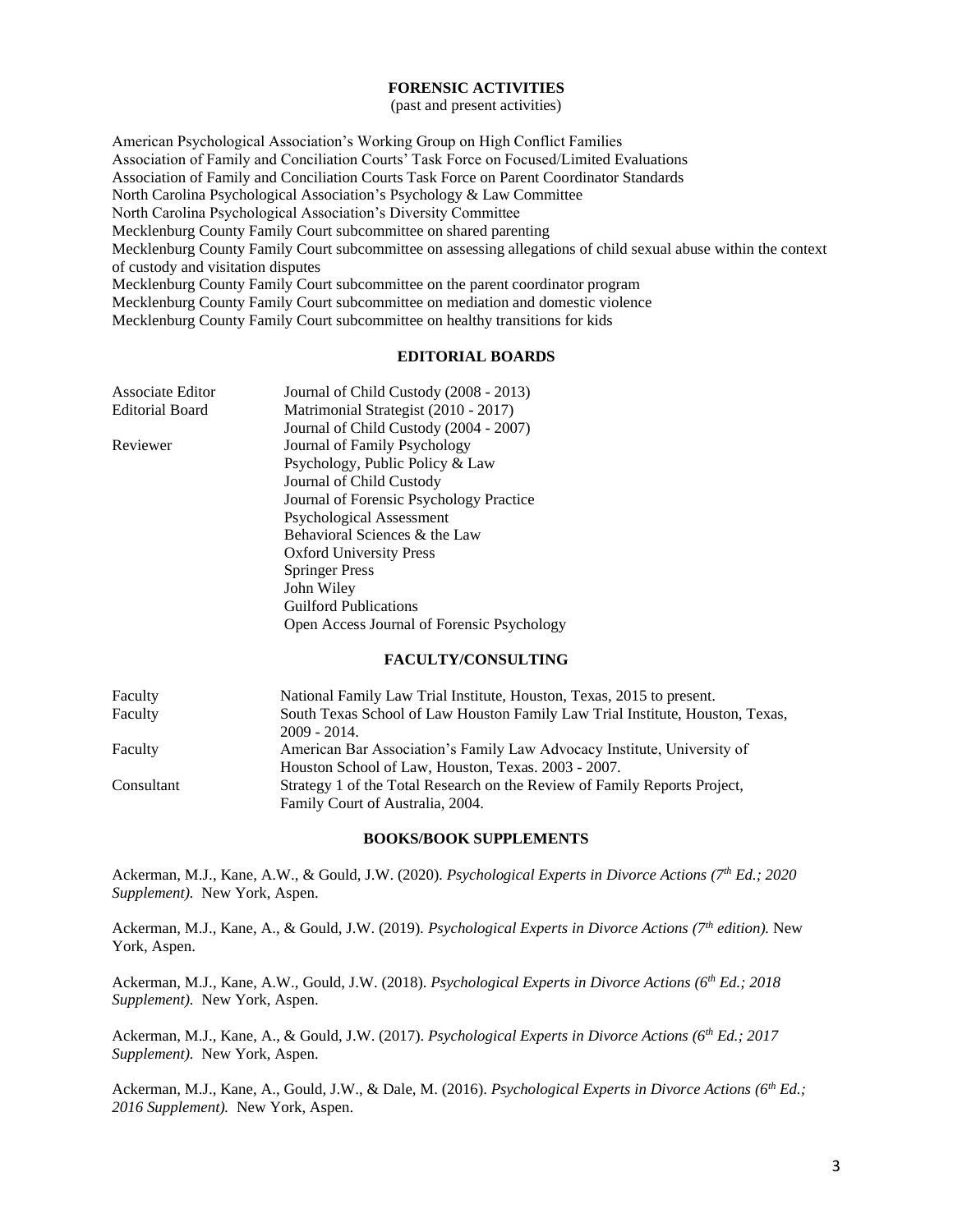Ackerman, M.J., Kane, A., Gould, J.W., & Dale, M. (2015). *Psychological Experts in Divorce Actions (6th Ed.).* New York, Aspen.

Gould, J.W & Martindale, D.A. (2007). *The Art and Science of Child Custody Evaluations.* New York: Guilford Publishers.

Gould, J.W. (2006). *Conducting Scientifically Crafted Child Custody Evaluations, 2nd Edition.* Sarasota, Fl.: Professional Resource Press.

Barsky, A.E., & Gould, J.W. (2002). *Clinicians in Court: A guide to subpoenas, depositions, testifying and everything else you need to know*. New York: Guilford Press.

Gould, J.W. (1998)*. Conducting Scientifically Crafted Child Custody Evaluations*. Thousand Oaks, Ca.: Sage Publications.

Gould, J.W., & Gunther, R.E. (1993). *Reinventing Fatherhood*. Blue Ridge Summit, PA.: TAB/McGraw-Hill.

### **INVITED TALKS**

"Daubert and Child Custody: Applications and Pitfalls." Plenary Session opening the 2013 Conference on Advanced Issues in Child Custody: Evaluation, Litigation, and Settlement sponsored by the American Academy of Matrimonial Lawyers and the Association of Family and Conciliation Courts. Gaylord Resort Hotel, National Harbor, MD., September 19, 2013.

"Child Custody Evaluations: Including children in placement decisions and reliability of commonly used methods to assess children." Annual conference of the American Academy of Matrimonial Lawyers, Chicago, Ill. November 5, 2009.

Keynote Speech: "Expertise, ethics, and helpfulness to the court: Promises and perils in the role of CFI (Child and Family Investigator)." Co-Keynote speaker with William G. Austin, Ph.D. Boulder Interdisciplinary Committee Conference, Arvada, Colorado. March 6, 2009.

Keynote Speech: "Custody Evaluations: Science, Art or Voodoo?" The Massachusetts Association of Guardian *ad Litem* and the Division of Psychology at Children's Hospital's *In the Best Interests of the Child* Series, Waltham, Ma., October 31, 2003.

Keynote Speech: "Toward a model for scientifically crafting child custody evaluations." 21st Annual Child Custody Colloquium, Los Angeles County Bar Association, Family Law Section, Los Angeles, Ca., February 27, 1999.

#### **BOOKS, CHAPTERS, AND ARTICLES IN PREPARATION***.*

Ackerman, M.J., Kane, A.W., & Gould, J.W. (in preparation). *Psychological Experts in Divorce Actions (7th Ed.; 2021 Supplement).* New York, Aspen.

Gould, J.W. & Mulchay, C. (In preparation). New Directions in Child Custody Evaluations: Challenges and Limitations to Current Practice.

Gould, J.W. (In preparation). Requiem for the Stenographic Method of Data Collection and Report Writing.

#### **PUBLICATIONS**

Sellbom, M., Flens, J.R., Gould, J.W., Ramnath, R., & Grossman, S. [Senior Author]. (in press). The Millon Clinical Multiaxial Inventory-IV (MCMI-IV) and Millon Adolescent Clinical Inventory-II (MACI-II) in Legal Settings. Special Issue: Personality Assessments in Legal Context. *Journal of Personality Assessment.*

Gould, J. W., & Mulchay, C. (in press). Child custody evaluations. In D. DeMatteo & K. Scherr (Eds), *Oxford handbook of psychology and law*. Oxford University Press.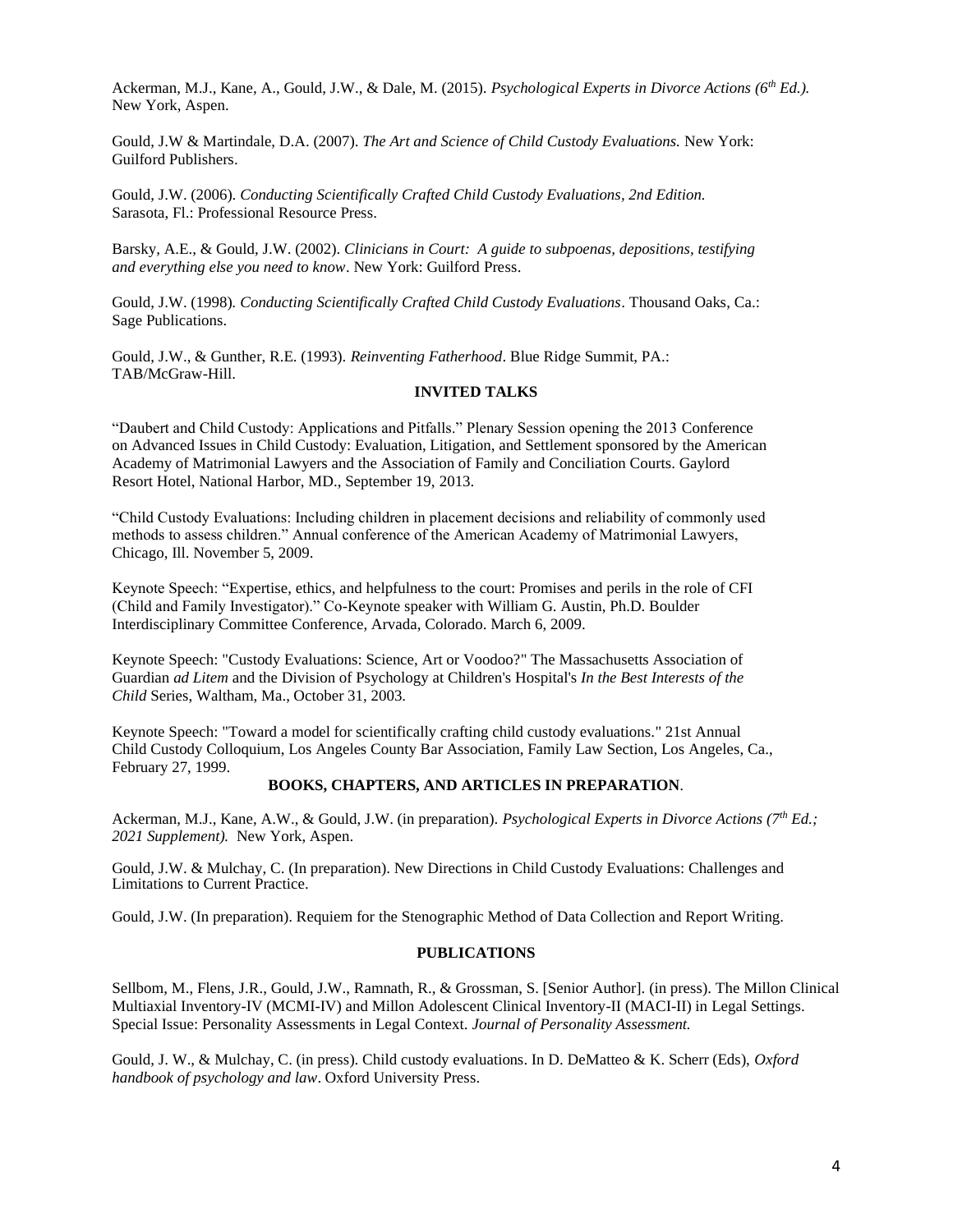Gould, J. W. & Dale, M. (In press). Reviewing Child Custody Evaluations: Using Science to Maximize Reliability & Minimize Bias. In H. Hall (Ed.) Forensic Psychology and Neuropsychology for Criminal and Civil Cases (2nd Edition). Boca Raton, FL: Taylor & Francis.

Dale, M., Gould, J.W., Levine, A.M. (2021). Cross-examining Experts in Child Custody: Applying Cross-Examination and Review Models to Evaluators and Evaluations. *Journal of the American Academy of Matrimonial Lawyers,* 33 (2), 327 – 392.

Burdick, M. & Gould, J. (2020). Education Opinion for Custody Evaluators, Courts, and Attorneys: A Standard for Experts to Follow. *American Journal of Forensic Psychology, 38 (3), 23 - 37.*

Gould, J.W. (2020). Preliminary Thoughts on Development of an Evaluation Model to Assess the Effects of Parental Substance Abuse on Parents and Children. *Proceedings of the 2020 Innovations: Breaking Boundaries in Custody Litigation.* Austin, Tx.

Gould, J.W., & Gould, S.L. (2019). You Must be Lying Because You Speak a Different Language: Native and Non-Native Language and Perception of Bias.In M. J. Ackerman, A. Kane, & J.W. Gould, J.W. (2019). *Psychological Experts in Divorce Actions (7th edition).* New York, Aspen.

Gould, J.W., & Fisher, N.B. (2018). Preparing for a *Daubert* Challenge: Report Writing and Testimony. *Proceedings of the 13th Symposium on Child Custody Guidelines and Standards.*

Gould, J.W. (2018). *Daubert* Challenges and Expert Testimony. *Proceedings of the North Carolina Association of Woman Attorneys 40th Annual Conference.*

Rappaport, S., Gould, J., & Dale, M., et al. (2018). Psychological testing can be of significant value in child custody evaluations: Don't buy the 'anti-testing, anti-individual, pro-family systems' woozle. *Journal of the American Academy of Matrimonial Lawyers,* 30 (2), 405 – 436.

Gould, J.W., Flens, J., & Rappaport, S. (2018). Use of Psychological Tests in Child Custody Evaluations: Effects of validity scale scores on evaluator confidence in interpreting clinical scales (pp.  $497 - 513$ ). In R. Rogers & S.D. Bender (eds). *Clinical Assessment of Malingering and Deception (4th edition).* New York: Guilford Publishers.

Gould, J.W., Samler, K.F., Moore, R.L., & de la Reza, L. (2018). High conflict personalities and personality disorders. Proceedings of the State Bar of Texas *Innovations: Breaking Boundaries in Custody Litigation.* Austin, Tx,

Gould, J.W. (2018). Challenges to the Admissibility of Child Custody Advisory Reports: The Daubert Challenge. In M. J. Ackerman, A.W. Kane, & J.W. Gould (2017). *Psychological Experts in Divorce Actions (6th Ed.: 2018 Supplement). New York, Aspen.*

Gould, J.W., & Kuendig, P. (2017). Demonstrative Evidence in Child Custody Trials. *Proceedings of the 2017 AFCC Conference on Advanced Issues in Child Custody: Evaluation, Litigation, & Settlement*.

Gould, J.W., Kamin, L., & Farr, D. (2017). Interviewing Children: A primer for attorneys and judges. *Proceedings of the 2017 Texas Advanced Family Law Conference*.

Gould, J.W., & Posthuma, A. (2017). Invited Response to Turket's 'Harmful effects of child custody evaluations on children.' *Court Review, 52,* 150 – 157*.*

Gould, J. & Rappaport, S. (2016). Proper Use of Psychological Test Results in Child Custody Evaluations. *Matrimonial Strategist*, 34 (12), 1, 4.

Gould, J.W., & Reibel, J. (2016). Challenges to the scientific basis of child alienation. *Matrimonial Strategist*.

Gould, J., Mayefsky, A., Stembleck, P. (2016, June). Constitutional Rights and the Expert Opinions Addressing Parental Access and Decision-Making. *Matrimonial Strategist.*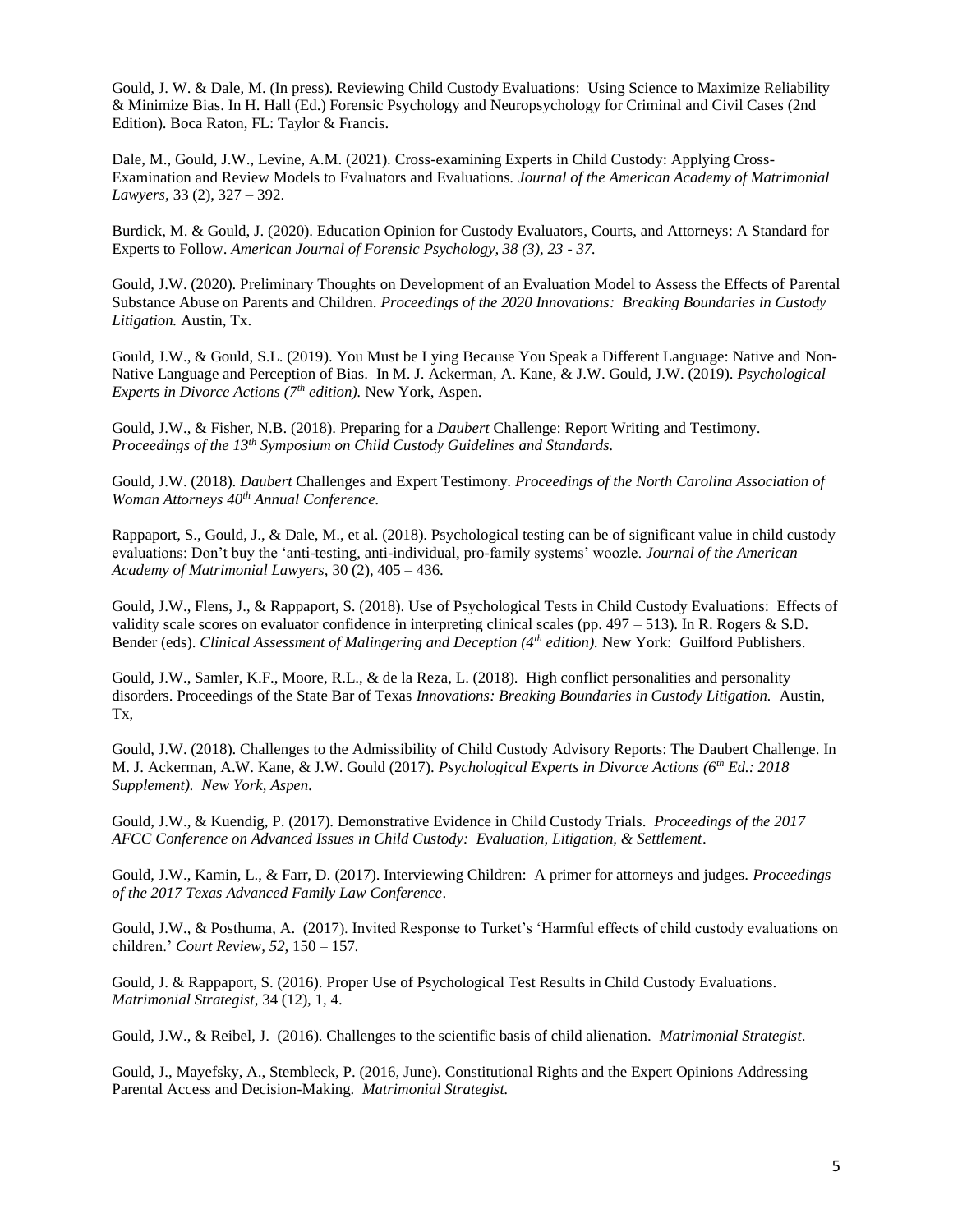Gould, J.W., Dale, M., Fisher, N.B., & Gould, M.R. (2016). Scientific and Professional Knowledge For Family Court: Legal Expectations of Experts**.** In L. Drozd, M. Saini, & N. Olesen (Eds.) *Parenting Plan Evaluations (2nd Ed.).* New York: Oxford University Press.

Gould, J.W. (2015). Current Ideas in Alienation Dynamics and Its Forensic Psychological Assessment. *Proceedings of the 2015 Advanced Texas Family Law Conference*. Texas Family Bar.

Gould, J.W., Albritton, B.J., Nelson, K.M., Kirkham, R.S., Friedman, D.S., & Kamin, L. (2015). Excluding expert witnesses in Texas child custody litigation. *Proceedings of the 2015 Innovations: Breaking boundaries in custody litigation. 2 – 12.*

Gould, J.W., & Fisher, N.B. (2015). When visitation goes awry. *The Family Advocate, 38 (1), 28 – 31.*

Gould, J.W. (2015, April). When Binding Loyalty Creates Loyalty Binds: The Case of Not-Quite Alienated Child. *The Matrimonial Strategist.*

Gould, J.W. & Nolletti, J. J. (2015). Preparing clients for custody evaluations: A call for critical examination. *Journal of the American Academy of Matrimonial Lawyers.* 27 (2), 359 – 389.

Gould, J.W., & Fisher, N.B. (2014, Spring). Parental Disciplinary Techniques: An Overlooked but Critical Area for Examination of the Expert. *The Matrimonial Strategist.*

Dale, M.D., & Gould, J.W. (2014). Science, mental health consultants, and attorney-expert relationships in child custody. *Family Law Quarterly, 48 (1)*, 1 - 43.

Ackerman, M.J., & Gould, J.W. (2014). Child Custody and Access. B.L. Culter & P. A. Zapf, (Eds.)*. American Psychological Association's Handbook of Forensic Psychology: Volume 1*. Washington, D.C., American Psychological Association.

Gould, J.W., & Gould, M.R. (2014). The insidious nature of bias in the forensic expert's work and how to challenge it (Florida version)*. Proceedings of the 36th Annual Florida Chapter American Academy of Matrimonial Lawyers*.

Kamin, L., Gould, J.W., & Rogers, C. (2014). The insidious nature of bias in the forensic expert's work and how to challenge it. (Texas version). *Proceedings of the Texas Family Law Marriage Dissolution Conference*, Austin, Tx.: April 23, 2014.

Dale, M. & Gould, J.W. (2014). Commentary on Analyzing Child Sexual Abuse Allegations: Will a new untested criterion-based model be helpful? *Journal of Forensic Psychology Practice*, 14, 169 - 182. DOI: 10.1080/15228932.2014.897540.

Gould, J.W. (2013,October & 2014, February). State of the Art in Child Custody Assessment. *Proceedings of the North Carolina Bar Association Foundation's Family Law Intensive Program, With a little help from my friends: Using experts in a family law case.* Pp. IB 1 - IB 53.

Gould, J.W. (2014). Report on child custody evaluation. In K. Heilbrun, D. DeMatteo, S. Brooks Holliday, and C. LaDuke (Eds.), *Forensic mental health assessment: A casebook (2nd edition)*. New York: Oxford.

Kuendig, P.C., Gould, J.W., & Dodd, R.J. (2013). Hiring family law forensic psychological experts: How to maximize the results, minimize the costs. *Family Law News, 35 (4)*, 11 - 14).

Gould, J.W., & Nicholson, G. (2013). Preparing clients for child custody evaluations. *Proceedings of the 2013 Conference on Advanced Issues in Child Custody: Evaluation, Litigation, and Settlement. Madison, Wi.: Association of Family & Conciliation Courts.*

Gould, J.W., Fisher, N.B., & Bikel, D. (2013). Blending Families Through the Eyes of Children. *Family Advocate.*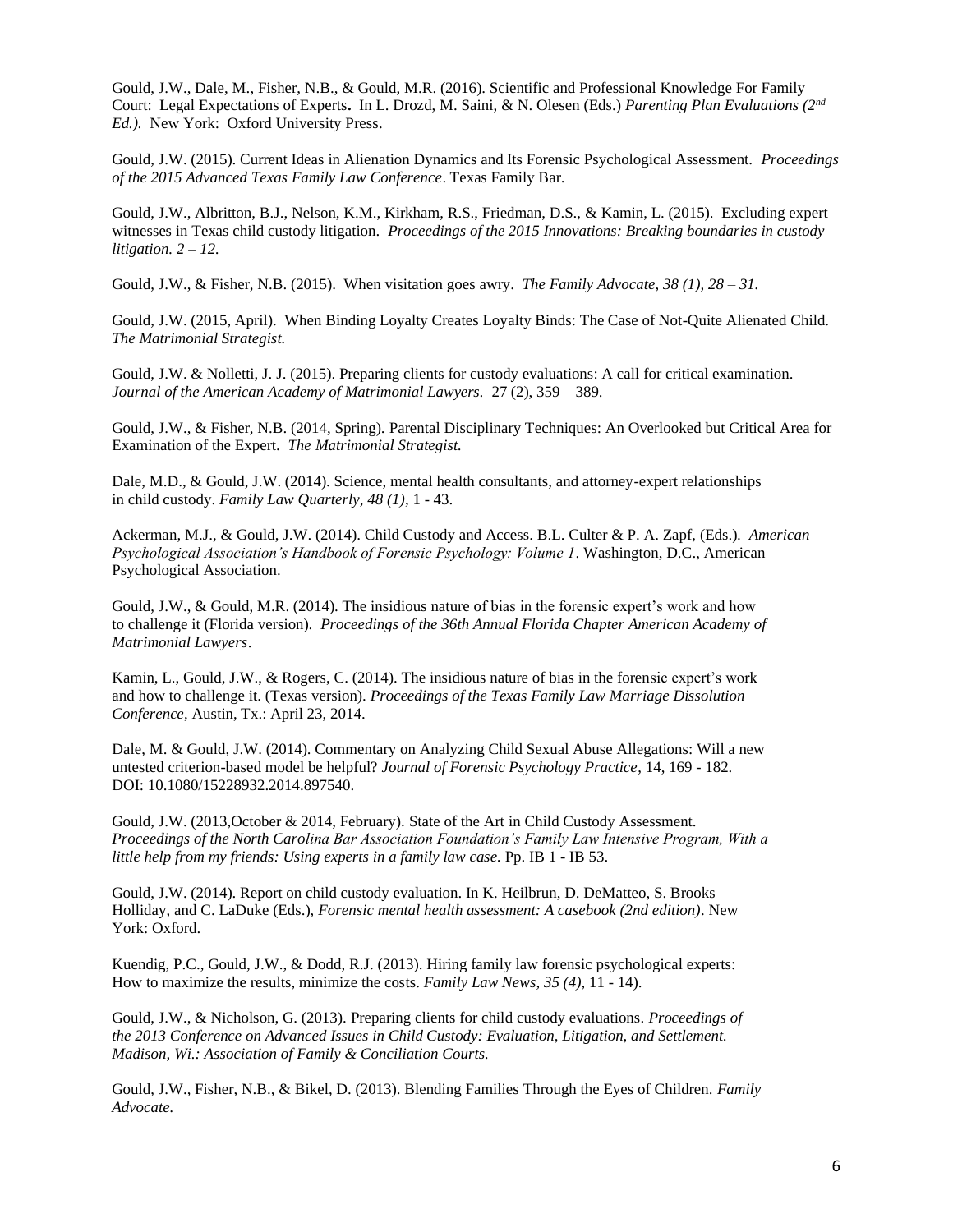Gould, J.W., & Martindale, D.A. (2013). Cultural Competence and Child Custody Evaluations*. Journal of the American Association of Matrimonial Attorneys, 26 (1)*, 1 -13.

Martindale, D.A., & Gould, J.W. (2013). Deconstructing Child Custody Evaluations. *Journal of the American Association of Matrimonial Attorneys*.

Gould, J.W. (2013). Review of child development literature addressing overnight access for young children: Part I. *Matrimonial Strategist.*

Gould, J.W., & Ackerman, M.J. (2013). Child Custody and Access: Current Trends and Directions Informed by Survey Research Results (Workshop W-32). *Conference Proceedings of the 50th Anniversary Conference of the Association of Family & Conciliation Courts*. Madison, WI.: Association of Family and Conciliation Courts.

Gould, J.W. (2013, April). How do psychological, parental fitness, and child custody evaluations differ? *Matrimonial Strategist.*

Austin, W.G., Pruett, M., Kirkpatrick, H.D., Flens, J.R., & Gould, J.W. (2013). Parental gatekeeping and child custody: Child access evaluation: Part I. *Family Court Review*. *51 (3),* 485 – 501.

Gould, J.W., Martindale, D.A., & Flens, J.R. (2013). "Responsible use of psychological tests: Ethical and professional practice concerns." In D. Saklofske, C. Cecil Reynolds, & V. Schwean (Eds.). *The Oxford Handbook of Child Psychological Assessment.* New York. Oxford University Press.

Gould, J.W. & Martindale, D.A. (2013). "Child Custody Evaluations: Current Literature and Practical Applications." In R. K. Otto (ed.). *Handbook of Psychology: Volume 11: Forensic Psychology (pp. 101 - 138).* New York: John Wiley & Sons.

Martindale, D.A. & Gould, J.W. (2013). "Ethical Principles and Professional Competencies." In R. K. Otto (ed.). *Handbook of Psychology: Volume 11: Forensic Psychology.* New York: John Wiley & Sons.

Gould, J.W., & Bell, L.C. (2012, October). Interviewing Children: A primer for attorneys and judges. *The Matrimonial Strategist.*

Friedman, D.S., Gould, J.W., Kamin, L., Bradshaw Schmidt, C., & Biggart, E.M. (2012). Social studies, psychological evaluations, child custody evaluations: What's in a Name? Proceedings of the *35th Annual Marriage Dissolution Institute*. Austin, Tx.: Texas Family Bar.

Gould, J.W. (2012, April) When Does a Custody Evaluator Stop Collecting Data? *The Matrimonial Strategist*.

Gould, J.W., Kamin, L., & Nelson, K. M. (2011). Use, misuse, and abuse of psychological testing and diagnosis in evaluations. *Proceedings of the 37th Annual Advanced Family Law Course, Texas Bar Association*. Austin, Tx.: TBA.

Gould, J.W. (2013). Review of child development literature addressing overnight access for young children: Part I. *Matrimonial Strategist.*

Gould, J.W., Friedman, D.S., & Loveless, L.M. (2011). Possession and access to children under the age of three. *Proceedings of the State Bar of Texas 34th Annual Marriage Dissolution Institute, Chapter 24,* 1 - 43.

Gould, J.W. (2011). Mothers, fathers, gatekeeping, and psychological testing. *Proceedings of the 25th Annual Family Law Conference, South Texas College of Law (Tab H, pp. 1 - 29)*. Houston, Tx.: South Texas College of Law.

Gould, J.W., Martindale, D.A., Tippins, T.M., & Wittmann, J.P. (2011). Testifying experts and non-testifying trial consultants: Appreciating the differences. *Journal of Child Custody, 8 (½),* 32 - 46.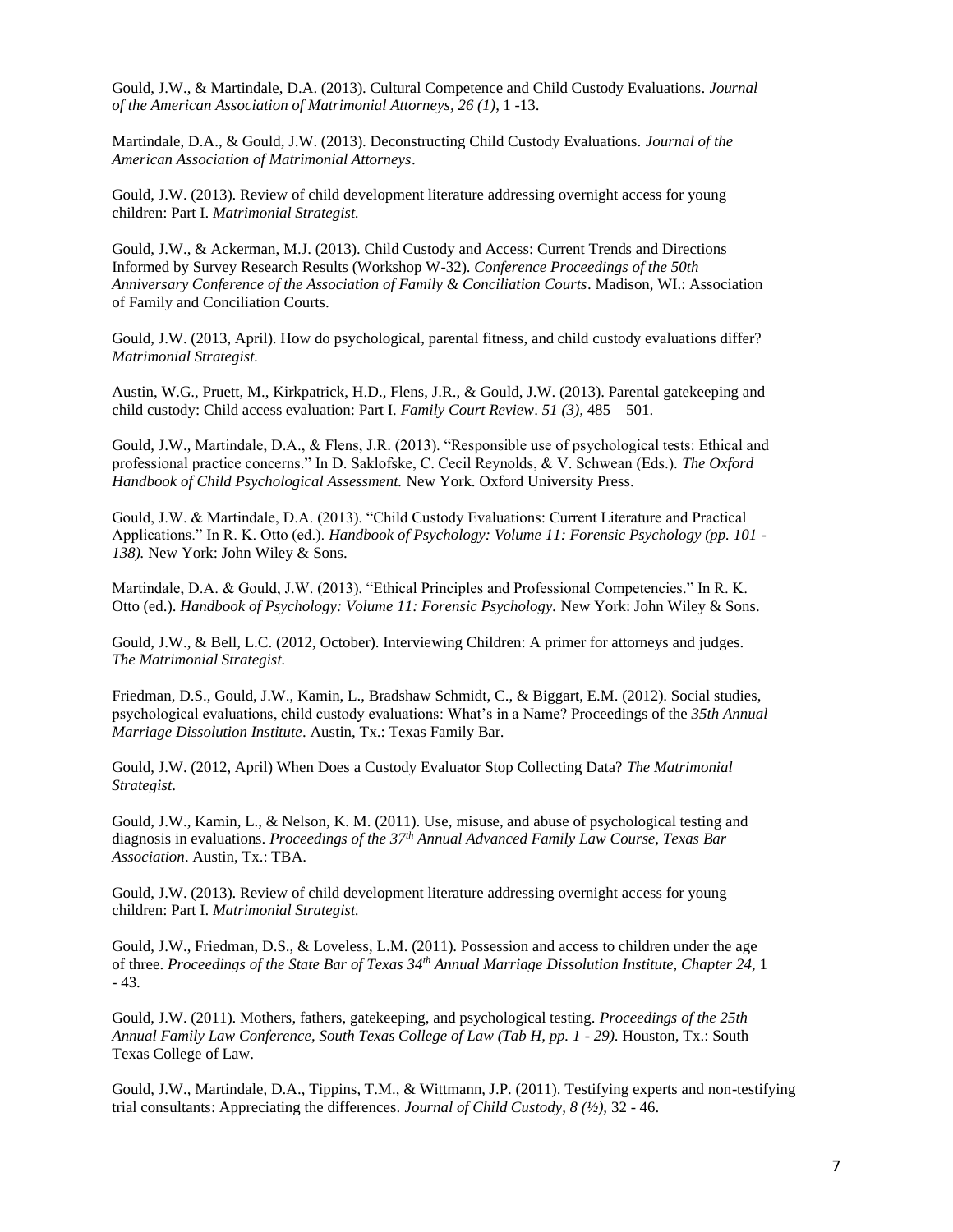Gould, J.W. (Summer, 2010). One, Two, Buckle My Shoe: Crafting Age-Appropriate Parenting Plans for Your Children. *Family Advocate, 33 (1).*

Gould, J.W. (2013). Review of child development literature addressing overnight access for young children: Part I. *Matrimonial Strategist.*

Gould, J.W., Friedman, D.S., & Loveless, L.M. (2011). Possession and access to children under the age of three. *Proceedings of the State Bar of Texas 34th Annual Marriage Dissolution Institute, Chapter 24,* 1 - 43.

Gould, J.W., Friedman, D.S., & Loveless, L. (2010). "Application of child development research to crafting age-appropriate possession orders for children under three." *The Proceedings of the 10th Annual Family Law on the Front Lines Conference*, Section 17, 1 - 35.

Bow, J., Flens, J.R., & Gould, J.W. (2010). MMPI-2 and MCMI III in Forensic Evaluations: A survey of psychologist. *Journal of Forensic Psychology Practice*, 10 (1), 37 - 52.

Gould, J.W., & Martindale, D.A. (2009). "Including Children in Decision Making about Custodial Placement." *Journal of the American Academy of Matrimonial Lawyers.* 22 (2), 303 - 314.

Galatzer-Levy, R., Gould, J.W., & Martindale, D.A. (2009). "From empirical findings to custody evaluations (pp. 1 - 48)." In R. Galatzer-Levy, L. Kraus, & B. Galatzer-Levy (Eds.). *Scientific Basis of Child Custody Evaluations (2nd edition)*. New York: Wiley.

Gould, J.W., Martindale, D.A., & Flens, J.R. (2009). "Responsible use of psychological tests in child custody assessment (pp. 85 - 124)." In R. Galatzer-Levy, L. Kraus, & B. Galatzer-Levy (Eds.). *Scientific Basis of Child Custody Evaluations (2nd edition)*. New York: Wiley.

Gould, J.W., & Martindale, D.A. (2009, May). Specific Questions Guide Child Custody Investigations. *The Matrimonial Strategist., 1 - 3.*

Bow, J., Gould, J.W., & Flens, J.R. (2009). "Examining Parental Alienation in Child Custody Cases: A survey of mental health and legal professionals." *American Journal of Family Therapy. 37.* 127 - 145.

Gould, J.W. & Martindale, D.A. (2008). Custody Evaluation Reports: The Case for References to the Peer-Reviewed Professional Literature. *Journal of Child Custody, 3/4,* 217 - 227.

Martindale, D.A., & Gould, J.W. (2008). Failure of peer review. *The Matrimonial Strategist*, February. (www.lawjournalnewsletters.com).

Gould, J.W., Wittmann, J. P., Tippins, T.M. (2008). Emerging Principles Regarding Role Differences Between Testifying Experts and Non-testifying Trial Consultants. *Proceedings of the AFCC Eighth International Symposium on Child Custody Evaluation (pp. 212-221).* Madison, Wi.: AFCC.

Austin, W.G.. & Gould, J.W. (2008). Social Capital and Resource Availability Framework for Child Custody Evaluations. *Proceedings of the AFCC Eighth International Symposium on Child Custody Evaluation (162-175)*. Madison, Wi. AFCC.

Martindale, D. A. & Gould, J. W. (2008). "Evaluating the evaluators in custodial placement disputes." In H. Hall (Ed.) *Forensic Psychology and Neuropsychology for Criminal and Civil Cases (pp. 527 – 546)*. Boca Raton, FL: Taylor & Francis.

Gould, J.W., Martindale, D.A., & Eidman, M.H. (2008) "Domestic Violence and Child Custody Assessment." *Journal of Child Custody,* 4 (1/2), 1 – 36.

Gould, J.W., Martindale, D.A., & Eidman, M.H. (2008). "Addressing Parental Sexual Orientation in Child Custody Evaluations: Probative or Prejudicial?" *Journal of Forensic Psychological Practice,* 7 (4), 111 - 124*.*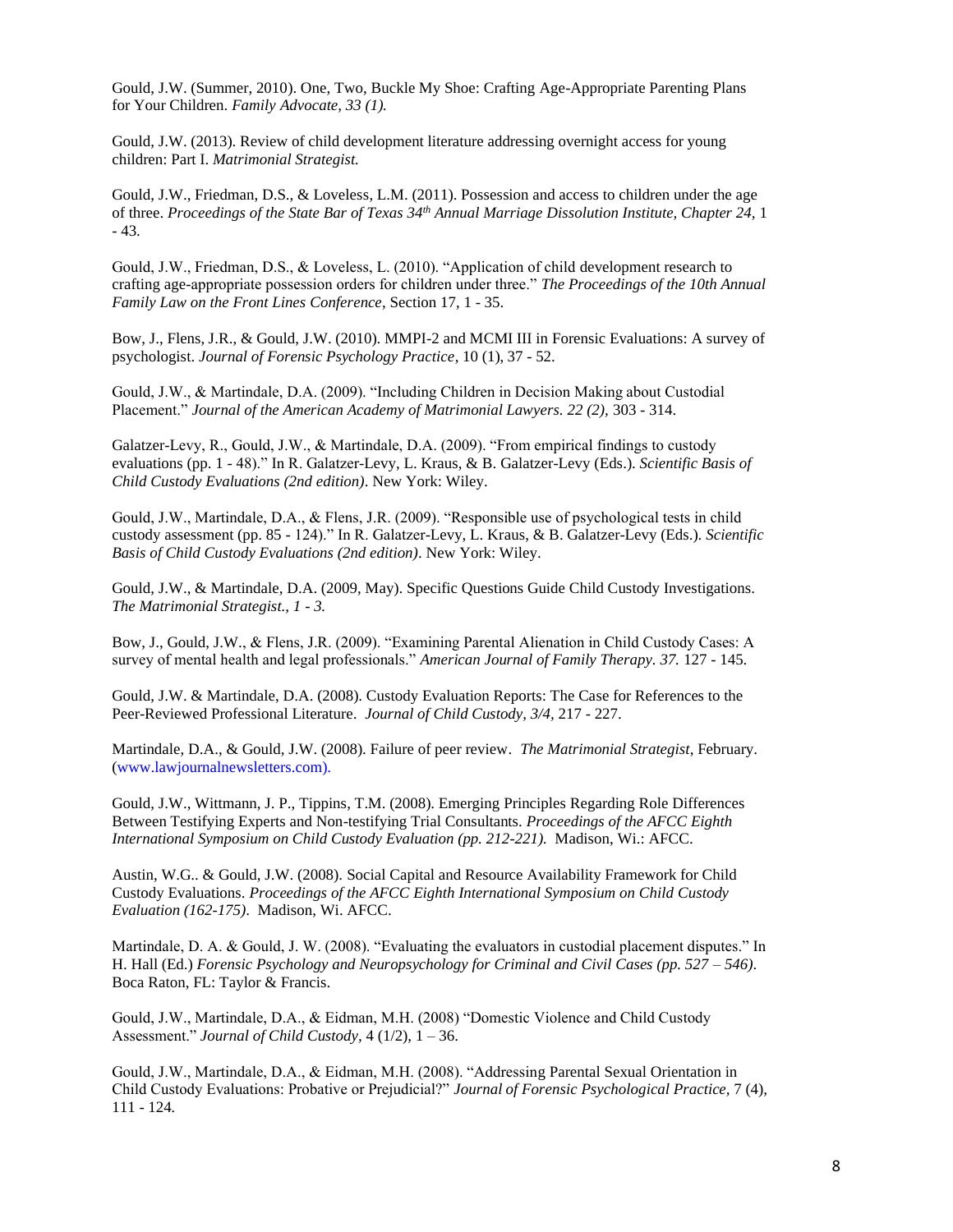Martindale, D.A., & Gould, J.W. (2007) "Custody Evaluation Reports: The Case for Empirically-derived information." *Journal of Forensic Psychology Practice*, 7 (3), 87 – 99.

Austin, W.G., & Gould, J.W. (2006). "Exploring three Functions in Child Custody Evaluation for the Relocation Case: Prediction, Investigation, and Making Recommendations for a Long-Distance Parenting Plan." *Journal of Child Custody, 3/4,* 63 - 108.

Bow, J., Flens, J., & Gould, J.W. (2006). "Commentary on MMPI-2 Readability." *Journal of Child Custody*, *3 (1)*, 71 - 76.

Bow, J., Gould, J., Flens, J., & Greenhut, D. (2006). "Testing in child custody evaluations- Selection, usage, and Daubert admissibility: A survey of psychologists." *Journal of Forensic Psychology Practice, 6 (2),* 17 - 38.

McCurley, M.J., Murphy, K.J., & Gould, J.W. (2006). "Protecting children from incompetent forensic evaluations and expert testimony." *Journal of the American Academy of Matrimonial Lawyers*, 19 (2), 277 - 320.

Bow, J., Flens, J., Gould, J.W., & Greenhut, D. (2006). "An Analysis of Administration, Scoring, and Interpretation of the MMPI-2 and MCMI-III in Child Custody Evaluations." *Journal of Child Custody*, 2 (4), 1 - 22.

Gold-Bikin, L., & Gould, J.W. (2005) Post traumatic stress disorder and the practice of family law*. Journal of the American Academy of Matrimonial Lawyer, 19 (1*), 1 - 16.

Gould, J.W. (2005). "Psychological testing in child custody evaluations." In J.R. Flens & L. Drozd (Eds). *Psychological testing in child custody evaluations (pp. 49 - 69)*. New York. Haworth Press.

Gould, J.W. (2005). "Psychological testing in child custody evaluations." *Journal of Child Custody ,* 2  $(1/2)$ , 49 - 69.

Gould, J.W., & Martindale, D.A. (2005). "A second call for clinical humility and judicial vigilance: Comments on Tippins and Wittmann (2005)." *Family Court Review, 43 (2)*, 253 - 259.

Martindale, D.A., & Gould, J.W. (2005). "Child Custody." In Encyclopedia of Psychology (pp. 323 - 328). New York: Elesvier Publishers.

Gould, J.W., & Martindale, D.A. (2004). "Teaching old dogs new tricks: The investigative role of a child custody evaluator." In *Proceedings of the Sixth International Symposium on Child Custody Evaluations (pp. 154 - 157)*. Madison, Wi.: Association of Family and Conciliation Courts.

Gould, J.W., Kirkpatrick, H.D., Austin, W., & Martindale, D.A. (2004) "Critiquing a colleague's forensic work product: A suggested protocol for application to child custody evaluations." *Journal of Child Custody, 1 (3)*, 37 - 64.

Greenberg, L.R., Gould, J.W., Gould-Saltman, D.J., & Stahl, P.M. (2004). "Is the child's therapist part of the problem?" GPSolo. American Bar Association. www.abanet.org/genpractice/magazine/Sept2004/domestic.html.

Martindale, D.A., & Gould, J.W. (2004). "The forensic model: Ethics and scientific methodology applied to child custody evaluations." *Journal of Child Custody 1 (2*), 1 - 22.

Greenberg, L.R., Martindale, D.A., Gould, J.W., & Gould-Saltman, D.J. (2004) "Ethical issues in child custody and dependency cases: Enduring principles and emerging challenges." *Journal of Child Custody, 1 (1),* 9 - 32.

Gould, J. (2004). "Evaluating the probative value of child custody evaluations: A guide for forensic mental health professionals." *Journal of Child Custody, 1 (1),* 77 - 96.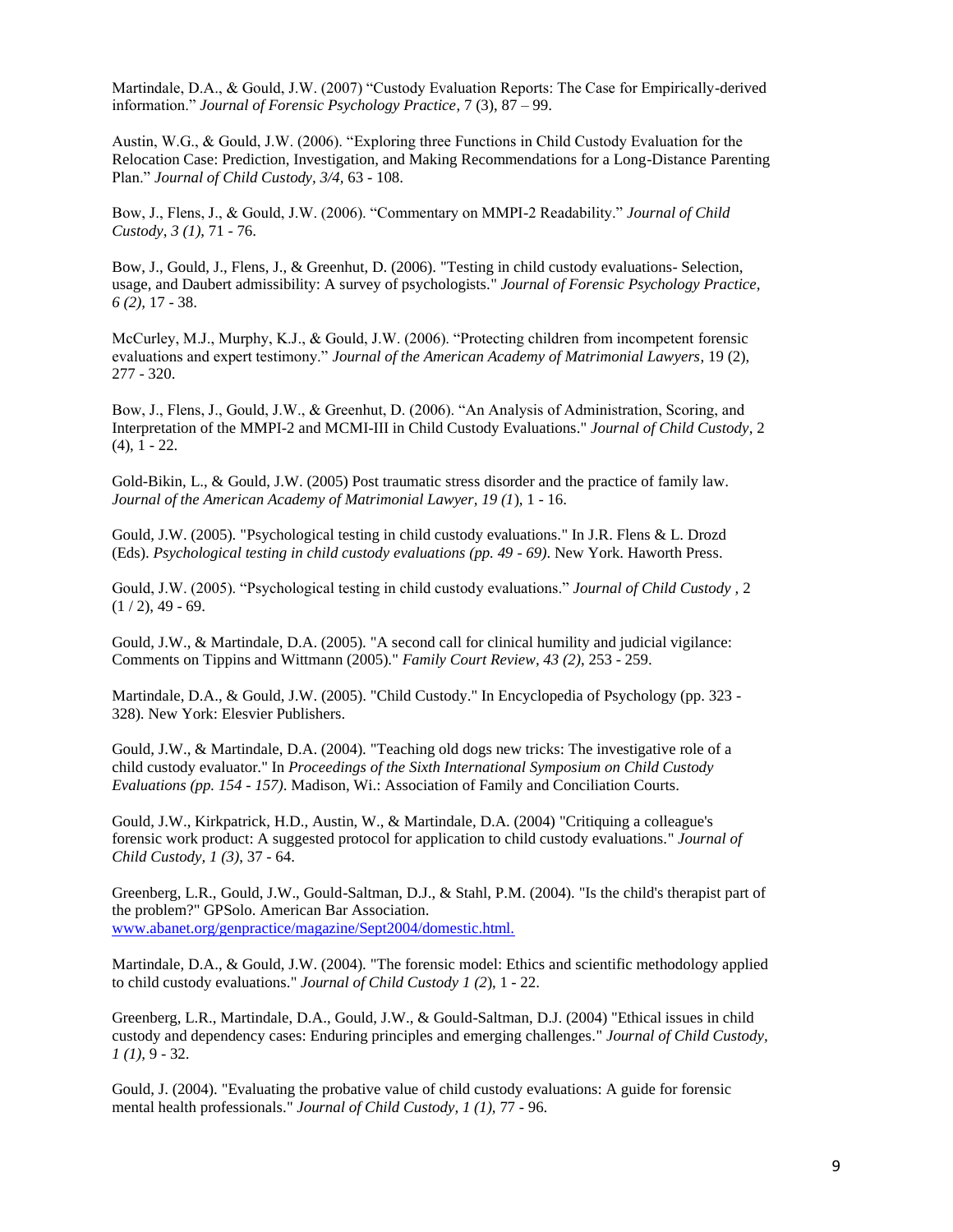Greenberg, L.R., Gould, J.W., Gould-Saltman, D.J., & Stahl, P.M. (2003). "Is the child's therapist part of the problem? What judges, attorneys, and mental health professionals need to know about Court-related treatment for children." *Family Law Quarterly, 3*, 241 - 271.

Greenberg, L.R., Gould, J.W., Schnider, R., Gould-Saltman, D.J., & Martindale, D.A. (2003). "Effective intervention with high conflict families: How judges can recognize and promote competent treatment in family court." *Journal of the Center for Families, Children, and the Courts*, 1 - 18.

Baerger, D.R., Galatzer-Levy, R., Gould, J.W., & Nye, S. (2002) "A methodology for reviewing the reliability and relevance of child custody evaluations." *Journal of the American Academy of Matrimonial Lawyers, 18 (1)*, 35 - 73.

Galatzer-Levy, R., Baerger, D.R., Gould, J.W, & Nye. S. (2002). "Evaluating the evaluation: How to understand and critique custody evaluations." In R. Brown & L. Morgan (eds.), *2003 Family Law Update (pp. 139 - 211)*. Maryland: Aspen Publishers.

Gould, J.W. & Lehrmann, D. (2002) "Evaluating the probative value of child custody evaluations.*" Juvenile and Family Court Journal, 53 (2*), 17 - 30.

Gould, J.W. (2002). "Behavioral science models of expert witness testimony applied to child custody evaluations." *Proceedings of the 2002 Northeast Regional Conference of the Association of Family and Conciliation Courts Symposium on High Conflict Families and the Courts, pp. 124 - 144.*

Greenberg, L.R., & Gould, J.W. (2001) "Merging paradigms: Clinical treatment in a forensic context." *Professional Psychology: Research & Practice, 32 (5)*, 469 - 478.

Gould, J.W., & Stahl, P.M. (2001). "Never paint by the numbers: A response to Kelly & Lamb (2000), Solomon (2001), and Lamb & Kelly (2001)." *Family Court Review, 39 (4)*, 372 - 376.

Gould, J.W. (2001). "A protocol for offering a critique of a colleague's forensic work product." Handling of a Relocation Case. *Proceedings of the American Bar Association, Family Law Section, Spring CLE Meeting*, 343 - 358.

Gould, J.W. (2001). "Crafting competent child custody evaluations." *Ohio Psychologist, 48*, 24 - 28.

Greenberg, L.R., Gould, J.W., Gould-Saltman, D., & Stahl, P.M. (2001, Winter). "Is the child's therapist part of the problem? What attorneys, judges, and mental health professionals need to know about court-related treatment for children." *AFCC-Cal Newsletter*, 6 - 7, 24 - 29.

Gould, J.W., & Greenberg, L.R. (2000). "Merging paradigms: The marriage of clinical treatment with forensic thinking.*" Newsletter of the Academy of Family Psychology, 3 (2)*, 3 - 7.

Gould, J.W., & Bell, L.C. (2000) "Forensic methods and procedures applied to child custody evaluations: What judges need to know in determining a competent forensic work product." *Juvenile and Family Court Journal, 38 (2)*, 21 - 27.

Gould, J.W. & Stahl. P.M. (2000). "The art and science of child custody evaluations: Integrating clinical and mental health models." *Family and Conciliation Courts Review, 38 (3)*, 392 - 414.

Gould, J.W. (1999) "A model for interdisciplinary collaboration in the development of psycholegal questions guiding court ordered child custody evaluations." *Family and Conciliation Courts Review, 37 (1)*, 64 - 73.

Gould, J.W. (1999) "A paradigm for the forensic evaluation of child custody determination." *Family and Conciliation Courts Review, 37 (2)*, 135 - 158.

Gould, J.W. (1999) " Professional interdisciplinary collaboration and the development of psycholegal questions guiding court ordered child custody evaluations." *Juvenile and Family Court Journal, 50 (1)*, 43 - 52.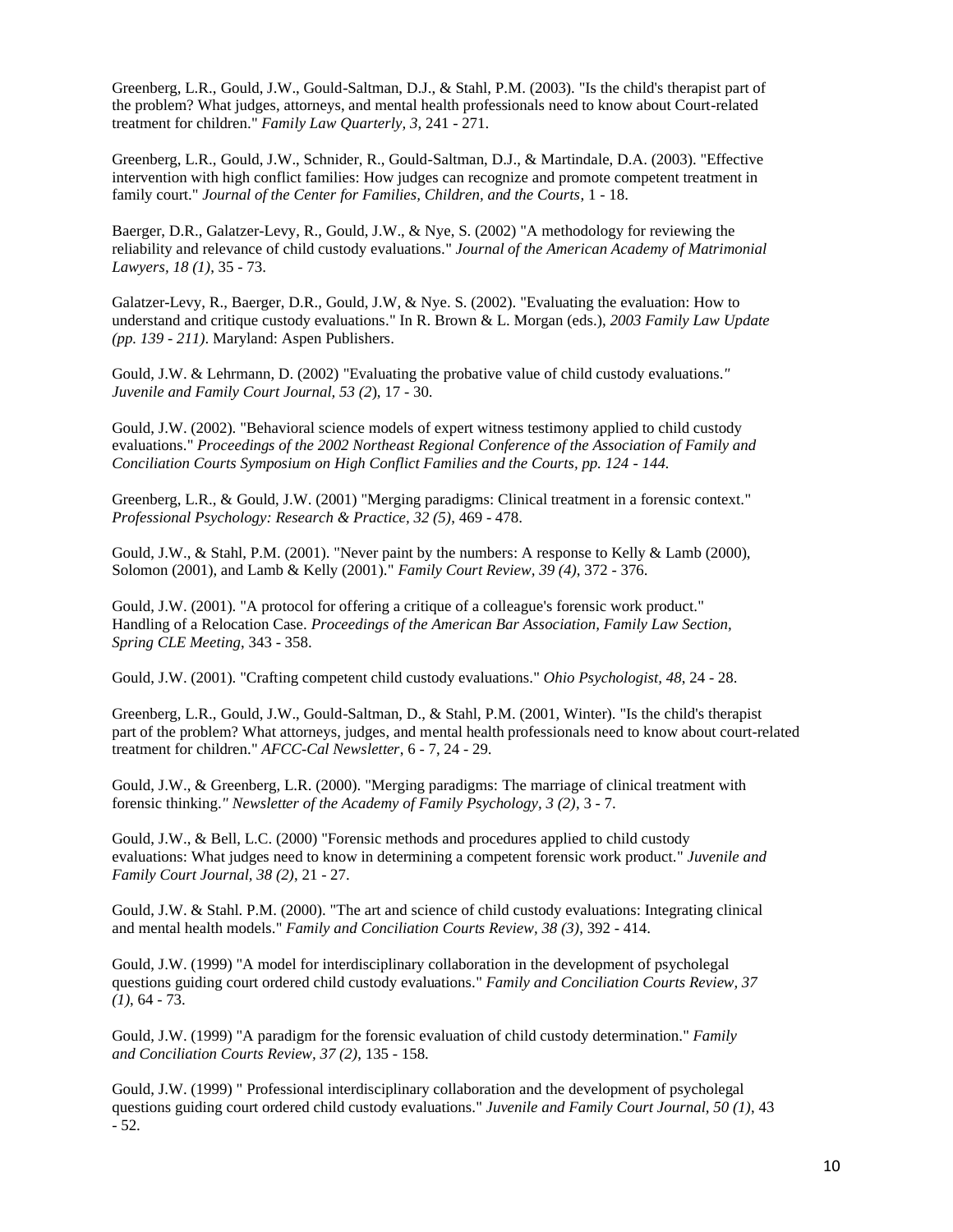Gould, J.W. (1998) "Ethical concerns in settlement based custody evaluations: Examination of clinical and forensic roles." *Proceedings of the 1998 AFCC Family Dispute Resolution Continuum Conference,* 6,18.

Gould, J. W. (1986). The effects of specific and nonspecific treatment factors in role induction procedures on clients' role expectations about counseling. *Dissertation Abstracts International Section A: Humanities and Social Sciences, 46*(11-A), 3291–3292.

Margolis, H., Heverly, M.A., Brannigan, G.G., Samuels, D.D., Potter, J.D., Molteni, A., & Gould, J.W. (1982). Conceptual tempo as a moderator variable in predicting first grade achievement test scores. *Journal of School Psychology, 20 (4),* 313 – 322.

Gould, J. (1982). A psychometric investigation of the standard and short form Beck Depression Inventory. *Psychological Reports, 51*(3, Pt 2), 1167–1170.

Reynolds, W. M., & Gould, J. W. (1981). A psychometric investigation of the standard and short form Beck Depression Inventory. *Journal of Consulting and Clinical Psychology, 49*(2), 306–307.

Gould, J. (1979). Development of children's intermodal and intramodal auditory-visual mode functioning. *Perceptual and Motor Skills, 48*(1), 267–274.

Gould, J. (1978). Inter- vs intramodal performance of college men and women: A replication. *Perceptual and Motor Skills, 47*(3, Pt 2), 1305–1306.

Gould, J. (1978). Effect of individual, small group, and large group method of presentation on modal performance in college men and women. *Perceptual and Motor Skills, 46*(2), 625–626.

Gould, J. (1977). Inter- vs intra-modal performance of college men and women. *Perceptual and Motor Skills, 45*(3, Pt 2), 1219–1225.

### **RECENTLY CONDUCTED WORKSHOPS & PAPER PRESENTATIONS**

"Daubert Challenges and Expert Testimony in Child Custody Assessment." University of New Mexico Law and Mental Health didactic series, January 25, 2022. (1 hour).

"SCCPA, Child Custody Evaluator Update Training" Presented with Sol Rappaport, Ph.D., ABPP for the Santa Clara Psychological Association, July 24 & 25, 2021 (4.5 hours).

"Anatomy of a Child Custody Evaluation." Presented with Jay Flens, Psy.D., ABPP, Tammy Moon, Esquire, Leigh de la Reza, Esquire, and Kristal Thompson, Esquire. Presented at the 2021 Innovations: Breaking Boundaries in Custody Litigation, Sponsored by the American Academy of Matrimonial Lawyers (Texas Chapter) and the Texas Family Law Bar. Videotaped May 12, 2021 (3 hours).

"The how, what, and why of education-related opinion making for custody evaluators, courts, and judges." Presented with Mark Burdick, Ph.D. 2021 Annual Conference of the American College of Forensic Psychology, Virtual Presentation, March 20, 2021 (.75 hours).

"Cross-Examining the Child Custody Expert." Presented with Kristal Thompson, Esquire & Jason Bashera, Esquire. Advanced Trail Skills for Family Lawyers, Texas Family Law Bar, Videotaped November 30, 2020.

"Thinking Differently about the Value of Collateral Information." Presented with Jay Flens, Psy.D., ABPP. 14th Symposium on Child Custody, Association of Family & Conciliation Courts, November 13, 2020.

"A Conversation about Videoconferencing and Remote Child Custody Evaluations: Is This the New Normal in the Age of COVID-19?" Presented with Bud Dale, JD, Ph.D. & Lawrence Braunstein, Esquire. New York State Association of Family & Conciliation Courts & New York State American Academy of Matrimonial Lawyers, June 14, 2020. 1.5 hours.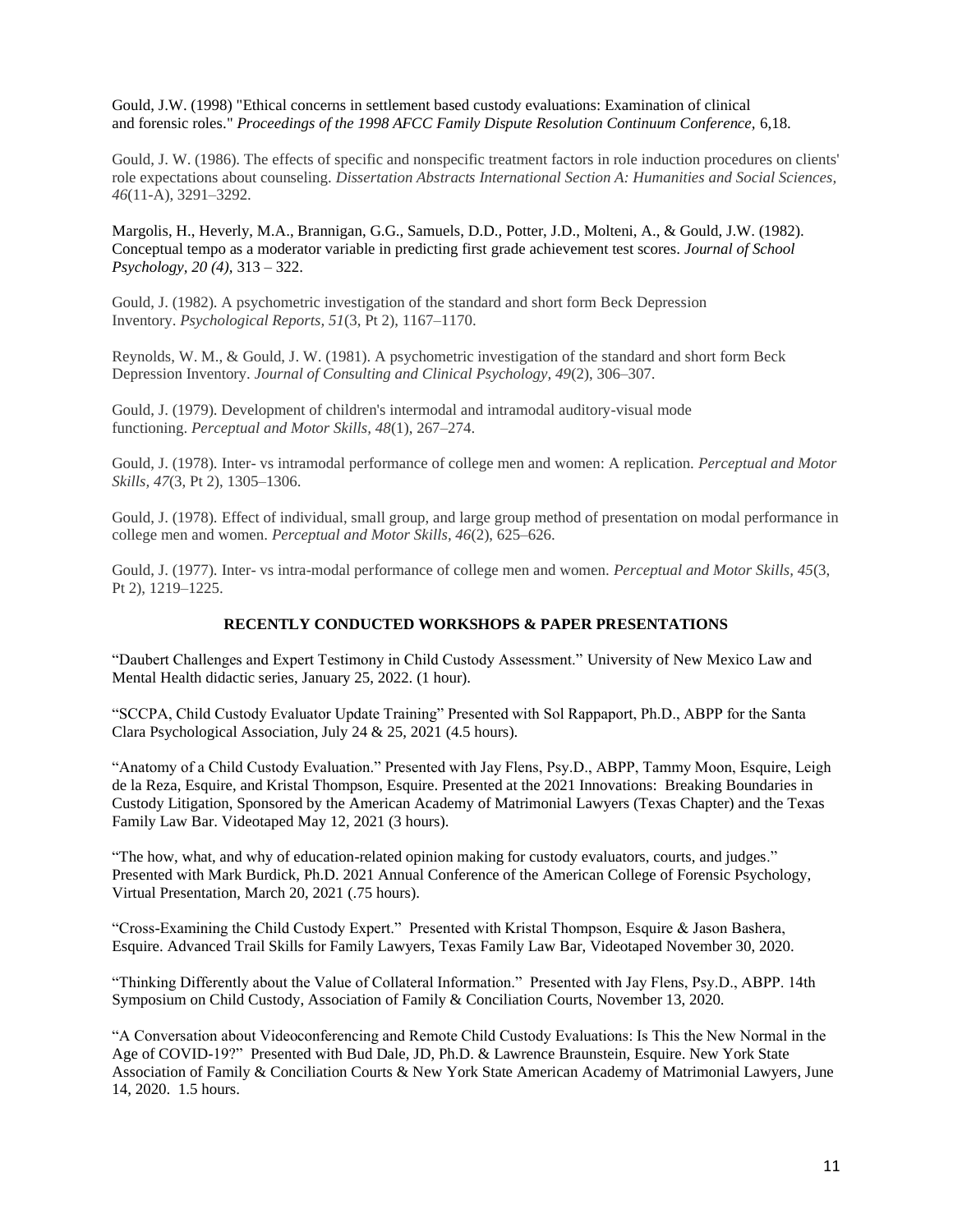"Overview of Conducting Child Custody Evaluations." University of New Mexico Law and Mental Health didactic series, June 2, 2020 (1 hour).

"Challenges to the Admissibility of Expert Testimony and Reports: The *Daubert* Challenge." 2020 Juvenile Law Section Conference, Mecklenburg County Bar Association, May 8, 2020 (1.5 hours).

"Help: I have an addicted parent! Effects of parental drug use on various aspects of family life with a focus on children and changes in their perception of their parents' competence." Presented with JoAl Cannon Sheridan, Esquire and Hunter Jefferies, Presented at the 2020 Innovations: Breaking Boundaries in Custody Litigation, Sponsored by the American Academy of Matrimonial Lawyers (Texas Chapter) and the Texas Family Law Bar. January 23, 2020 (2 hours).

"Maybe love shouldn't be such hard work: Parents behaving badly: Addressing gatekeeping and alienating behavior." Presented with Almand J. Barron, Esquire, Melissa F. Brown, Esquire, Allison Foster, Ph.D., The Honorable Katherine H. Tiffany, the Honorable Joseph C. Smithdeal. Advanced Family Law Topics for the Bench and Bar, Presented by the South Carolina Bar CLE Division and the South Carolina Chapter of the American Academy of Matrimonial Lawyers, December 6, 2019 (60 minutes).

"The intersection of addiction and custodial issues." Presented with Lawrence J. Braunstein, Esquire & Jim Turnage. 2019 Annual Meeting of the American Academy of Matrimonial Lawyers, Chicago, Il.: November 8, 2019 (60 minutes).

"*Daubert* Challenges and Expert Testimony in Child Custody Evaluations." Annual Meeting of the State Bar of Nevada 2019 Family Law Conference, Bishop, Ca., February 28, 2019 (1.5 hours).

"Preparing for a *Daubert* Challenge: Report Writing and Testimony." Presented with Nicki B. Fisher, Esquire*.* Presented at the 13<sup>th</sup> Symposium on Child Custody Guidelines and Standards, Embassy Suites Hotel, Denver, Co., November 9, 2018 (1.5 hours).

"*Daubert* Challenges and Expert Testimony." Presented at the North Carolina Association of Woman Attorneys 40<sup>th</sup> Annual Conference, Sheraton Hotel, Charlotte, NC: September 28, 2018 (1 hour).

"In-Chambers Interviews." Co-presented with the Honorable David Farr, Lynn Kamin, Esquire, & Katherine Kiner, Esquire. 2018 Judicial Education Conference, Houston, Tx.: September 6, 2018 (1 hour).

The compassionate court: Educating lawyers, litigants, and judges about trauma. Co-presented with Michael Kretzmer, Esq. and the Honorable Mark Juhas. Association of Family & Conciliation Courts 55th Annual Conference: Compassionate Family Court Systems: The role of trauma-informed jurisprudence. Washington, D.C., June 7, 2018. (1.5 hours).

High conflict personalities and personality disorders. Co-presented with Katie Samler, Esquire, the Honorable Roy Moore, & L. de la Reza, Esquire. Proceedings of the State Bar of Texas *Innovations: Breaking Boundaries in Custody Litigation.* Austin, Tx: January 11 – 12, 2018. (2.25 hours).

"A picture is worth a thousand words: Demonstrative evidence in child custody cases." Co-presented with Patricia Kuendig, Esq. ACFF/AAML 2017 Conference: Advanced issues in child custody evaluation: Evaluation, litigation, & settlement. San Diego, Ca.: September 15, 2017 & September 16, 2017 (90 min. each presentation).

"In-Chambers Interviews." Co-presented with the Honorable David Farr and Lynn Kamin, Esquire. 43rd Annual Advanced Family Law Conference, San Antonio, Tx.: August 9, 2017 (1 hour).

"Bridging the Gap Between Clinical Data with Scientific Reasoning in a Child Custody Report: What Attorneys, Judges, and Evaluators Need to Know." Co-presented with Eileen A. Kohoutis, Ph.D., Jay Flens, Psy.D., Nicki Fisher, Esquire, & Lynn Kamin, Esquire. International Academy of Law and Mental Health, Prague, July 14, 2017 (2.5 hours)

"Lessons from bias reduction efforts in forensic science: Can we use 'blinding' is forensic psychology?' Copresented with Sharon Kelley, JD, Ph.D. Cognitive and social psychological bias in forensic mental health evaluations. Charlottesville, Va.: May 2, 2017 (1 hr.)

"Different Strokes for Different Folks: Discussion about 50/50 presumption in child custody cases." Co-presented with the Honorable Dennise Garcia, The Honorable Roy Moore, The Honorable Graham Quisenberry, Brian Webb, Esquire, & Diana Friedman, Esquire. TexasBar CLE Innovations: Breaking Boundaries in Custody Litigation.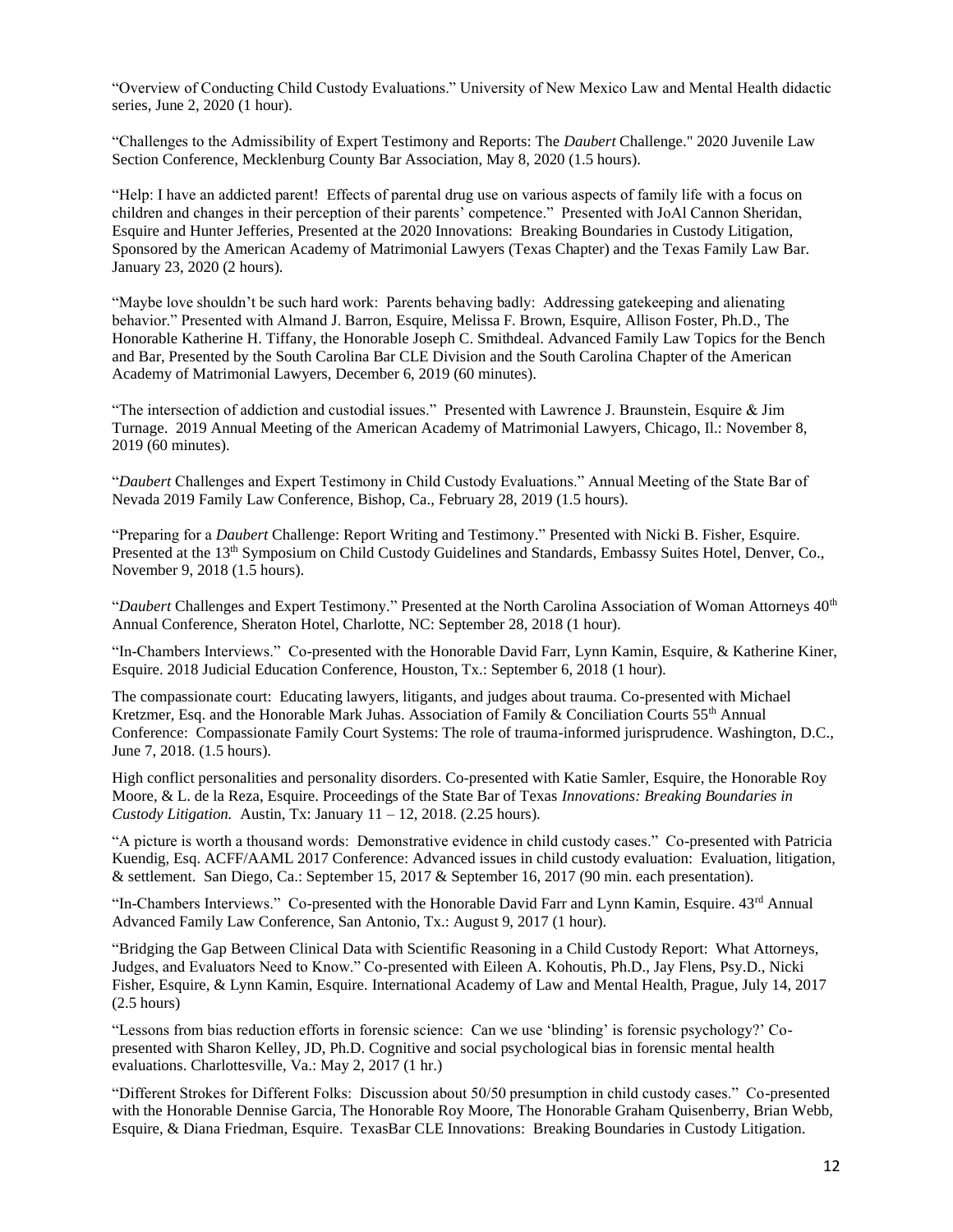New Orleans, La.: February 16, 2017; (2.25 hrs.)

"Developing Forensic Psychological Opinions." Co-presented with Allan Posthuma, Ph.D. and The Honorable Dianna Gould-Saltman. AFCC 12<sup>th</sup> Symposium on Child Custody Evaluation. Atlanta, GA.: . November 4, 2016 (1.5 hours).

"The role of the child custody evaluator." South Carolina Bar Association's 2016 Hot Tips from the Coolest Domestic Law Practitioners. Columbia, SC: September 23, 2016 (.5 hr).

"Advanced Child Custody Evaluation." Co-presented with Lynne Gold-Bikin, Esquire. Four day workshop presented at the 2016 National Family Law Trial Institute conducted at the South Texas College of Law, Houston, TX.; May 23 – 26, 2016. (24 hours).

"Child Custody Evaluations and Psychological Testing." National Family Law Trial Institute conducted at the South Texas College of Law. Houston, TX: May 24, 2016. (1 hour).

"Psychological Testing in Child Custody Evaluations." Co-presented with Paul Hymowitz, Ph.D., The Honorable Linda Christopher, and Heidi Harris, Esquire. New York Chapter of the American Academy of Matrimonial Lawyers 2016 Spring Conference. New York, NY: May 6, 2016. (1.5 hours).

"In the Interest of Ravenel: A Child." Mock trial presented at the 2016 Texas Association of Family Law Specialists Trial Institute. Charleston, South Carolina; January 16, 2016 (5 hours).

"What purpose does racial discrimination serve? What research findings tell us and what out life experiences teach us." *South Carolina Psychological Association's 2015 Fall Symposium: The Psychology of Racism: South Carolina's Roots and Response*. Columbia, South Carolina, November 5, 2015 (1 hour).

"Current Ideas in Alienation Dynamics and Its Forensic Psychological Assessment." *Advanced Texas Family Law Conference.* San Antonio, Texas, August 5, 2015 (45 minutes).

"Excluding expert witnesses in Texas child custody litigation." Co-presented with Ben Albritton, Ph.D., Keith Nelson, Esquire, R.S. Kirkham, Esquire, D.S. Friedman, & L. Kamin, *Proceedings of the 2015 Innovations: Breaking boundaries in custody litigation*, Forth Worth, Texas; June 5, 2015 (3 hours).

"Rules rather than roles: Ethics for privately retained experts." Co-presented with Milfred "Bud" Dale, JD, Ph.D. AFCC 52<sup>nd</sup> Annual Conference. New Orleans, LA. May 27, 2015 (1.5 hours). "Child Custody Evaluations and Psychological Testing." National Family Law Trial Institute conducted at the South Texas College of Law. Houston, TX: May 19, 2015. (1 hour).

"What is Missing from Child Custody Evaluations: Fodder for Cross Examination." Co-presented with Ronnie Schindel, Esquire. New York American Academy of Matrimonial Lawyers 2015 Conference. Cornell House, New York. March 5, 2015 (.5 hours).

"Expert Consultations and the Family Lawyer's Toolbox." Presented with Milfred "Bud" Dale, JD, PhD. 51st Annual Conference of the Association of Family & Conciliation Courts. Toronto, CA.: May 29, 2014 (1.5 hours).

"Child Custody Evaluations and Psychological Testing." South Texas College of Law Family Law Trial Institute. Houston, TX: May 17, 2014. (1 hour).

"What's Hot in Child Custody?" American Academy of Matrimonial Lawyers, Florida Chapter, 36<sup>th</sup> Annual Institute. Tampa, Fl.: May 2, 2014 (1 hour).

"Ask me why: Using Custody Evaluations." Presented with Karen Shelton, Ph.D., Jonathan Feit, Esquire, Alice Stubbs, Esquire. North Carolina Family Law Specialists Intensive Seminar. Charlotte, North Carolina, October 24, 2013 & Wrightsville Beach, North Carolina, February 6, 2014 (3 hours for each presentation).

"Introduction to Child Custody Evaluations." American Academy of Forensic Psychology Workshop Series, Charleston, South Carolina. January 31, 2014 (7 hours).

"How to try a custody case." Presented with the Honorable Harold Beeler, Dror Bikel, Esquire, Briana Denney, Esquire, the Honorable Saralee Evans, Fred Schneider, Esquire, Sandra Schpoont, Esquire,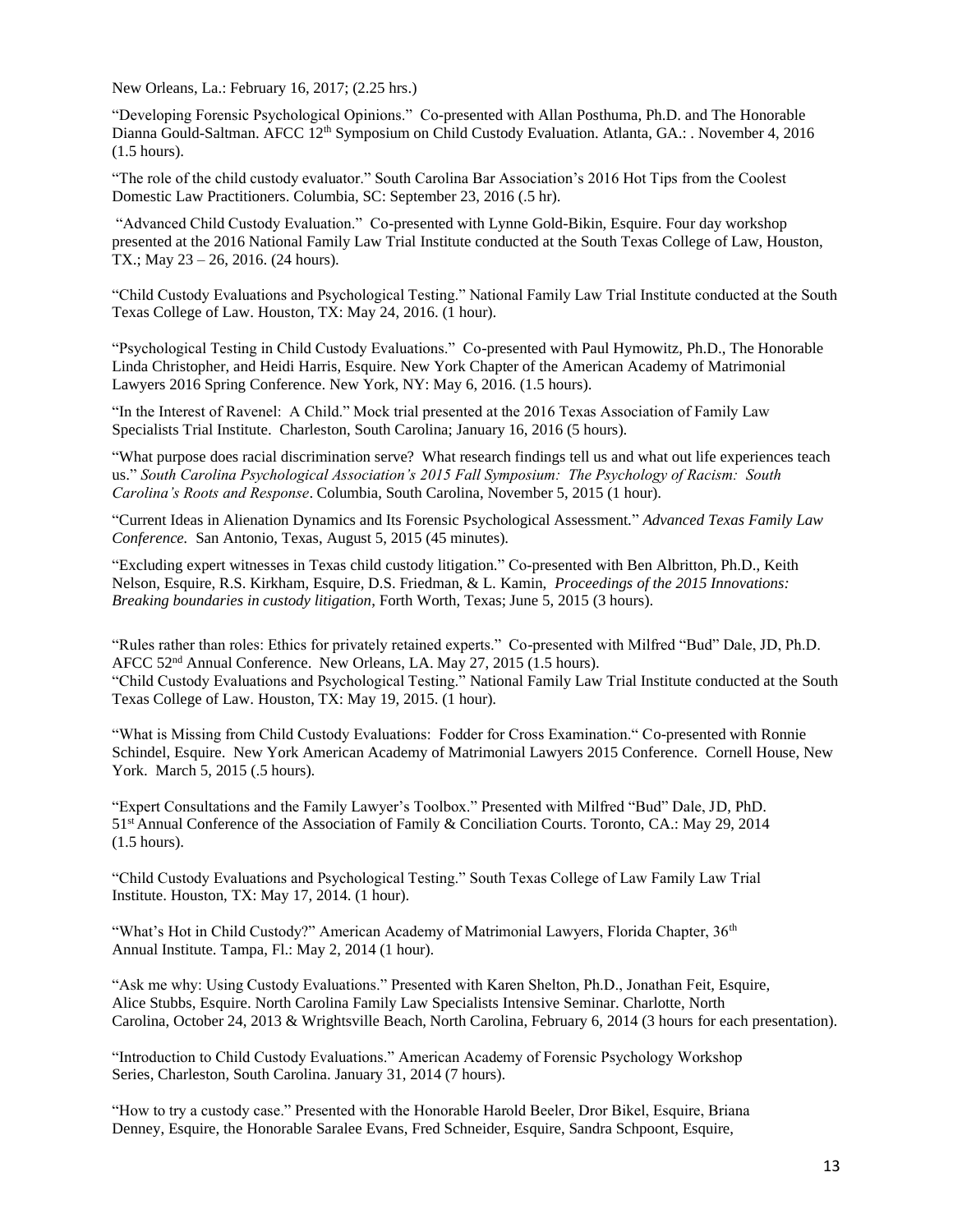Jamie Weiss, Esquire, Judith White, Esquire, Elliot Wiener, Esquire, and Andrea Ziegelman, Esquire. New York County Lawyer's Association and the New York College of Matrimonial Law Trial Attorneys, Benjamin N. Cardozo School of Law, New York, October 9 - 10, 2013 (14 hours).

"Preparing clients for child custody evaluations." Presented with Gary Nickelson, Esquire. 2013 Conference on Advanced Issues in Child Custody: Evaluation, Litigation, and Settlement sponsored by the American Academy of Matrimonial Lawyers and the Association of Family and Conciliation Courts. Gaylord Resort Hotel, National Harbor, MD., September 20, 2013 and September 21, 2013 (1.5 hours).

"Custody Evaluation Standard of Practice: What do we really know?" Workshop co-presented with Marc J. Ackerman, Ph.D. Association of Family & Conciliation Courts 50<sup>th</sup> Anniversary Conference, Los Angeles, Ca.: May 30, 2013 (1.5 hours).

"Custody Evaluation and the Proposed New Statute." Workshop co-presented with Lynn. Kamin, Esquire, C. Bradshaw-Schmidt, MA., & K. Thomson, Esquire at the 36th Annual Marriage Dissolution Institute, Galveston, Tx.: April 18, 2013 (1 hour).

"Ethical Issues for Family Law Professionals." Workshop presented with Hilary F. Casper, Esquire & Nancy Ver Steen, MSW, JD. AFCC 10<sup>th</sup> Symposium on Child Custody Evaluations: Research and Practice: Bridging the Gap and Finding the Balance. Phoenix, Az. November 2, 2012. (1.5 hours).

"The credible and helpful child custody report." Workshops presented with Joy M. Feinberg, Esquire. 49th Annual Conference of the Association of Family & Conciliation Courts, Chicago, Il.: June 7, 2012. (1.5 hours).

"Social studies, psychological evaluations, child custody evaluations: What's in a Name?" Workshop co-presented D.S. Friedman (Moderator) and L. Kamin, and C. Bradshaw at the *35th Annual Marriage Dissolution Institute***,** Dallas, Tx.: April 26, 2012.

"Advanced Issues in Child Custody Evaluations." American Academy of Forensic Psychology Workshop Series, Memphis, Tennessee. April 21, 2012. (7 hours).

"Introduction to Child Custody and Parenting Evaluations." American Academy of Forensic Psychology Workshop Series, Memphis, Tennessee. April 20, 2012. (7 hours).

New Directions in Court-Involved Psychological Evaluations: If you don't know where you are going, you'll probably end up somewhere else. Nebraska Psychological Association 2012 Spring Conference. Scott Conference Center, Omaha, Nebraska. April 12, 2012 and April 13, 2012. (Two 7-hour workshops)

"Trial Strategies." Workshop presented with Lynn Kamin, Esquire, Diana S. Friedman, Esquire, Gary L. Nickelson, Esquire, John A. Zervopoulous, Ph.D., JD. 2012 Innovations - Breaking Boundaries in Custody Litigation. Sponsored by the University of Texas School of Law and the American Academy of Matrimonial Lawyers - Texas Chapter. Hotel ZaZa. Houston, Texas. January 20, 2012. (3 hours).

"Advanced Issues in Child Custody Evaluations." Presented with David A. Martindale, Ph.D., ABPP. American Academy of Forensic Psychology Workshop Series, Scottsdale, Arizona. October 15, 2011. (7 hours)

"Introduction to Child Custody and Parenting Evaluations." Presented with David A. Martindale, Ph.D., ABPP. American Academy of Forensic Psychology Workshop Series, Scottsdale, Arizona. October 14, 2011. (7 hours).

"Lawyer's Use of Mental Health Professionals in Non-Testimonial Roles." Presented with Sylvia Goldschmidt, Esquire. Association of Family & Conciliation Courts and the American Academy of Matrimonial Lawyers conference, "Advanced Issues in Child Custody: Evaluation, Litigation, and Settlement." Westin Hotel, Philadelphia, Pennsylvania, September 16 & 17, 2011. (Two 1.5 hours)

"Constructing and Deconstructing a Child Custody Evaluation." Presented with Michael Kretzmer,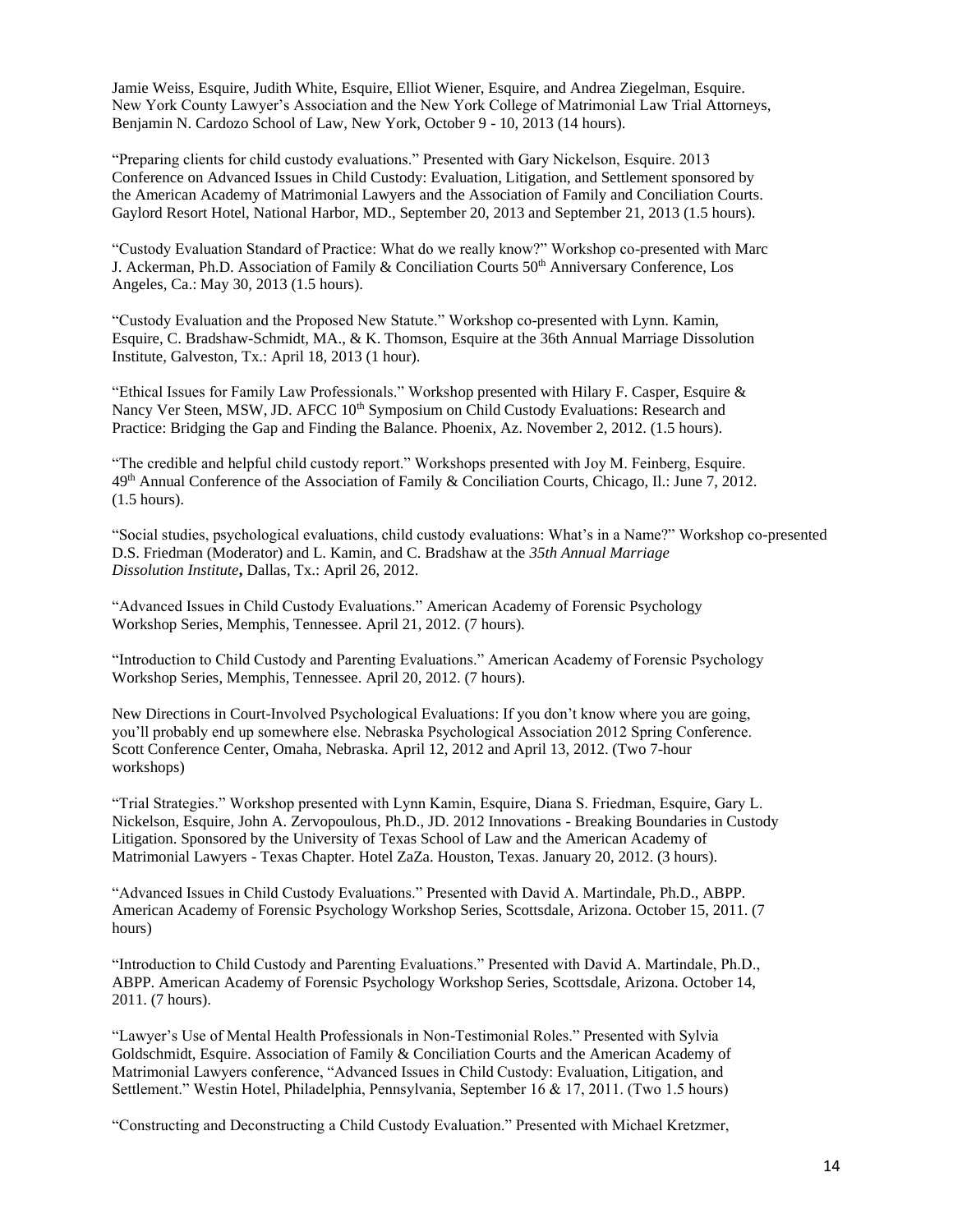Esquire. Webinar dates August 10, 2011 (Part I) and August 17, 2011 (Part 2). California Bar Association, Family Law Section. (90 minutes each).

"Use, misuse, and abuse of psychological testing and diagnosis in evaluations." Presented with Lynn Kamin, Esquire and Keith M. Nelson, Esquire. *Proceedings of the 37th Annual Advanced Family Law Course, Texas Bar Association*. San Antonio, Texas. August 3, 2011.

"Possession and access to children under the age of three." Presented with Diana S. Friedman, Esquire. State Bar of Texas 34th Annual Marriage Dissolution Institute. Austin, Texas: April 29, 2011.

"Advanced Issues in Child Custody Evaluations." American Academy of Forensic Psychology Workshop Series, Chicago, Ill.: April 28, 2011.

"Introduction to Child Custody and Parenting Evaluations." American Academy of Forensic Psychology Workshop Series, Chicago, Ill.: April 27, 2011.

"Mothers, fathers, gatekeeping, and psychological testing." *25th Annual Family Law Conference sponsored by the South Texas College of Law*. Houston, Texas: April 7, 2011.

"Work product reviews and Children's best interests." Presented with David A. Martindale, Ph.D., ABPP. Ninth Annual Symposium on Child Custody Evaluations sponsored by the Association of Family and Conciliation Courts, Cambridge, MA.: October 29, 2010.

"Developing Parenting Access Plans: Integrating research with case specific information." 2010 South Carolina Annual Judicial Conference, Columbia, South Carolina: August 19, 2010.

"Visitation for Children Under Three." Co-presented with Diana S. Friedman, Esquire and the Honorable Douglas R. Woodburn. 36th Annual Advanced Family Law Course, San Antonio, Texas, August 11, 2010.

"Using expert witnesses in non-traditional roles." Co-presented with Katherine Frye, Esquire and Jim Neal for the 2010 North Carolina Family Law Specialist Annual Meeting, Charlottesville, Va., July 16, 2010.

"Application of child development research to crafting age-appropriate possession orders for children under three." Workshops presented with Diana S. Friedman, The 10<sup>th</sup> Annual Family Law on the Front Lines Conference, San Antonio, Texas, July 2, 2010.

"Child custody evaluations." Houston Family Law Trial Institute at South Texas College of Law, Houston, Texas, May 18, 2010.

"Advanced Issues in Child Custody Evaluations." Co-presented with David A. Martindale, Ph.D., ABPP. American Academy of Forensic Psychology Workshop Series, Atlanta, Ga., March 27, 2010.

"Introduction to Child Custody and Parenting Evaluations." Co-presented with David A. Martindale, Ph.D., ABPP. American Academy of Forensic Psychology Workshop Series, Atlanta, Ga., March 27, 2010.

"Cutting edge custody issues in alienation and domestic violence." Workshops presented with Arnie Sheinvold, Ph.D. American Academy of Matrimonial Lawyers 2010 Midyear meeting. Aruba, March 18, 2010.

"Advanced Issues in Child Custody Evaluations." American Academy of Forensic Psychology Workshop Series, New Orleans, La. February 28, 2010.

"Introduction to Child Custody and Parenting Evaluations." American Academy of Forensic Psychology Workshop Series, New Orleans, La. February 27, 2010.

"Holding Expert Witnesses Accountable in Custody Litigation." Workshop presented with Lynne Gold-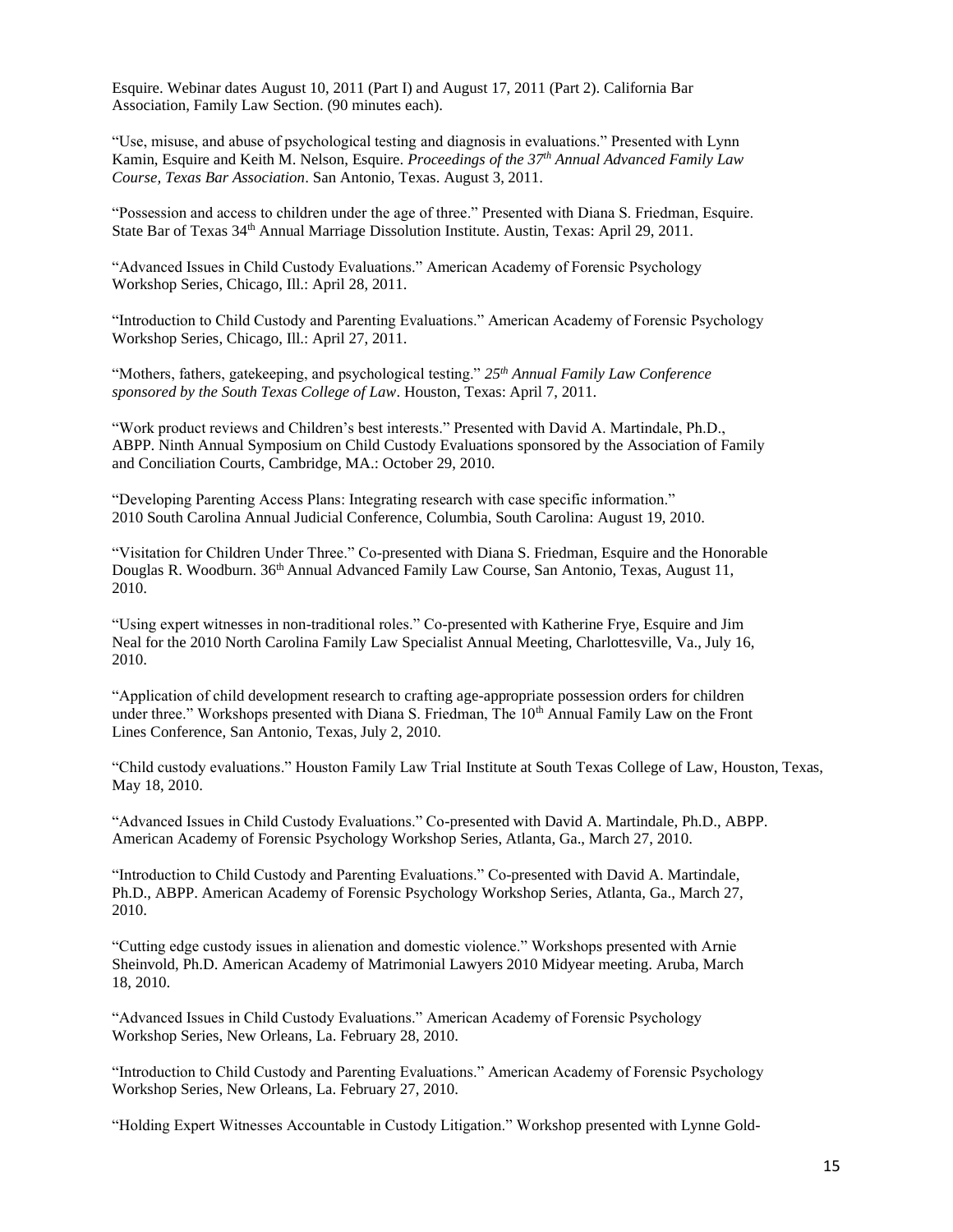Bikin, Esquire. Pennsylvania Bar Institute's Continuing Education Series. Philadelphia, Pa.: December 17, 2009.

"Holding Expert Witnesses Accountable in Custody Litigation." Workshop presented with Lynne Gold-Bikin, Esquire. Pennsylvania Bar Institute's Continuing Education Series. Pittsburgh, Pa.: December 1, 2009.

"Advanced Issues in Child Custody Evaluations." American Academy of Forensic Psychology Workshop Series, Minneapolis, MN. November 15, 2009.

"Introduction to Child Custody and Parenting Evaluations." American Academy of Forensic Psychology Workshop Series, Minneapolis, MN. November 14, 2009.

"Child Custody Evaluations: Including Children In Placement Decision & Reliability of Commonly Used Methods To Assess Children." American Academy of Matrimonial Lawyers Annual Convention. Chicago, Ill. November 5, 2009.

"Child Custody Evaluations: Taking the babble out of psycho-babble." Co-presented with Jay Flens, Psy.D., ABPP. Texas Advanced Paralegal Seminar, League City, Texas. October 15, 2009.

"Collaboration in litigation." Presented with Robert Simon, Ph.D. and Dianna Gould-Saltman, Esquire. 46th Annual Conference of the Association of Family & Conciliation Courts, New Orleans, LA., May 30, 2009.

"Mental Health Care Experts: Irreconcilable differences among treating expert, evaluating expert, and consulting expert." Presented with Lynn Kamin, Esquire at the 2009 Parent-Child Relationships: Critical thinking for critical issues." University of Texas School of Law Family Law Conference. Austin, Texas. January 30, 2009.

"Introduction to Child Custody and Parenting Evaluations." American Academy of Forensic Psychology Workshop Series, Charleston, South Carolina, January 17, 2009.

"Advanced Issues in Child Custody Evaluations." American Academy of Forensic Psychology Workshop Series, Dearborn, Michigan. November 9, 2008.

"Introduction to Child Custody and Parenting Evaluations." American Academy of Forensic Psychology Workshop Series, Dearborn, Michigan. November 8, 2008.

"Primary Roles of Mental Health Professionals." 2008 Child Custody Conference sponsored by the Children's Law Center, Inc., Louisville, Kentucky, October 17, 2008.

"Child Development and Custodial Concerns." 2008 Child Custody Conference sponsored by the Children's Law Center, Inc., Louisville, Kentucky, October 17, 2008.

"Emerging Principles Regarding Role Differences Between Testifying Experts and Non-testifying Trial Consultants." Presented with J.P Wittmann and T.M. Tippins. AFCC Eighth International Symposium on Child Custody Evaluation, Albuquerque, New Mexico, September 26, 2008.

"Social Capital and Resource Availability Framework for Child Custody Evaluations." Presented with William G. Austin. AFCC Eighth International Symposium on Child Custody Evaluation. Albuquerque, New Mexico. September 26, 2008.

"The Role of Mental Illness in Child Custody Cases." Co-presented with Lynn Kamin, Esquire to the Texas Bar Annual CLE. San Antonio, Texas. August 16, 2008.

"Mastering the Tough Issues: Child Custody Evaluations." Full day presentation with Lynne Gold-Bikin, Esquire at the 11th Annual AAML/LBA Family Law Seminar: "Mastering the Tough Issues: Child Custody, Divorce Taxation, QDRO's, and Preparing for the Difficult Mediation." Louisville, Kentucky. April 17, 2008.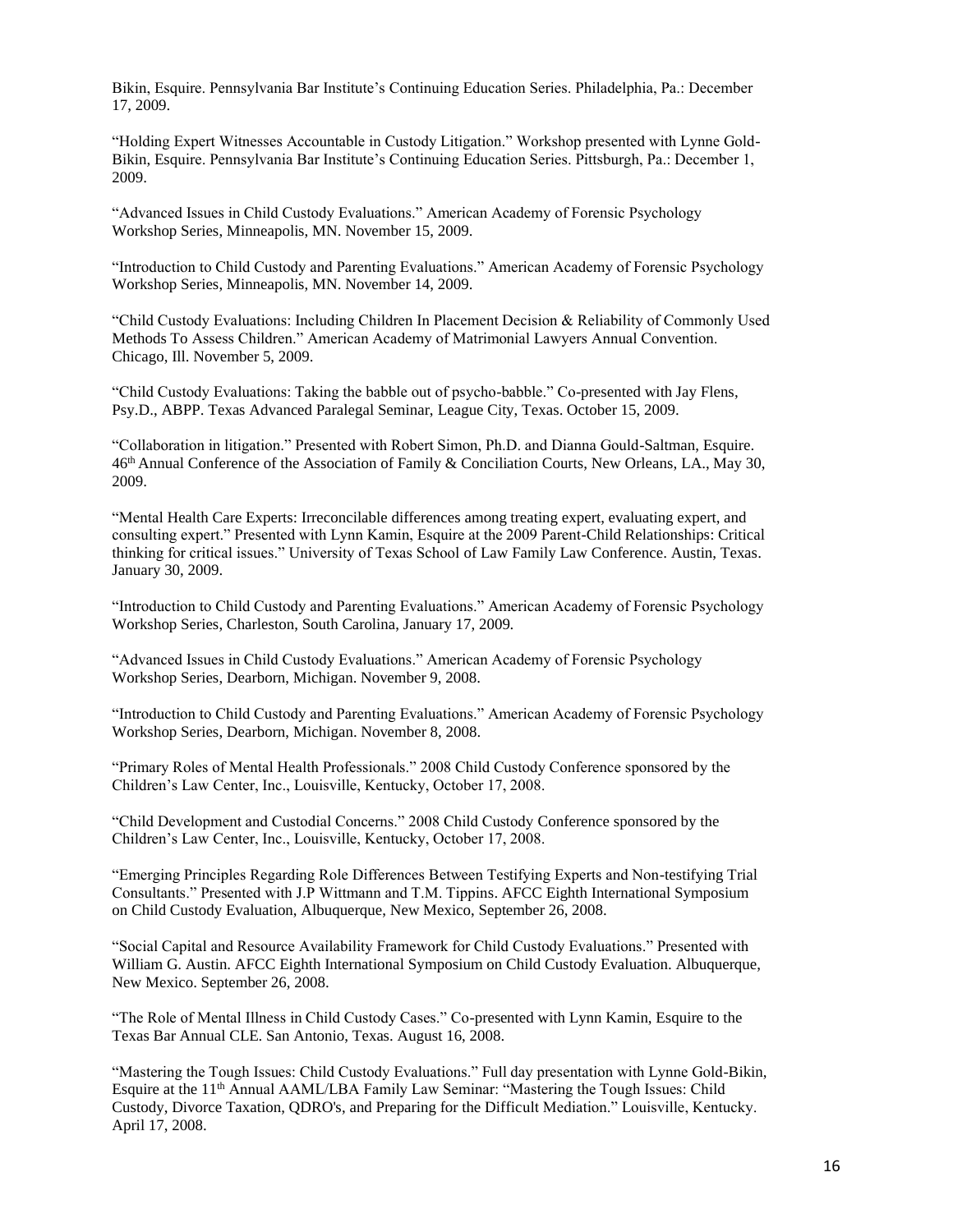"How to effectively examine the child custody expert." Presented with Christopher Melcher, Esquire at the 25th Annual National CLE Conference of the Colorado Bar Association, Vail, Colorado, January 6, 2008.

"Distinguishing domestic violence dynamics from alienation dynamics." Pro Bono Custody Guardian Ad litem Seminar, Charlotte, NC., December 4, 2007.

"Child centered custody evaluations." Presented at 2007 Annual State Conference, "Child custody and mental health professionals: Social science on the witness stand." Austin, Texas, October 5, 2007.

"Interdisciplinary practice – the interface of social science and the law." Presented at 2007 Annual State Conference, "Child custody and mental health professionals: Social science on the witness stand." Austin, Texas, October 4, 2007.

"How to effectively cross examine a psychologist." Co-presented with Lynn Kamin, Esquire at the University of Texas School of Law's 7<sup>th</sup> Annual Family Law on the Front Lines Conference, Galveston, Texas, June 28, 2007.

"Writing custody evaluation reports for courts and families." Full day workshop co-presented with David A. Martindale, Ph.D., ABPP and Jay Flens, Psy.D., ABPP at the 44th Annual Conference of the Association of Family and Conciliation Courts, Washington, D.C., May 30, 2007.

"Scientific Custody Evaluations." Presented to the Mid-Annual Meeting of the Pennsylvania Conference of State Trial Judges, Pittsburgh, Pa.: February 22, 2007.

"Application of gatekeeping to child custody evaluations." Presented with William Austin, Ph.D., Melisse Eidman, LCSW, and H.D. Kirkpatrick, Ph.D., ABPP to the  $7<sup>th</sup>$  International Symposium on Child Custody Evaluations, Atlanta, Ga.: October 20, 2006.

"Examining parental alienation in child custody cases: A survey of mental health and legal professionals." Presented with James Bow., Ph.D., and James R. Flens, Psy.D., ABPP to the 7<sup>th</sup> International Symposium on Child Custody Evaluations, Atlanta, Ga.: October 20, 2006.

"Increasing the probative value of child custody evaluations." Presented to the Annual meeting of the North Carolina Certified Family Law Specialists Conference, Asheville, North Carolina, July 14, 2006.

"Hearing children's voices in child custody evaluations." Presented to the Annual meeting of the North Carolina Certified Family Law Specialists Conference, Asheville, North Carolina, July 15, 2006.

"Neutral Testimony in Custody Cases: Providing it professionally, effectively, and meaningfully." Presented with Robert Dobrish, Esquire and The Honorable Laura Drager, New York County Lawyers' Association Continuing Legal Education Institute, New York, NY.: June 17, 2006.

"A national survey of psychologists testing practices in custody evaluation." Presented with James Bow, Ph.D. and James Flens, Psy.D. 43rd Annual Conference of the Association of Family and Conciliation Courts, Tampa Bay, Fl.: June 1, 2006.

"Psychological Testing." Presented with Lynn Kamin, Esquire at the 29<sup>th</sup> Annual Marriage Dissolution Institute, Family Law Section of the State Bar of Texas, Austin, Texas: April 20, 2006.

"Child Custody Evaluations." Contra Costa Family Law Section of the Contra Costa County Bar Association, November 16, 2005.

"Use of Psychological Testing in Child Custody Evaluations." Association of Family and Conciliation Courts, Fall 2005 Conference, Breckenridge, Co.: September 23, 2005.

"Anatomy of a Divorce Trial." Sponsored by the Pennsylvania Bar Institute and co-presented with Lynne Gold-Bikin, Esquire and Jay Fishman. Mechanicsburg, Pa., June 21, 2005 and Pittsburgh, Pa., June 28, 2005.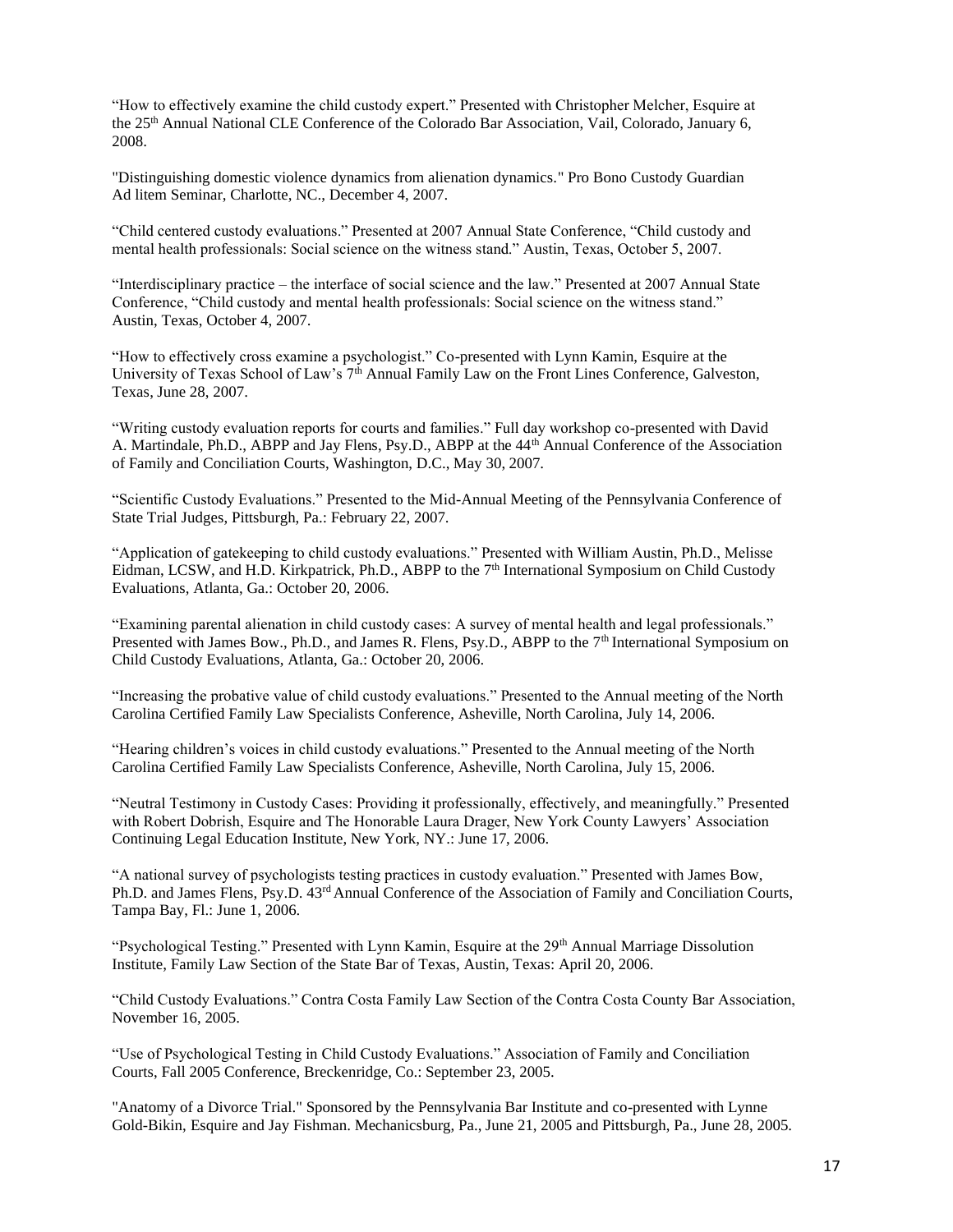"Child Custody Evaluations: An advanced workshop." Workshop co-sponsored by the Association of Family & Conciliation Courts and the Loyola University Chicago School of Law, June 13 - 14, 2005, Chicago, Il.

"Ethical infractions and malpractice in child custody evaluations." Presented with Andy Benjamin, Ph.D., J.D., & The Honorable Arline Rotman (retired), 42<sup>nd</sup> Annual Conference: Solving the Family Court Puzzle, Association of Family & Conciliation Courts, Seattle, Wa., May 19, 2005.

"Distinguishing domestic violence dynamics from alienation dynamics." Pro Bono Custody Guardian Ad litem Seminar, Charlotte, NC., May 13, 2005.

"Cross Examination: How to Rattle the Expert." Presented with Lynne Gold-Bikin, Esquire at the 27<sup>th</sup> Annual Institute of the Florida Chapter of the American Academy of Matrimonial Lawyers, Tampa, Florida, May 6, 2005.

"Clinicians in Court." Workshop sponsored by the Rosen Law Firm and presented in Charlotte and Raleigh, North Carolina, April 23, 2005.

"Demystifying Psychometric Testing." Presented with Mary Jo McCurley, Esquire & Kathryn Murphy, Esquire at the March 2005 meeting of the American Academy of Matrimonial Lawyers, St. Thomas, Virgin Islands, March 10, 2005.

"Domestic violence risk assessment." Presented with William Austin, Ph.D. at the California Association of Family and Conciliation Courts Annual Conference, Sonoma, Ca., February 11, 2005.

"Child custody evaluations and other psychological evaluations." Family Law Section, 2005 South Carolina Bar Association Convention. Charleston, South Carolina, January 21, 2005.

"Domestic violence and child custody evaluations." 2004 Fall CLE Conference, Section of Family Law, American Bar Association. Milwaukee, Wisconsin, October 22, 2004.

"The investigative component in child custody evaluations." Presented with David A. Martindale, Ph.D., ABPP. Sixth International Symposium on Child Custody Evaluations. Association of Family & Conciliation Courts. Nashville, Tennessee, October 15, 2004.

"Child custody evaluations and other types of psychological evaluations for the courts." Family Court of Cook County. Chicago, Illinois, September 23, 2004.

"Conducting child custody evaluations: An advanced seminar." University of Wisconsin - Madison Division of Continuing Studies, Professional Development and Applied Studies and the Association of Family and Conciliation Courts, Madison, Wisconsin, September 8 - 9, 2004.

"The changing landscape of family alienation dynamics: From parental alienation to child alienation and beyond." Administrative Office of the Court, Family Court Training for Judges and Staff, Chapel Hill, North Carolina, August 5, 2004.

"Family Law: Child Custody, Child Alienation, and Domestic Violence." Three-day seminar offered by the State Bar of Arizona's 2004 CLE By the Sea, San Diego, California, July 14 - 17, 2004.

"Advance forum for Child Custody Evaluators." Co-presented with David A. Martindale, Ph.D., ABPP (Forensic) and Phil Stahl, Ph.D. Association of Family and Conciliation Courts 41st Annual Conference, San Antonio, Texas, May 15, 2004.

"Trial practice for the expert and the lawyer: How to be effective in the courtroom." Co-presented with Mary Ferriter, JD, R. John Harper, LLB, Hector Mendez, JD, Shelly Probber, Psy.D., and The Honorable Arline Rotman (Ret.). Full day, pre-conference Institute for the Association of Family and Conciliation Courts 41st Annual Conference, San Antonio, Texas, May 12, 2004.

"Child Custody Evaluations: Assessing allegations of maltreatment within the context of child custody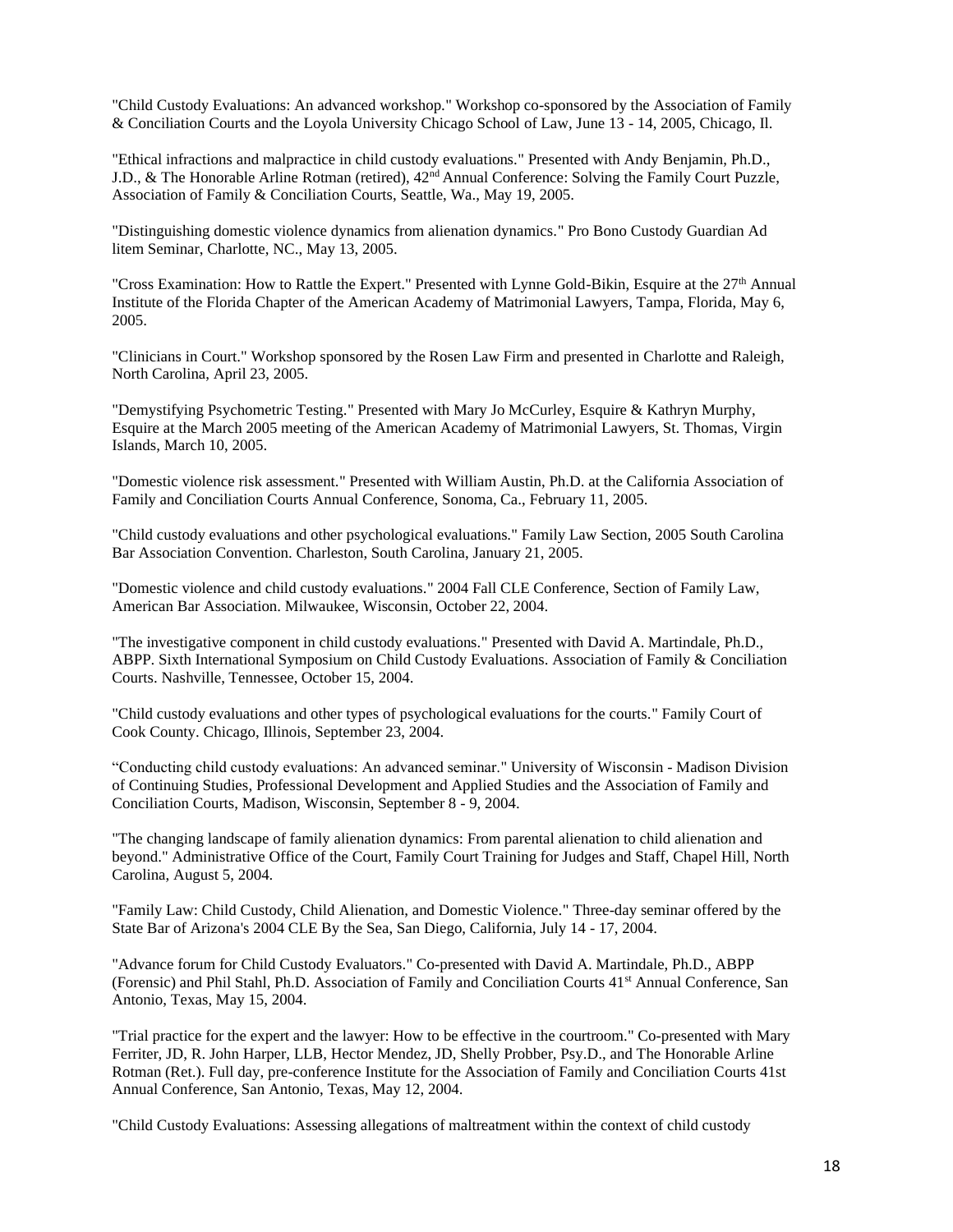disputes." South Carolina Bar, Continuing Legal Education, Family Law Intensive Workshop. Hilton Head, South Carolina, April 23 - 24, 2004.

"The alienated child in no man's land. Presented to the North Carolina Academy of Trial Lawyers for their CLE Program entitled: Family Law: The battlegrounds of marriage. Raleigh, North Carolina, January 16, 2004.

"Be careful what you ask for: Increasing the probative value of child custody evaluations." Annual Conference of the National Council of Juvenile and Family Court Judges, San Antonio, Texas, July 22, 2003.

"Sexual abuse allegations: Responding to Pendente Lite Motions." Presented with Kathryn Kuehnle, Ph.D., & David Martindale, Ph.D., A.B.P.P. (Forensic). Association of Family and Conciliation Courts' 40<sup>th</sup> Anniversary Conference, Ottawa, Ontario, Canada. May 29, 2003.

"Using child development research to make appropriate custody and access decisions" and "Distinguishing domestic violence from alienation dynamics." Pro Bono Custody Guardian Ad litem Seminar, Mecklenburg County Bar Association, Charlotte, NC.: December 18, 2002 & May 15, 2003.

"A practical approach to relocation cases." Full day workshop with Wm. Austin, Ph.D. and Leslie Ellen Shear, Esq., Fifth International Symposium on Child Custody Evaluations, Tucson, Arizona, November 7, 2002.

"Addressing allegations of abuse: Assessment and case management issues." Moderated three 90 minute Plenary sessions focused on examination of differences between conventional forensic and trauma based models of evaluation. Panelists included Kathryn Kuehnle, Ph.D., Toby Kleinman, Esq., & Judge Susan Snow (ret.). Fifth International Symposium on Child Custody Evaluations, Tucson, Arizona, November 7-9, 2002.

"Ethics in Child Custody Cases: Emerging Issues and Challenges." Co-presented with Lyn R. Greenberg, Ph.D. and Dianna Gould Saltman, Esquire. Annual Convention of the American Psychological Association, August 24, 2002.

"Child sexual abuse Allegations: Clinical treatment and court-related evaluation." Co-presented with Mary Connell, Ph.D. (Chair), Kathy Kuehnle, Ph.D., Dan Shuman, J.D., and Beth Clarke, Ph.D. Annual Convention of the American Psychological Association, August 25, 2002.

"Conducting Child Custody Evaluations." Two day workshop co-presented with Phillip Stahl, Ph.D., Philadelphia, Pa., August 5 - 6, 2002.

"Assessment of minimal parenting competence in abuse and neglect cases." The 48<sup>th</sup> Annual Blue Ridge Institute for Juvenile and Family Court Judges Conference, Black Mountain, North Carolina, July 30, 2002.

"Distinctions between assessment of alienation and domestic violence allegations." The 48<sup>th</sup> Annual Blue Ridge Institute for Juvenile and Family Court Judges Conference, Black Mountain, North Carolina, July 30, 2002.

"Comparative models of child custody evaluation: Referral criteria, validity issues, and the limits of expert opinion." LACBA Family Law Section/Los Angeles County Psychological Association, Los Angeles, Ca., June 22, 2002.

"Effective cross examination and expert testimony." Association of Family and Conciliation Courts Northeast Regional Conference, New York, New York, March 18, 2002.

"Using child development research to make appropriate custody and access decisions" Pro Bono Custody Guardian Ad litem Seminar, Mecklenburg County Bar Association, Charlotte, NC.: January 23, 2002.

"Relevancy analysis applied to child custody evaluations." North Carolina Academy of Trial Lawyers Fall 2001 Conference, Raleigh, North Carolina, September 7, 2001.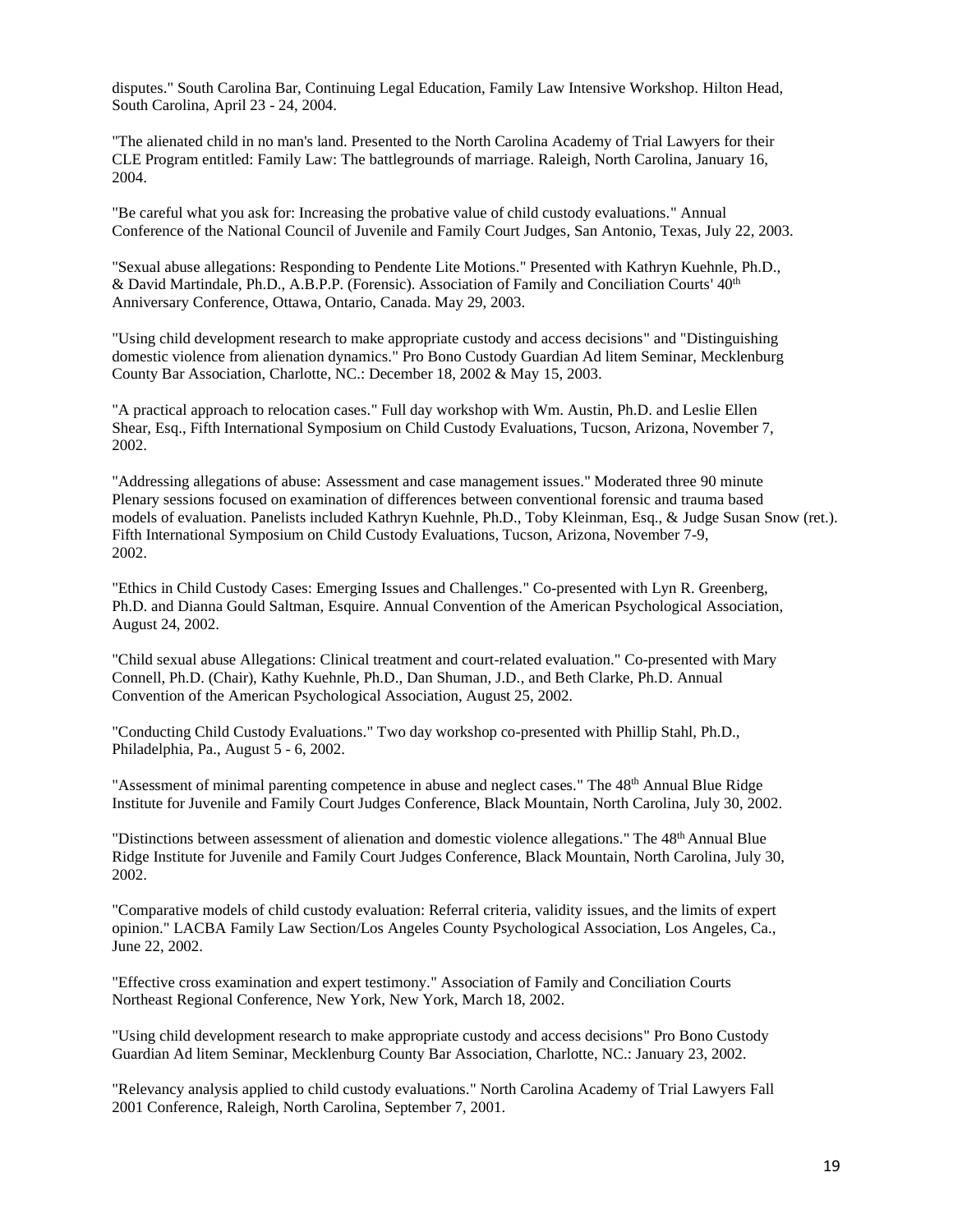"Merging Paradigms: Clinical treatment in a forensic context." Annual Convention of the American Psychological Association, San Francisco, California, August 28, 2001.

"The intersection of Family Law and Family Psychology." Annual Convention of the American Psychological Association, San Francisco, California, August 28, 2001.

"Conducting scientifically crafted child custody evaluations." Full-day continuing education workshop presented at the Annual Convention of the American Psychological Association, San Francisco, California, August 27, 2001.

"Relevancy analysis applied to child custody evaluations." Blue Ridge Institute for Juvenile and Family Court Judges 47th Annual Conference, Black Mountain, North Carolina, August 7, 2001.

"The role of the treating expert in custody and visitation disputes."  $38<sup>th</sup>$  Annual Conference, Conflict Resolution, Children & the Courts, Association of Family and Conciliation Courts Spring 2001 Conference, Chicago, May 11, 2001.

"The role of the custody evaluator: A round table discussion." 38th Annual Conference, Conflict Resolution, Children & the Courts, Association of Family and Conciliation Courts Spring 2001 Conference, Chicago, May 10, 2001.

"Handling of a relocation case: Substantive law and mental health perspective." American Bar Association, Family Law Section, Spring CLE Meeting, Kansas City, Kansas, April 20, 2001.

"Child custody evaluations." California Administrative Office of the Court's Annual Conference, Costa Mesa, California, March 23, 2001.

"Use of Psychological Testing in Child Custody Evaluations" Fourth International Symposium on Child Custody Evaluations, Association of Family & Conciliation Courts, Kiawah Island, South Carolina, November 10, 2000.

"How to Write a Child Custody Evaluation Report" Fourth International Symposium on Child Custody Evaluations, Association of Family & Conciliation Courts, Kiawah Island, South Carolina, November 11, 2000.

"Conducting child custody evaluations." Two-day workshop sponsored by the 2000 Family Court and Services Summer Institute, University of Wisconsin @ Madison, Department of Professional Development and Applied Studies, Madison, WI.: August 21 - 22, 2000.

"Conducting scientifically crafted child custody evaluations." Full day workshop at the Annual Meeting of the American Psychological Association, Washington, D.C., August 8, 2000.

"Using child development research to make appropriate custody and access decisions." Pro Bono Custody Guardian Ad litem Seminar, Mecklenburg County Bar Association, Charlotte, NC.: June 9, 2000.

"Domestic violence: Assessing the risk." Preconvention Institute sponsored by the Association of Family and Conciliation Courts, New Orleans, La.: May 31, 2000.

"Advanced Issues in Child Custody Evaluations." Preconvention Institute sponsored by Association of Family & Conciliation Courts, Newport Beach, CA.: November 3, 1999.

"Child Custody Ethics." Workshop presented at the Southwest Regional and California Chapter, AFCC & Y2K: Getting the Bugs Out of Family Law, Newport Beach, Ca.: November 4, 1999.

"Competent and Ethical Child Custody Evaluations." Workshop sponsored by the North Carolina Certified Family Law Specialists' Annual Conference, Charlotte, NC.: July 17 - 18, 1999.

"Advanced Issues in Child Custody Evaluations: Methods and Procedures of Scientifically Crafted Evaluations." Preconvention workshop sponsored by the Association of Family & Conciliation Courts,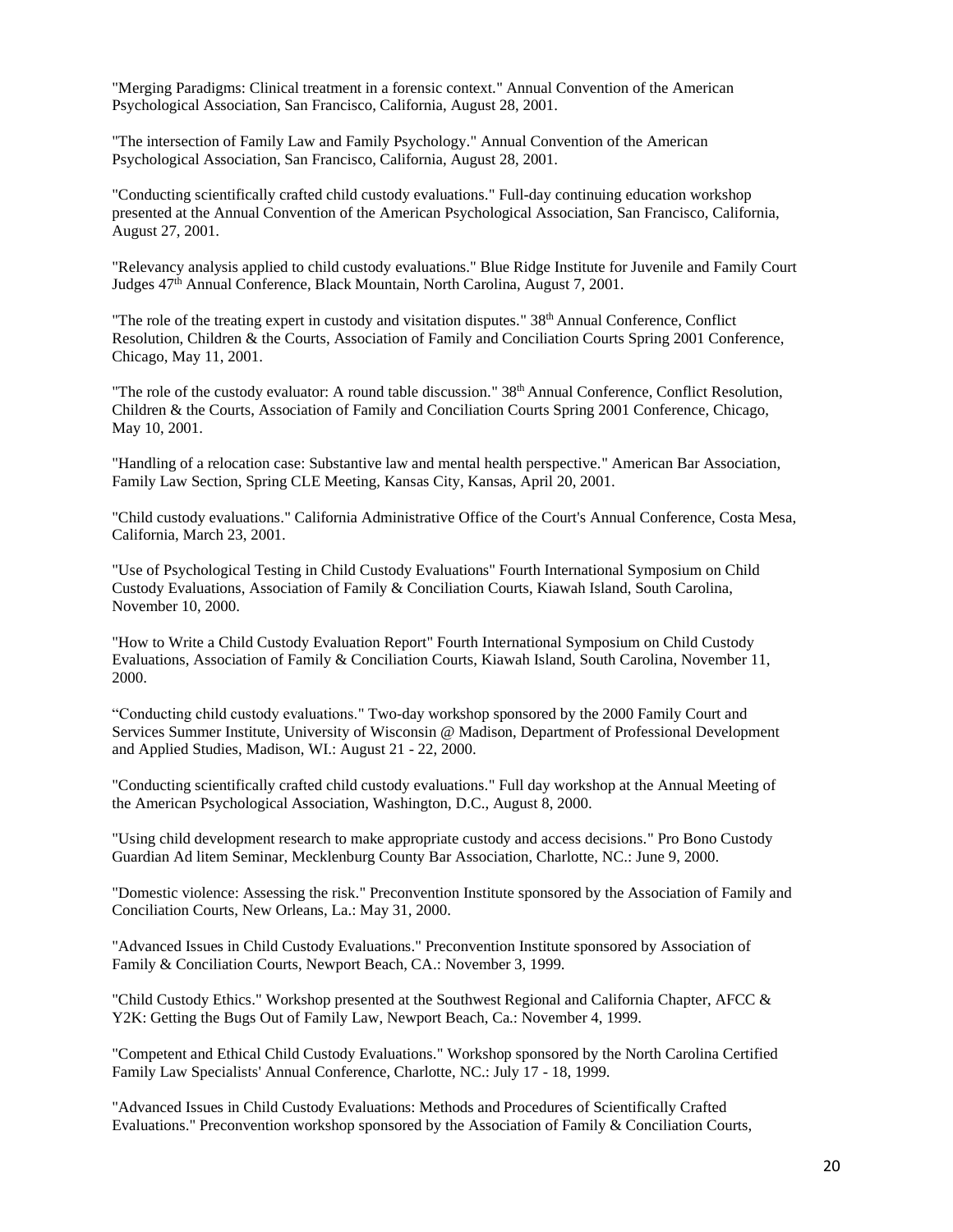Orlando, Fl.: October 31, 1998.

"Advanced Issues in Child Custody Evaluations: Conducting Move-Away Evaluations in Child Custody Evaluations." Preconvention workshop sponsored by the Association of Family & Conciliation Courts, Orlando, Fl.: October 29, 1998.

"Advanced Issues in Child Custody Evaluations: Use of psychological testing in child custody evaluations." Preconvention workshop sponsored by the Association of Family & Conciliation Courts, Washington, D.C., May 27, 1998.

"Use of Psychological Testing in Child Custody Evaluations: To test or not to test?" Third International Symposium on Child Custody Evaluations, Association of Family & Conciliation Courts, Breckenridge, Co., September 13, 1997.

"Distinguishing between Clinical and Forensic Roles." Parent Coordinator Training, Charlotte Area Health Education Center, Charlotte, NC, August 22, 1997.

#### **RECENTLY ATTENDED SEMINARS, WORKSHOPS, & PODCASTS**

"Domestic Violence – Intimate Partner Violence: Effects and Treatment." Presented by Robin Deutsch, Ph.D., ABPP. New Jersey Psychological Association, January 21, 2022. (4 hours).

"Overview of the Validity Indicator Profile." Presented by Richard Frederick, Ph.D., ABPP, University of New Mexico Law and Mental Health didactic series, November 23, 2021 (1 hour).

"If we measure it, they will come: A realist evaluation approach in a therapeutic jurisprudence context." Presented by Carrie Petrucci, Ph.D., University of New Mexico Law and Mental Health didactic series, November 9, 2021 (1 hour).

"Update on Competency-Based Clinical Supervision in Forensics." Presented by Carol Falender, Ph.D., Mario Souza, Psy.D., & Julie Brovko, Ph.D., University of New Mexico Law and Mental Health didactic series, October 5, 2021 (1 hour).

"Beyond Validity: Justice in Violence Risk Assessment. Presented by Steve Hart, Ph.D., University of New Mexico Law and Mental Health didactic series, September 21, 2021 (1 hour).

"My Bewildering Brain Toils in Vain: Traumatic Brain Injury, the Criminal Trial Process, and the Case of Lisa Montgomery." Presented by Michael Perlin, J.D. University of New Mexico Law and Mental Health Didactic Series, Law and Mental Health Lecture Series, June 29, 2021 (1 hour).

"Developmentally Appropriate Forensic Interviews." Presented by Michael E. Lamb, Ph.D., University of New Mexico Law and Mental Health didactic series, June 8, 2021 (1 hour).

"Probabilistic Language in Test Interpretation and its Consequences." Presented by James Lichtenberg, Ph.D., ABPP. Kansas Psychological Association, May 21, 2021 (1.5 hours).

"Gender Diversity and Sexual Orientation Issues in Contested Custody Cases." Presented by Sarah Burgamy, Psy.D., Jodi Argentino, Esquire, Gregg Benson, MA, LCADC. New Jersey Association of Family and Conciliation Courts Annual Meeting and Seminar, April 27, 2021 (2 hours).

"Cultural Considerations in Forensic Assessment." Presented by Barry Rosenfeld, PhD, ABPP. Palo Alto University Continuing Education Program, April 2, 2021 and April 9, 2021 (8 hours).

"Psychopathy Evidence in Legal Proceedings: Examining its Probative Values and Prejudicial Impact." Presented by John Edens, Ph.D. University of New Mexico Law and Mental Health Didactic Series, Law and Mental Health Lecture Series, March 23, 2021 (1 hour).

"Special Education History: Implications for Forensic Assessment." Presented by Rebecca Smith-Casey, JD, Psy.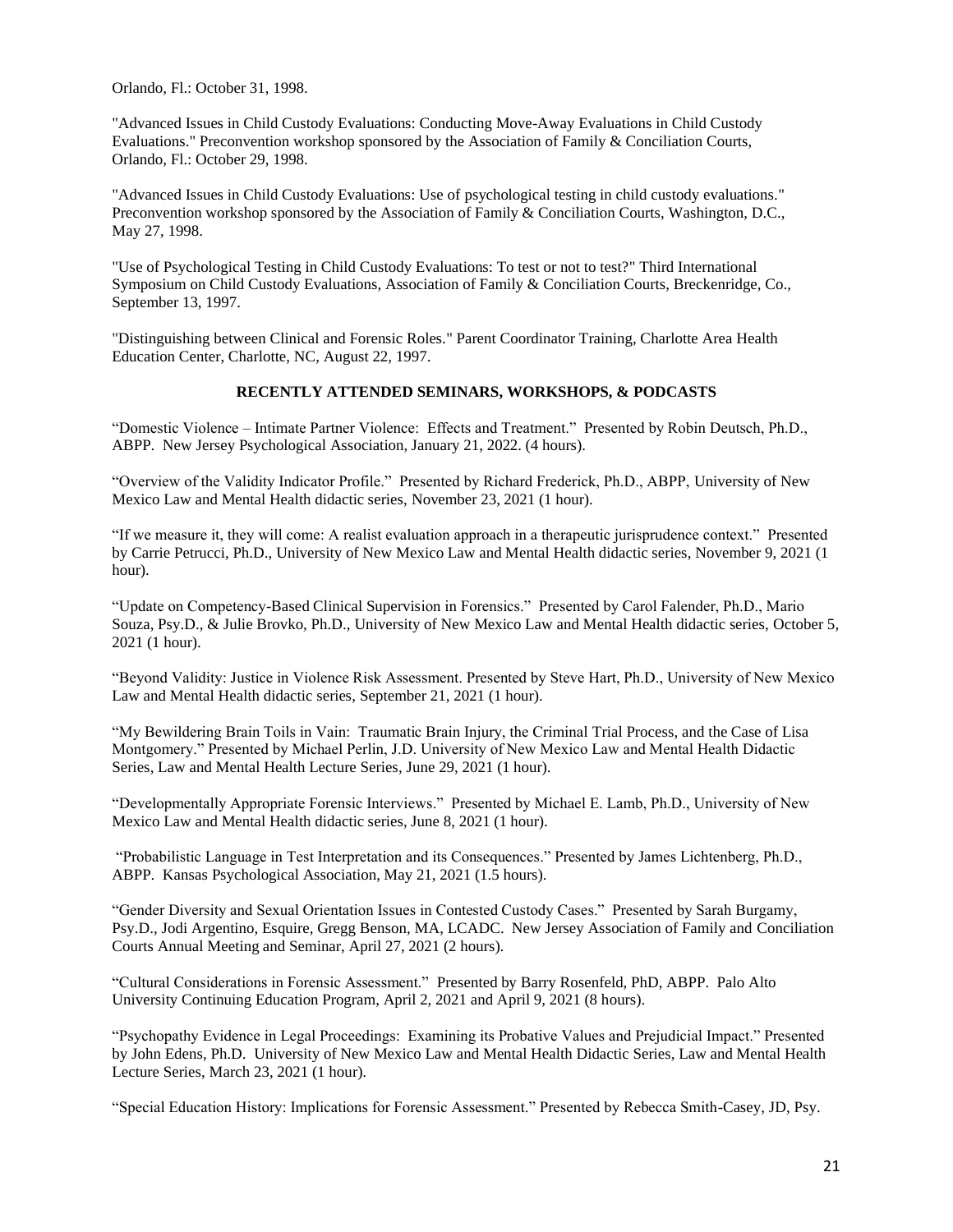D. Annual Conference of the American College of Forensic Psychology, Virtual Presentation, March 20, 2021 (.75 hours).

"Common Errors (and What To Do About Them) in Forensic Evaluations." Presented by Terry Kukor, Ph.D., University of New Mexico Law and Mental Health Didactic Series, Law and Mental Health Lecture Series, December 8, 2020. (1 hour).

"Enhancing Forensic Decision-Making." Presented by Itiel Dror, Ph.D., American National Standards Institute. October 19, 2020 (4.5 hours).

"Ethics" Presented by Michelle Guyton, Ph.D., ABPP, American Academy of Forensic Psychology. September 26, 2020 (4 hours).

"Multiculturalism in the Forensic Context." Presented by E. Thomas Gray, Ph.D., ABPP. American Academy of Forensic Psychology. September 25, 2020 (4 hours).

"An Introduction to the MMPI-3 for Forensic Psychologists." Presented by Yossi Ben-Porath, Ph.D. American Academy of Forensic Psychology. September 24, 2020 (4 hours).

"Addressing White Racism as Part of the Psychotherapeutic Process." Presented by David Dustrup, M.A. National Register of Health Service Psychologists. August 26, 2020 (1 hour).

"Sociopath: The Con Artist in Family Law." Presented by Bill Eddy, JD, MSW. Association of Family and Conciliation Courts Special Webinar Series on Parent-Child Contact Problems. August 19, 2020. (1 hour).

"Racial Injustice Panel." Panel discussion sponsored by American Psychological Association's Division 18: Criminal Justice Section. August 18, 2020. (1.5 hours).

"Explaining Trauma Therapy & EMDR to Patients in One Session." Presented by Neil Barry, Ph.D. North Carolina Psychological Association, August 13, 2020. (1 hour).

"Pitfalls in intellectual assessment in forensic evaluations." Presented by Bruce Frumkin, Ph.D., ABPP. University of New Mexico Law and Mental Health Didactic Series, Law and Mental Health Lecture Series, July 28, 2020. (1 hour).

"Parental Alienation and Misinformation Proliferation." Presented by William Bernet, MD. Association of Family and Conciliation Courts Special Webinar Series on Parent-Child Contact Problems. June 25, 2020. (1 hour).

"Best Practice Interviewing Children in Sexual Abuse Cases." Presented by John Helminski, Ph.D., ABPP. Indigent Defense Services of North Carolina. June 25, 2020. (1 hour).

"Trauma-Informed Interventions in Parent-Child Contact Cases." Presented by Robin Deutsch, Ph.D., Leslie Drozd, Ph.D., & Chioma Ajoku, J.D., Ph.D. Association of Family and Conciliation Courts Special Webinar Series on Parent-Child Contact Problems, June 4, 2020 (1.5 hours).

"Assessment in the time of COVID-19: Forensic evaluations using videoconference technology." Presented by Alexander Millkey, Psy.D., & Michelle Guyton, Ph.D., ABPP. The Institute of Law, Psychiatry, & Public Policy at the University of Virginia. June 4, 2020 (3 hours).

"Complex Trauma and Assessment: Using Assessment Tools to Evaluate Severity of Impact and to Guide Treatment Interventions." Presented by Patrick Moran, Ph.D. Pearson/NCS Webinar Series. May 21, 2020 (1.5 hours).

"Advanced MMPI-A-RF Interpretation." Presented by Robert Archer, Ph.D. Pearson/NCS Webinar Series. May 19, 2020 (1.5 hours).

"Parental Alienation: In search of common ground for a more differentiated theory." Presented by Matt Sullivan, Ph.D. Association of Family and Conciliation Courts Special Webinar Series on Parent-Child Contact Problems, May 14, 2020 (1.5 hours).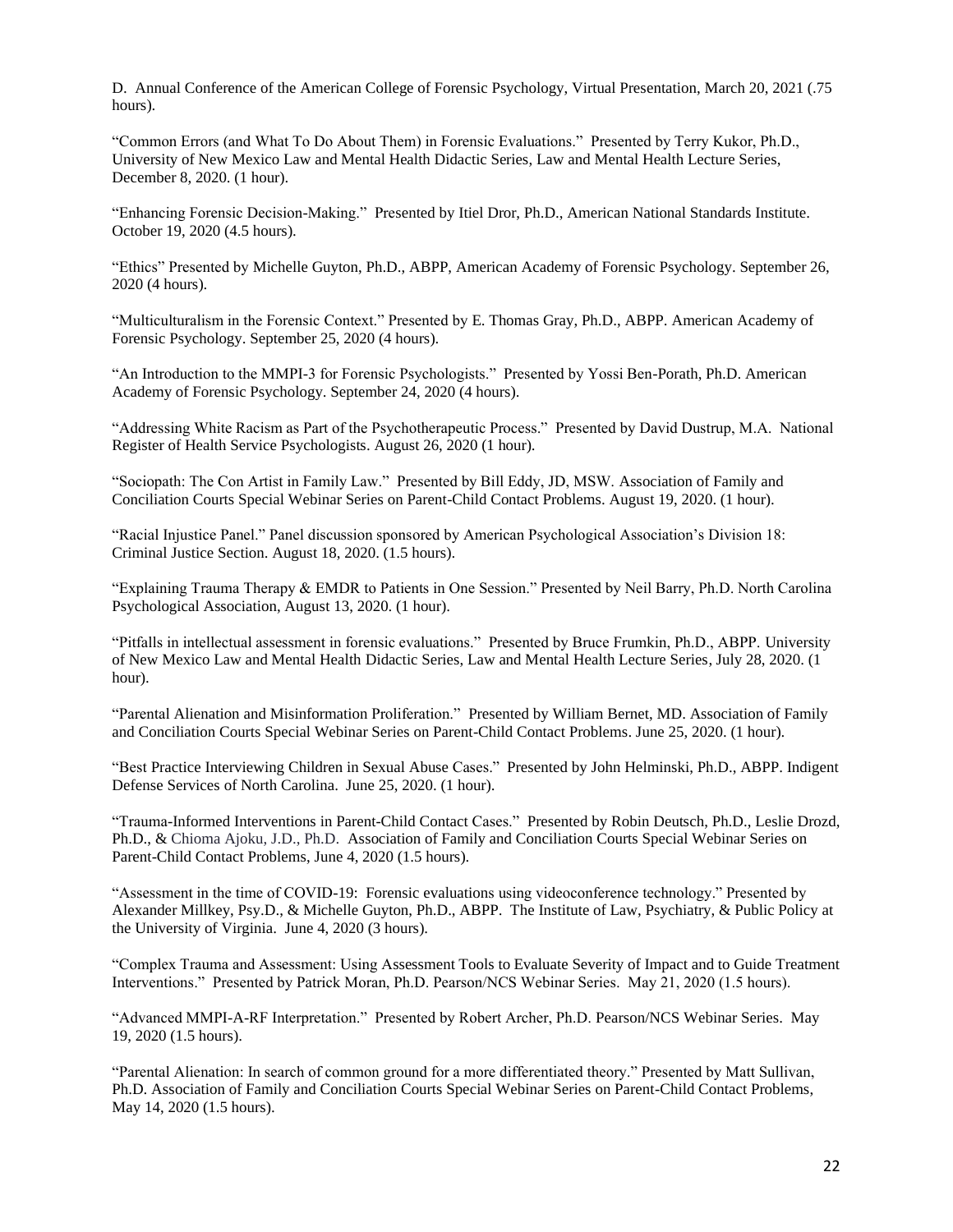"License to Discriminate: Title VII, Sexual Orientation, and Gender Identity." Presented by Raymond Carman, Ph.D. State University of New York, College at Plattsburgh Office of Alumni Affairs, May 14, 2020 (1 hour).

"Psychological Tele-Assessment During COVID-19 Crisis." Presented by A. Jordan Wright, Ph.D., ABPP. American Psychological Association Webinar, May 6, 2020 (1 hour).

"Ethics of multicultural competence: Applications in diagnosis, treatment, & supervision." Presented by Adeirdre Stribling Riley, Ph.D., Carol Falender, Ph.D., & Effua Sosoo, MA. North Carolina Psychological Association Virtual Spring Conference, April 25, 2020 (3 hours; meets ethics requirement in NC).

"Integrating lethal means reduction strategies as part of comprehensive suicide prevention programming with children and adolescents." Presented by Kurt Michael, Ph.D., North Carolina Psychological Association Virtual Spring Conference, April 25, 2020 (3 hours).

"Planning now for the Echo Pandemic: Tips for Family Court Professionals." Presented by the Honorable Diana Gould-Saltman and Michael Saini, Ph.D. AFCC via Zoom [Webinar ID: 157-511-079]. April 15, 2020 (1 hour).

"Intersection of mental health and custodial issues." Presented by Arnold Shienvold, Ph.D., Dawn Smith, Esquire, & Andrea Palash, Esquire. 2019 Annual Meeting of the American Academy of Matrimonial Lawyers, Chicago, Il.: November 8, 2019 (1 hour).

"Intersection of alienation and custodial issues." Presented by the Honorable Emily Miskel, Sol Rappaport, Ph.D., & Donald G. Tye, Esquire. 2019 Annual Meeting of the American Academy of Matrimonial Lawyers, Chicago, Il.: November 8, 2019 (1 hour).

"Ethics and Law for Practicing Psychologists." Presented by Robert Kinscherff, JD, Ph.D., & Reneau Kennedy, Ed.D. 2019 National Conference of the American Psychological Association, August 7, 2019 (7 hours; meets ethics requirements).

"Ethics in Forensic Practice." Presented by Michelle Guyton, P.D., ABPP. American Academy of Forensic Psychology, Portland, Or. November 18, 2018 (4 hours; meets ethics requirements).

"Parenting Coordination: Working with high conflict families." Presented by Robin M. Deutsch, Ph.D., ABPP. American Academy of Forensic Psychology, Portland, Or. November 17, 2018 (7 hours).

"Expert Testimony." Presented by Randy K. Otto, Ph.D. American Academy of Forensic Psychology, Portland, Or. November 15, 2018 (7 hours).

"Interviewing Children to Preserve Accurate Testimony." Presented by David W. Thompson, Ph.D. American Academy of Forensic Psychology, Portland, Or. November 14, 2018 (7 hours).

"Guidelines, Research, and *Daubert:* How they work together and when they differ*.*" Presented by Marc J. Ackerman, Ph.D., Mary Neff, Ph.D., & Arnie Schienvold, Ph.D. Association of Family & Conciliation Courts 13<sup>th</sup> Symposium on Child Custody: Guidelines and Standards and Rules, Oh My!. Denver, Co., November 9, 2018 (90 minutes).

"Opening Session: Guidelines and Standards and Rules: Implications for parenting, policy, and practice." Association of Family & Conciliation Courts  $13<sup>th</sup>$  Symposium on Child Custody: Guidelines and Standards and Rules, Oh My!. Denver, Co., November 9, 2018 (90 minutes).

"Child custody evaluations in cases involving Intimate Partner Violence." Presented by Loretta Frederisk, JD., Arnie Schienvold, Ph.D., The Honorable Anne Hirsch. Association of Family & Conciliation Courts 13<sup>th</sup> Symposium on Child Custody: Guidelines and Standards and Rules, Oh My!. Denver, Co., November 8, 2018 (7 hours).

"Interviewing Traumatized Children." Presented by Mindy F. Midnick, Ph.D., Association of Family & Conciliation Courts 55th Annual Conference: Compassionate Family Court Systems: The role of trauma-informed jurisprudence. Washington, D.C., June 8, 2018. (90 minutes).

"Preparing for and conducting a cross-examination of a custody evaluator." Presented by M. Shane Henry, Esquire, Aaron D. Bundy, Esquire, & Sol Rappaport, Ph.D. Association of Family & Conciliation Courts 55<sup>th</sup> Annual Conference: Compassionate Family Court Systems: The role of trauma-informed jurisprudence. Washington, D.C., June 7, 2018. (90 minutes).

"From politics to family: Why is everybody so angry?" Presented by Bob Woodward and Kyle Pruett, M.D. Association of Family & Conciliation Courts 55<sup>th</sup> Annual Conference: Compassionate Family Court Systems: The role of trauma-informed jurisprudence. Washington, D.C., June 7, 2018. (90 minutes).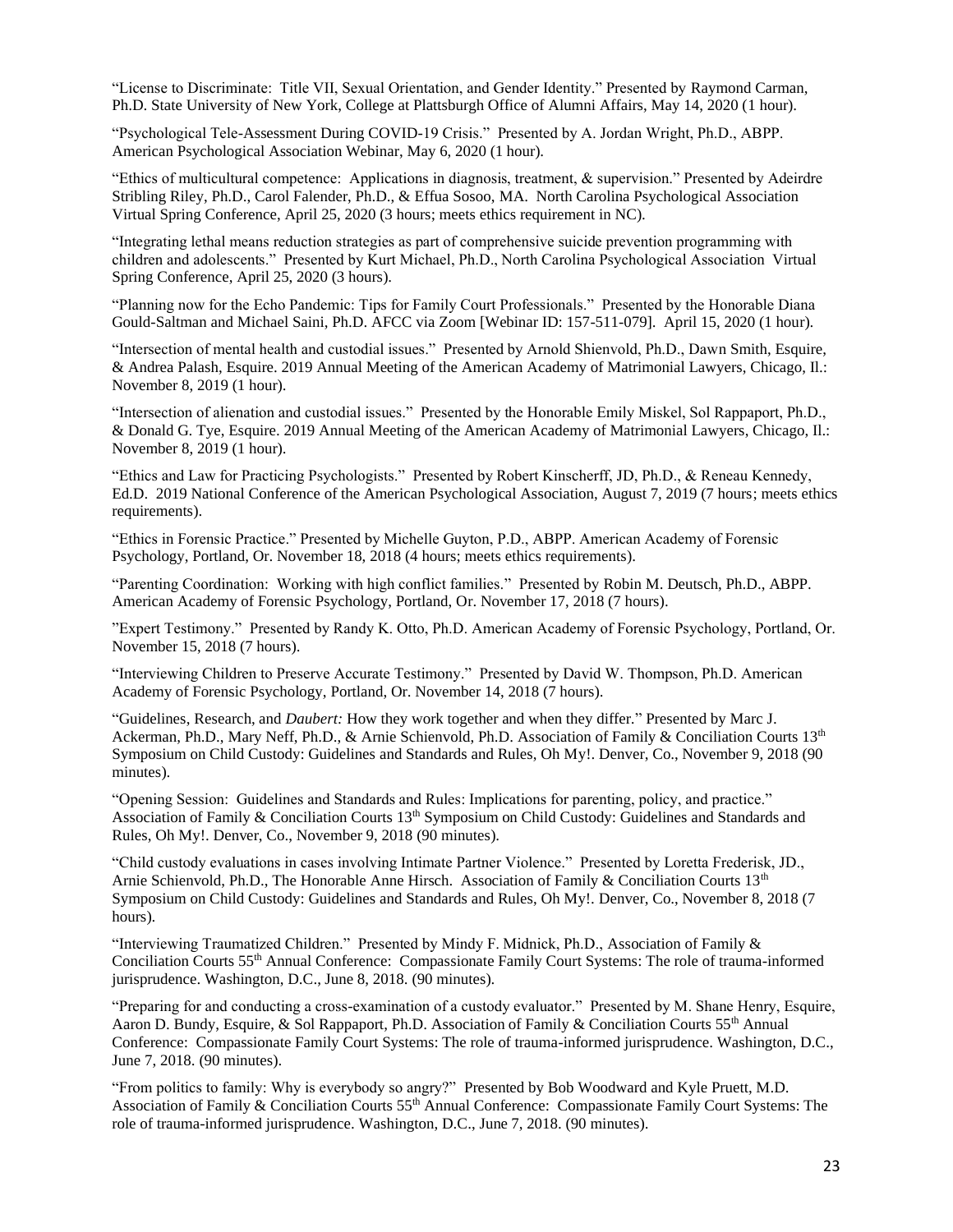"Measuring parenting and co-parenting quality: A new co-parenting instrument." Presented by Marsha Kile Pruett, Ph.D., & Michael Saini, Ph.D., Association of Family & Conciliation Courts 55<sup>th</sup> Annual Conference: Compassionate Family Court Systems: The role of trauma-informed jurisprudence. Washington, D.C., June 7, 2018. (90 minutes).

"Coercive Control: A multidisciplinary skills-based training for family law professionals." Presented by Linda Delaney, Esquire, The Honorable Anton Tripolskii, Katie Killeen, Ph.D., & Lisa Nitsch, MSW. Association of Family & Conciliation Courts 55<sup>th</sup> Annual Conference: Compassionate Family Court Systems: The role of traumainformed jurisprudence. Washington, D.C., June 6, 2018. (7 hours).

"Behavioral Threat Assessment & Management: Key Principles & Practices for Preventing Targeted Violence." Presented by Gene Desinger, Ph.D. South Carolina Psychological Association 2018 Annual Convention. Myrtle Beach, SC: April 14, 2018 (3 hours).

"Attention-deficit/hyperactivity disorder – a DSM 5 perspective: Diagnosis and Treatment of children and adolescents." Presented by Gordon Teichner, Ph.D. South Carolina Psychological Association 2018 Annual Convention. Myrtle Beach, SC: April 13, 2018 (1 hour).

"Exploring changes in right hemisphere activation in high and low arousal conditions." Presented by Kate Holland, Ph.D., South Carolina Psychological Association 2018 Annual Convention. Myrtle Beach, SC: April 13, 2018 (1 hour).

"Mass Casualty Incidents: Virginia Tech to the Present: Lessons learned and confirmed from a behavioral perspective." Presented by Gene Desinger, Ph.D. South Carolina Psychological Association 2018 Annual Convention. Myrtle Beach, SC: April 13, 2018 (3 hours).

"Behaviors that sabotage the parent-child relationship and what to do about them." The Honorable Emily Miskel, Kelley Baker, Ph.D, Aimee Pingenot, Esquire, & Bo Nichols, Esquire. Proceedings of the State Bar of Texas *Innovations: Breaking Boundaries in Custody Litigation.* Austin, Tx: January 12, 2018. (2.25 hours)

"Trial strategies, including deconstruction of a custody evaluation." Presented by the Honorable David Farr, Lynn Kamin, Esquire, John Zervopolous, Ph.D., JD., & Jonathan Bates, Esquire. Proceedings of the State Bar of Texas *Innovations: Breaking Boundaries in Custody Litigation.* Austin, Tx: January 12, 2018. (2.25 hours)

"Addiction Issues." Presented by the Honorable K.R. Hufstetler, Kevin Gilliand, Psy.D., Bruce Jefferies, & Kristal C. Thomson, Esquire. Proceedings of the State Bar of Texas *Innovations: Breaking Boundaries in Custody Litigation.* Austin, Tx: January 11, 2018. (2.25 hours)

"When to 'step up' parenting plan access." Presented by Marsha Kline Pruett, Ph.D., Robin Deutsch, Ph.D., & Sylvia Goldschmidt, Esquire. ACFF/AAML 2017 Conference: Advanced issues in child custody evaluation: Evaluation, litigation, & settlement. San Diego, Ca.: September 16, 2017. (2 hours).

"The good, the bad, and the ugly: Considering the child's voice in family court cases." Presented by Donald G. Tye, Esquire, Ben Garber, Ph.D., Stacey Platt, Esquire, & Kim Bonuomo, Esquire. ACFF/AAML 2017 Conference: Advanced issues in child custody evaluation: Evaluation, litigation, & settlement. San Diego, Ca.: September 15, 2017. (1.5 hours).

"Parenting the Parents: To have or to Hold the High Conflict Family?" Presented by Ben Garber, Ph.D. ACFF/AAML 2017 Conference: Advanced issues in child custody evaluation: Evaluation, litigation, & settlement. San Diego, Ca.: September 15, 2017. (1 hour).

"Resisting Contact: Why and How Children Resist Contact." Presented by John Moran, Ph.D., & Louise T. Traux, Esquire. ACFF/AAML 2017 Conference: Advanced issues in child custody evaluation: Evaluation, litigation, & settlement. San Diego, Ca.: September 14, 2017. (2 hours).

"Navigating challenging terrain: Examination of mental health experts on direct and cross-examination at trial and other scary places." Presented by Michael J. Kretzmer, Est. & Matthew J. Sullivan, Ph.D. ACFF/AAML 2017 Conference: Advanced issues in child custody evaluation: Evaluation, litigation, & settlement. San Diego, Ca.: September 14, 2017 (3.5 hours).

"Perspectives, perceptions, & decision-making." Presented by Sol Rappaport, Ph.D., Rick Robertson, Esquire, & Robert Swafford, Ph.D. 43rd Annual Advanced Family Law Conference. San Antonio, Tx.: August 9, 2017 (1 hr.).

"Cognitive and social psychological bias in forensic mental health evaluations." Presented by Tess Neal, Ph.D., Daniel Murrie, Ph.D., Sharon Kelley, JD, Ph.D., Jonathan Gould, Ph.D., Sara Boyd, Ph.D., Bernice Marcopulos, Ph.D., & Angels Torres, Ph.D. Charlottesville, Va.: May 2, 2017 (6 hours).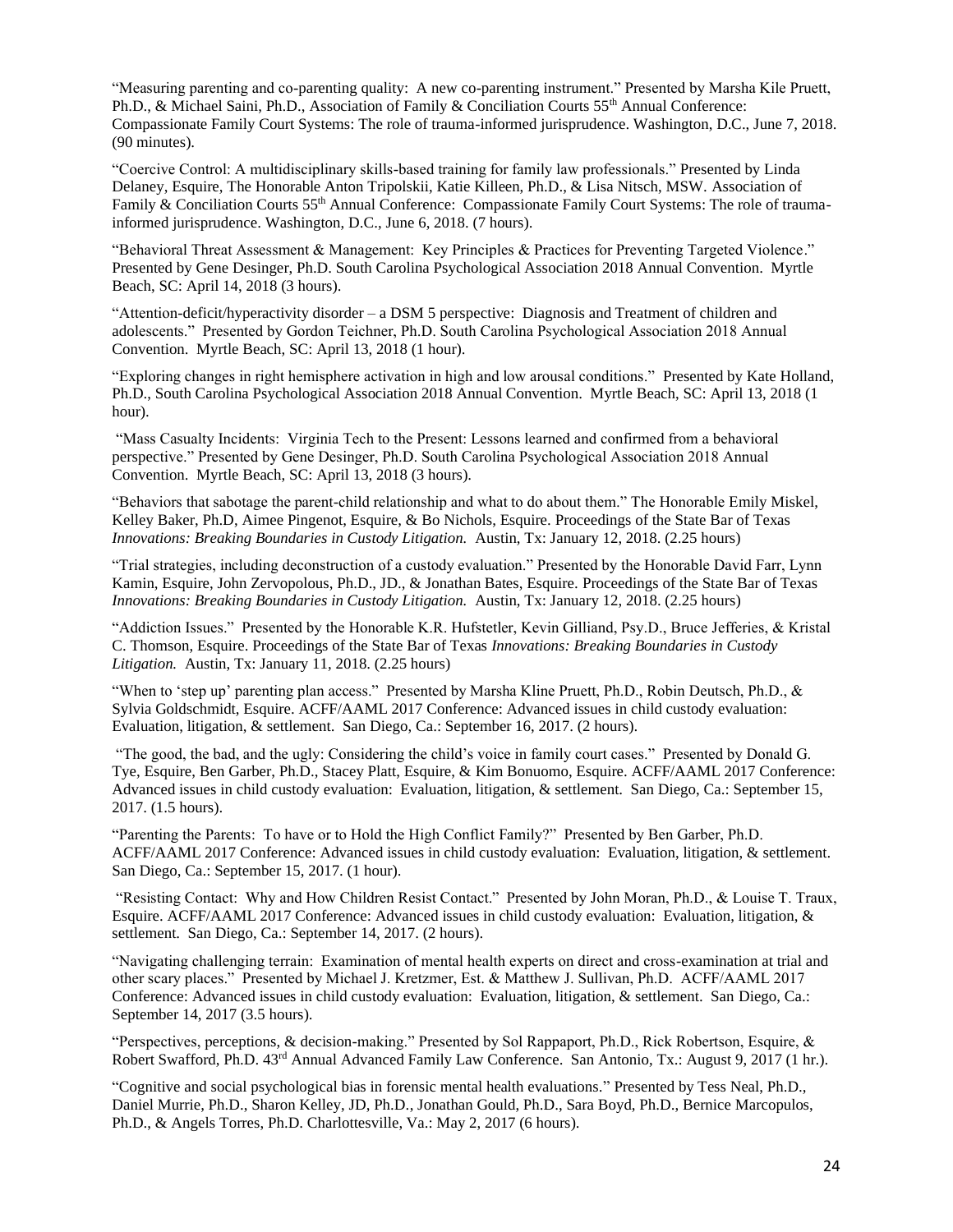"Integrating supervision and practice of psychological services in Family Court matters." Presented by M. Harari, Ph.D. South Carolina Psychological Association's 2017 Annual Conference: Working with Families and Couples. Hilton Myrtle Beach Resort, S.C., March 31, 2017 (1.5 hr.)

"APA's Summit on National Assessment Psychology." Presented by S. Macias, Ph.D. South Carolina Psychological Association's 2017 Annual Conference: Working with Families and Couples. Hilton Myrtle Beach Resort, S.C., March 31, 2017 & "Morality, images of God, and death anxiety: A terror management perspective on ethics and religion." Presented by J. Bassett. South Carolina Psychological Association's 2017 Annual Conference: Working with Families and Couples. Hilton Myrtle Beach Resort, S.C., March 31, 2017 (1.5 hr.)

"Serving children with Autism Spectrum Disorder in South Carolina: Update." Presented by A. Kinsman, Ph.D., D. Rotholz, Ph.D. South Carolina Psychological Association's 2017 Annual Conference: Working with Families and Couples. Hilton Myrtle Beach Resort, S.C., March 31, 2017 (1 hr.)

"Working with students of concern on college campuses & the importance of involving families." Presented by P. Liggett, Ph.D., R.A. Merck, Ph.D., & A.C. Liggett, M.A. South Carolina Psychological Association's 2017 Annual Conference: Working with Families and Couples. Hilton Myrtle Beach Resort, S.C., March 31, 2017 (2 hr.)

"Digital Dirt: The impact of social media on your case." Presented by Karl Hays, Esquire, Rick Robertson, Esquire, the Honorable Emily Miskel, John Browning, Esquire, & John Zervopolous, JD, Ph.D. TexasBar CLE Innovations: Breaking Boundaries in Custody Litigation. New Orleans, La.: February 17, 2017; (2.25 hrs.).

"The New Normal: Modern family in a changing landscape." Presented by Aimee Key, Esquire, the Honorable Tena Toye Callahan, Alex Doyle, Ph.D., & Jessica Janicek, Esquire. TexasBar CLE Innovations: Breaking Boundaries in Custody Litigation. New Orleans, La.: February 17, 2017; (2.25 hrs.).

"Children in Divorce: What you need to know." Presented by Lynn Kamin, Esquire, Sol Rappaport, Ph.D., the Honorable David Farr, Charlotte, Rainwater, Esquire, Eric Robertson, Esquire. TexasBar CLE Innovations: Breaking Boundaries in Custody Litigation. New Orleans, La.: February 16, 2017; (2.25 hrs.).

"Children First: A novel approach to parenting evaluations." Presented by Sheba Katz, Ph.D., & Jill Sanders, Ph.D. AFCC 12<sup>th</sup> symposium on Child Custody Evaluations, Atlanta, Ga.: November 5, 2016 (1.5 hours).

"From Research to Practice: Intimate Partner Violence." Amy Holtzman-Munroe, Ph.D., Sol Rappaport, Ph.D., & The Honorable William C. Fee. AFCC 12<sup>th</sup> symposium on Child Custody Evaluations, Atlanta, Ga.: November 5, 2016 (1.5 hours).

"Conducting effective collateral interviews with reluctant sources." Presented by Beth Lieberman, Ph.D., & Kathleen McNamara, Ph.D. AFCC 12<sup>th</sup> symposium on Child Custody Evaluations, Atlanta, Ga.: November 4, 2016 (1.5 hours).

"Alienation and Estrangement from a forensic, therapeutic, and legal point of view." Presented by Lawrence Braunstein, Esquire, Robin Deutsch, Ph.D., & Gabriela Misca, Ph.D. AFCC 12<sup>th</sup> symposium on Child Custody Evaluations, Atlanta, Ga.: November 4, 2016 (1.5 hours).

"Parent-Child Contact Problems: News you can use." Presented by William Bernet, Ph.D., Leslie Drozd, Ph.D., Michael, Saini, Ph.D., & Matthew Sullivan, Ph.D. AFCC 12<sup>th</sup> symposium on Child Custody Evaluations, Atlanta, Ga.: November 4, 2016 (1.5 hours).

"Task Force on Guidelines for Examining Intimate Partner Violence." Presented by AFCC Task Force on Intimate Partner Violence. AFCC 12<sup>th</sup> symposium on Child Custody Evaluations, Atlanta, Ga.: November 3, 2016 (1.5 hours).

"Use of psychological testing in parenting plan evaluations: An advanced institute." Presented by James R. Flens, Psy.D., AFCC 12<sup>th</sup> symposium on Child Custody Evaluations, Atlanta, Ga.: November 3, 2016 (7 hours).

"Ethics 2.0: When clinical goes digital." Presented by Jeffrey Ashby, Ph.D., ABPP, Cross Country Education Seminars. Charlotte, North Carolina. October 21, 2016 (6 hours).

"2016 Hot Tips from the Coolest Domestic Law Practitioners." South Carolina Bar CLE Division, Columbia, SC, September 23, 2016 (7 hours).

"Legal and ethical issues in behavioral health in North Carolina" presented by Elizabeth Guzman, JD, Charlotte, North Carolina, September 20, 2016, (6.25 hours).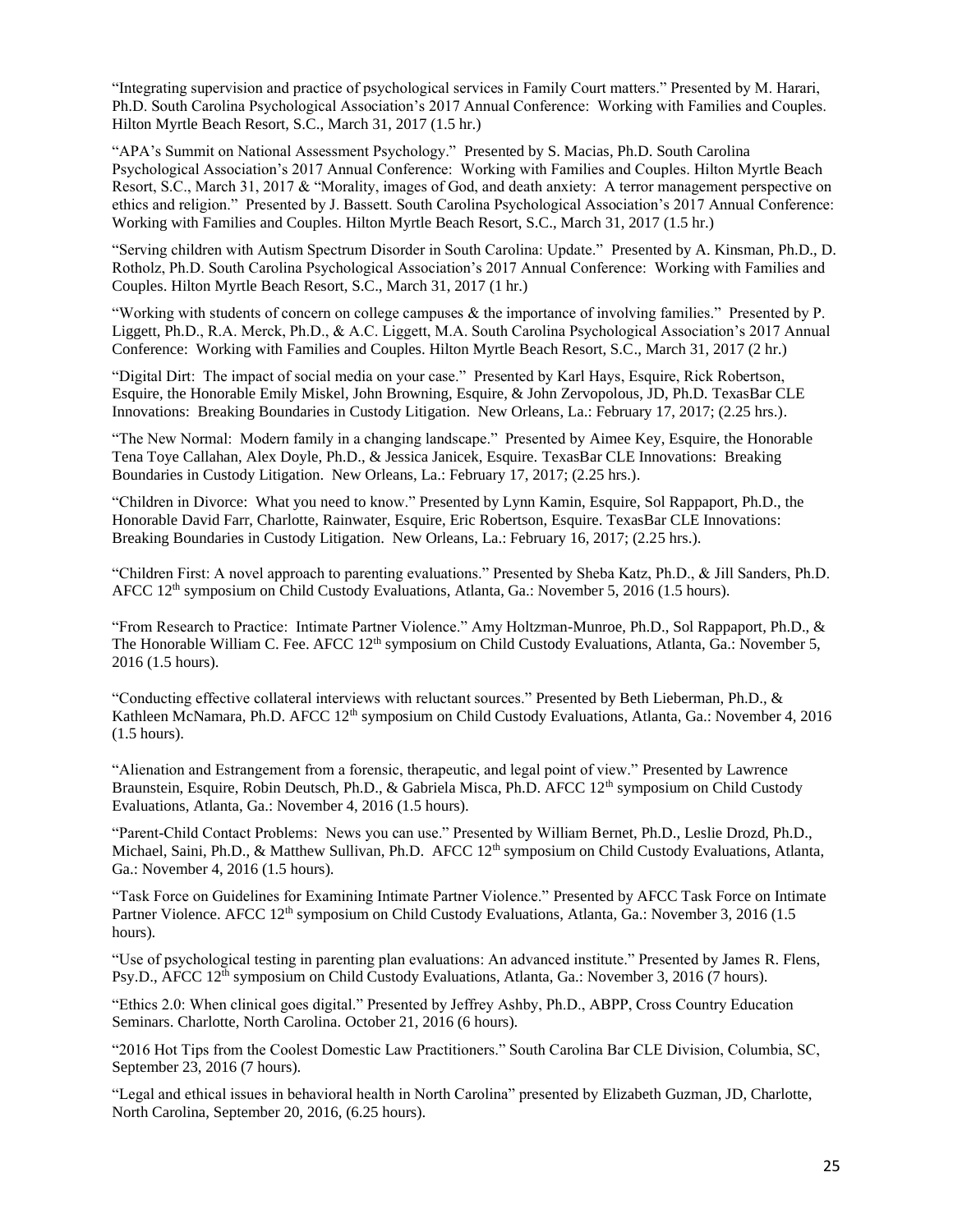"Allegations of child sexual abuse during a child custody dispute: Now What?" Presented by Laurence Braunstein, Esq. & Kathleen Collins, Ph.D. 53rd Annual Conference of the Association of Family and Conciliation Courts, Seattle, Ca.: June 3, 2016 (1.5 hours).

"Modern Fathering: Where is it going now, how did it get here, and where is it going?" Presented by Kyle Pruett, MD. 53<sup>rd</sup> Annual Conference of the Association of Family and Conciliation Courts, Seattle, Ca.: June 3, 2016 (1.5 hours).

"Seeing color in a white world: Working with families across cultural lines." Presented by Alise Sanchez, BA. & April Nelson, Esq. 53<sup>rd</sup> Annual Conference of the Association of Family and Conciliation Courts, Seattle, Ca.: June 3, 2016 (1.5 hours).

"Reassessing Domestic Violence: Analyzing, treating, lawyering, & judging." Presented by Donald Dutton, Ph.D., the Honorable Mark Juhas, Michael J. Kretzer, Esq., Leslie Drozd, Ph.D., & Amy Holzworth-Monroe, Ph.D. 53rd Annual Conference of the Association of Family and Conciliation Courts, Seattle, Ca.: June 2, 2016 (1.5 hours).

"Effective Interviews with Children." Presented by Kyle Pruett, MD. 53rd Annual Conference of the Association of Family and Conciliation Courts, Seattle, Ca.: June 2, 2016 (1.5 hours).

"For Better and Worse: Marriage and Family Trends in the 21<sup>st</sup> Century. Presented by Stephanie Coontz, Ph.D. 53<sup>rd</sup> Annual Conference of the Association of Family and Conciliation Courts, Seattle, Ca.: June 2, 2016 (1 hour).

"Broken Triangles: Understanding, assessing, and responding to the needs of the conflicted, court-involved family system." Presented by Benjamin Garber, Ph.D. 53<sup>rd</sup> Annual Conference of the Association of Family and Conciliation Courts, Seattle, Ca.: June 1, 2016 (7 hours).

*South Carolina Psychological Association's 2015 Fall Symposium: The Psychology of Racism: South Carolina's Roots and Response*. Columbia, South Carolina, November 5, 2015 (5 hours).

"Assessment and treatment of child trauma survivors." Presented by George (Tripp) Ake, Ph.D. North Carolina Psychological Association's Fall Conference, Chapel Hill, NC.: September 26, 2015 (6 hours).

"What if my client joins DBT?" Presented by Eric N. Gadol, Ph.D. North Carolina Psychological Association's Fall Conference, Chapel Hill, NC.: September 25, 2015 (6 hours)

"Everyone I know hits their kids: Cultural competence in custody and visitation cases." Presented by Michelle Grasso, LMSW, BB Lui, JD, Lauren McSwain, JD, & Dawn Post, JD. 38th National Child Welfare, Juvenile and Family Law Conference of the National Association of Council for Children, Monterey, Ca.: August 25, 2015 (1.5 hours).

"Foster and adoptive parents' right to be heard: Exploring the nature of and working with the holder of this important right." Presented by Irene Clements, CDA, Christopher Church, JD., the Honorable Thomas Hammond. 38th National Child Welfare, Juvenile and Family Law Conference of the National Association of Council for Children, Monterey, Ca.: August 25, 2015 (1.5 hours).

"How to derail the imbalance of power and control in domestic violence divorce and custody cases." Presented by Kaurie Clark, JD., Margaret Coyne, JD., Stephanie Suzanne, JD. 38<sup>th</sup> National Child Welfare, Juvenile and Family Law Conference of the National Association of Council for Children, Monterey, Ca.: August 26, 2015 (1.5 hours).

"The voice of a child: Techniques used in assessing parental capacity." Presented by Jane Pearl, JD, Ph.D., Dawn Post, JD., Karent Simmons, JD, & Tracy Tronolone, LCSW. 38th National Child Welfare, Juvenile and Family Law Conference of the National Association of Council for Children, Monterey, Ca.: August 26, 2015 (1.5 hours).

"The alienated child: How children contribute to divorce conflict." Presented by H.D. Kirkpatrick, Ph.D., & John Parker, III, JD. 38<sup>th</sup> National Child Welfare, Juvenile and Family Law Conference of the National Association of Council for Children, Monterey, Ca.: August 26, 2015 (1.5 hours).

"Managing sexual abuse allegations in custody evaluations: Process, procedures, recommendations." Presented by S. Margaret Lee, Ph.D., & Leslie M. Drozd, Ph.D. AFCC 52nd Annual Conference of the Association of Family and Conciliation Courts, New Orleans, LA.: May 28, 2015 (1.5 hours).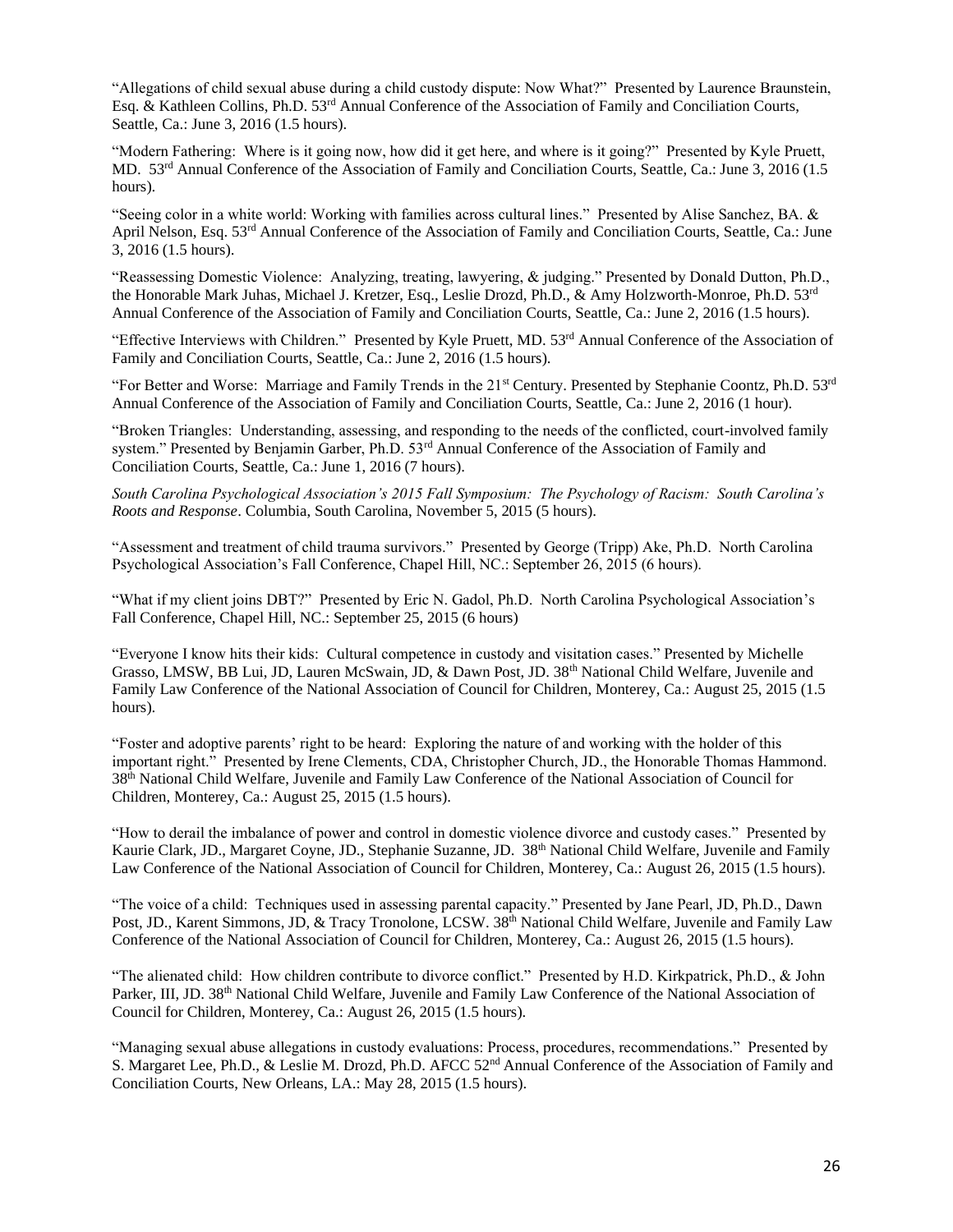"Minimizing miscommunication in child interviews." Presented by Julie Kenniston, Ph.D. AFCC 52<sup>nd</sup> Annual Conference of the Association of Family and Conciliation Courts, New Orleans, LA.: May 28, 2015 (1.5 hours).

"Research-informed critical decision points for considering intimate partner violence and alienation in child custody disputes." Presented by Leslie Drozd, Ph.D., Jennifer Hardesty, Ph.D., Michael Saini, MSW, Ph.D., Judge Thomas Trent Lewis. AFCC 52<sup>nd</sup> Annual Conference of the Association of Family and Conciliation Courts, New Orleans, LA.: May 27, 2015 (7 hours).

"Sharing parenting after separation and divorce: The ideal and the real." Marsha Kline Pruett, PhD., Herbie DeFonzo, JD., et al. 51<sup>st</sup> Annual Conference of the Association of Family and Conciliation Courts. Toronto, CA.: May 30, 2014 (1.5 hours).

"Making custody mediation more effective: Really getting to Yes." Presented by Michael Kretzmer, JD, Judith Forman, JD, Honorable Dianna Gould-Saltman, & Matthew Sullivan, Ph.D. 51<sup>st</sup> Annual Conference of the Association of Family and Conciliation Courts. Toronto, CA.: May 29, 2014 (1.5 hours).

"Uncorroborated allegations of child sexual abuse: Science and Practice." Presented by Steve Herman, Ph.D., & Lucy McSweeney, JD. 51st Annual Conference of the Association of Family and Conciliation Courts. Toronto, CA.: May 28, 2014 (6 hours)

"Diverse perspectives on everyday ethics: APA, NCPA, and the NC Psychology Board." Stephen Benke, JD, PhD., et al. 2014 North Carolina Psychological Association's Continuing Education Institutes and Spring Conference. Charlotte, NC.; April 25, 2014 (6 hours).

"The nature of psychological testing and parenting." David Medoff, Ph.D., Mary M. Ferriter, JD, Alexander Jones, JD., and the Honorable R. John Harper. Association of Family & Conciliation Courts  $50<sup>th</sup>$  Anniversary Conference, Los Angeles, CA.: May 31, 2013 (1.5 hours)

"Fifty years of cognitive science." Presented by Nancy, Olesen, Ph.D., Leslie Drozd, Ph.D., Michael Siani, PhD., & the Honorable Marjorie Slabach (Ret.). Association of Family & Conciliation Courts  $50<sup>th</sup>$ Anniversary Conference, Los Angeles, CA.: May 31, 2013 (1.5 hours)

"Talking back to Facebook." Plenary Session offered by James P. Steyer. Association of Family & Conciliation Courts 50th Anniversary Conference, Los Angeles, CA.: May 30, 2013 (1.5 hours)

"Introduction to International Child Custody for Lawyers, Evaluators, and Judges." Workshop presented by Leslie Shear, JD, Elaine Tumonis, JD, & Richard Warshak, Ph.D. Association of Family & Conciliation Courts 50<sup>th</sup> Anniversary Conference, Los Angeles, CA.: May 29, 2013 (7 hours).

"Closing the Gap: Research, Practice, Policy, & Shared Parenting Plans." Invitation Only Conference sponsored by Association of Family & Conciliation Courts, Rosemont, Il.: January 24 - 26, 2013.

"Ethical Issues in Forensic Psychology." Workshop presented by Alan Goldstein, Ph.D., ABPP. American Academy of Forensic Psychology, Sarasota, Fl. December 9, 2012 (7 hours)

"Evidence for Forensic Psychologists." Workshop presented by Timothy M. Tippins, Esquire. American Academy of Forensic Psychology, Sarasota, Fl. December 8, 2012 (7 hours)

"Evaluations of Sex Offenders." Workshop presented by Phil Witt, Ph.D., ABPP. American Academy of Forensic Psychology, Sarasota, Fl. December 7, 2012 (7 hours)

"Child custody evaluations: A practical and conceptual approach." Workshop presented by John Zervopoulos, Ph.D., JD., ABPP. American Academy of Forensic Psychology, Sarasota, Fl. December 6, 2012 (7 hours)

"Interviewing children to preserve accurate testimony." Workshop presented by David W. Thompson, Ph.D., ABPP. American Academy of Forensic Psychology, Sarasota, Fl. December 5, 2012 (7 hours).

"Evaluating families with young children." Workshop presented by Pamela Ludolph, Ph.D., & Jay Flens,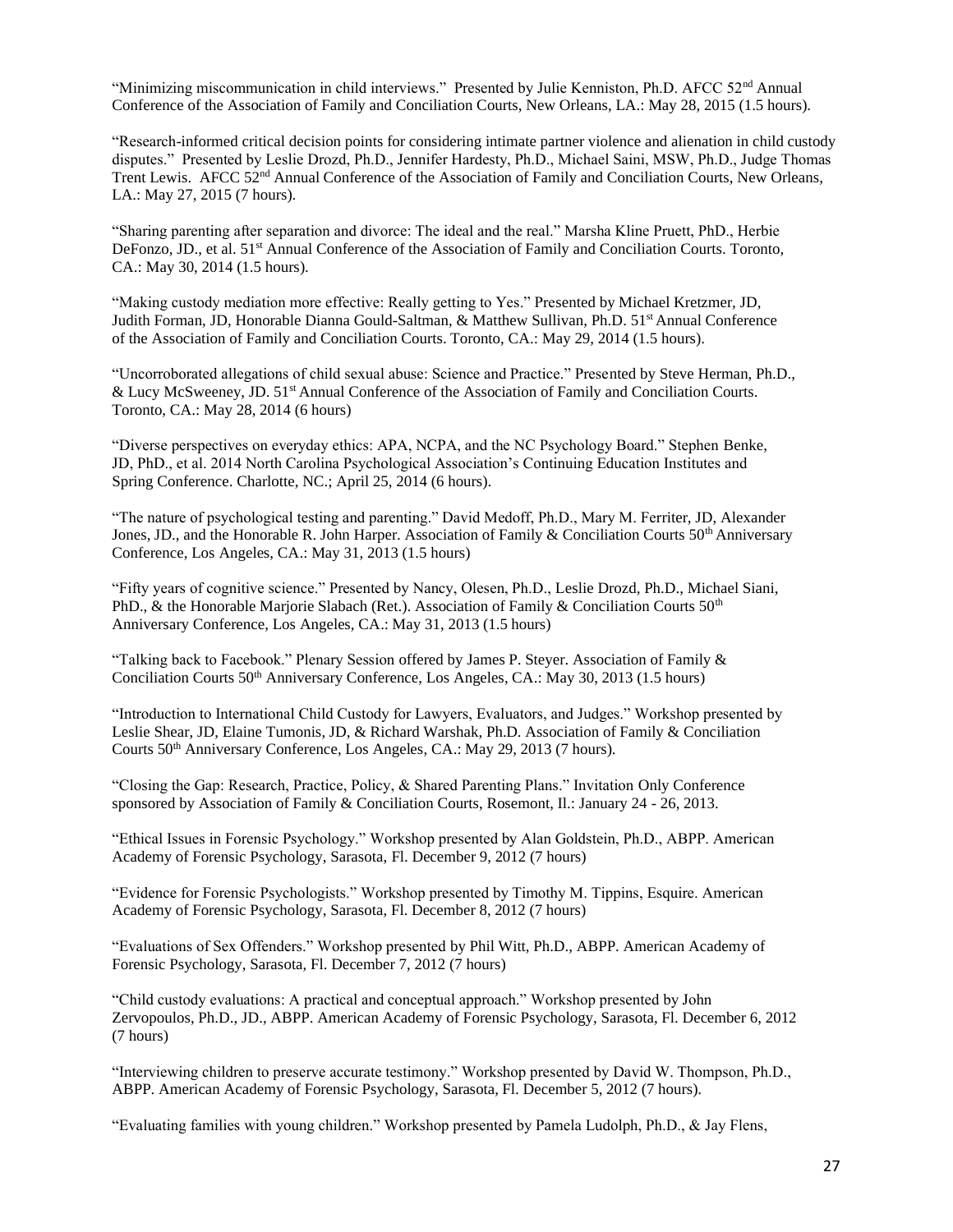Psy.D. AFCC 10<sup>th</sup> Symposium on Child Custody Evaluations: Research and Practice: Bridging the Gap and Finding the Balance. Phoenix, AZ. November 3, 2012 (1.5 hours).

"Research & Practice: Relocation Disputes." Workshop presented by William G. Austin, Ph.D., & Phillip M. Stahl, Ph.D. AFCC 10<sup>th</sup> Symposium on Child Custody Evaluations: Research and Practice: Bridging the Gap and Finding the Balance. Phoenix, AZ. November 2, 2012 (1.5 hours).

"A Roadmap to Research in Child Custody Evaluations." Workshop presented by Leslie Drozd, Ph.D., Nancy Olesen, Ph.D., & Michael Saini, Ph.D. AFCC 10th Symposium on Child Custody Evaluations: Research and Practice: Bridging the Gap and Finding the Balance. Phoenix, AZ. November 2, 2012 (1.5 hours).

"Practical Ways to Apply Alienation Research in Custody Cases." Workshop presented by Michael Saini, Ph.D., Leslie Drozd, Ph.D., & The Honorable John Harper. AFCC 10<sup>th</sup> Symposium on Child Custody Evaluations: Research and Practice: Bridging the Gap and Finding the Balance. Phoenix, AZ. November 2, 2012 (1.5 hours).

"Accounting for domestic violence in child custody evaluations: Innovations in practice." Workshop presented by Gabrielle Davis, J.D., Chic Dabby, Lotetta Frederick, J.D., & Nancy W. Olesen, Ph.D. AFCC 10<sup>th</sup> Symposium on Child Custody Evaluations: Research and Practice: Bridging the Gap and Finding the Balance. Phoenix, AZ. November 1, 2012 (7 hours).

"Attachment and the law: Custody for young children if attachment is not the trump card. Parts 1 & 2." Workshop presented by Pamela Ludolph, Ph.D., Milfred "Bud" Dale, Ph.D., JD. & William G. Austin, Ph.D. 49th Annual Conference of the Association of Family & Conciliation Court, Chicago, Il.: June 8, 2012 (3.0 hours).

"Attachment, brain science, and development: Challenges in applying science in a socio-legal context." Workshop presented by Jean Clinton, MD., Marsha Kline Pruett, Ph.D., MSL, Nicholas Bala, JD, LLM, & Janet Johnston, Ph.D. 49<sup>th</sup> Annual Conference of the Association of Family & Conciliation Court, Chicago, Il.: June 8, 2012 (1.5 hours).

"Infants, overnights, and attachment: The care giving context." Workshop presented by Carol George, PhD., Jennifer McIntosh, Ph.D., & Robert Emery, Ph.D. 49<sup>th</sup> Annual Conference of the Association of Family & Conciliation Court, Chicago, Il.: June, 2012 (1.5 hours).

"Attachment and brain development: The micro context." Workshop presented by Allan N. Shore, Ph.D., Dr. Tom Altobelli, & Robin M. Deutsch, Ph.D.  $49<sup>th</sup>$  Annual Conference of the Association of Family & Conciliation Court, Chicago, Il.: June 7, 2012 (1.5 hours).

"Zealous advocacy and children's best interests: Interdisciplinary perspectives on the ethical dilemmas and the practice of family law." Workshop presented by Joy M. Feinberg, Esq., Cary J. Mogerman, Esq., Stacey E. Platt, Esq., Andrew I. Sheppard, Esq., & Jeffrey P. Wittmann, Ph.D. Association of Family & Conciliation Courts 49th Annual Conference, Chicago, Il.: June 6, 2012 (7 hours).

"Cultural Competence in Forensic Assessment." Workshop presented by Barry Rosenfeld, Ph.D., ABPP. American Academy of Forensic Psychology, Memphis, TN., April 19, 2012 (7 hours).

"The Not-So-Nuclear Family." Workshop presented by Katherine A. Kiner, Esquire, Arnie Shienvold, Ph.D., Angie L. Bain, Esquire, Kevin R. Fuller, Esquire, & Edward Silverman, Ph.D. 2012 Innovations - Breaking Boundaries in Custody Litigation. Sponsored by the University of Texas School of Law and the American Academy of Matrimonial Lawyers - Texas Chapter. Hotel ZaZa. Houston, Texas. January 19, 2012. (3 hours).

"Abuse, It's Not Just Physical." Workshop presented by Wendy S. Burgower, Esquire, Alexandria Doyle, Ph.D., Leslie Drozd, Ph.D., Charlie Hodges, Esquire, G. Thomas Vick, Esquire. 2012 Innovations - Breaking Boundaries in Custody Litigation. Sponsored by the University of Texas School of Law and the American Academy of Matrimonial Lawyers - Texas Chapter. Hotel ZaZa. Houston, Texas. January 19, 2012. (3 hours).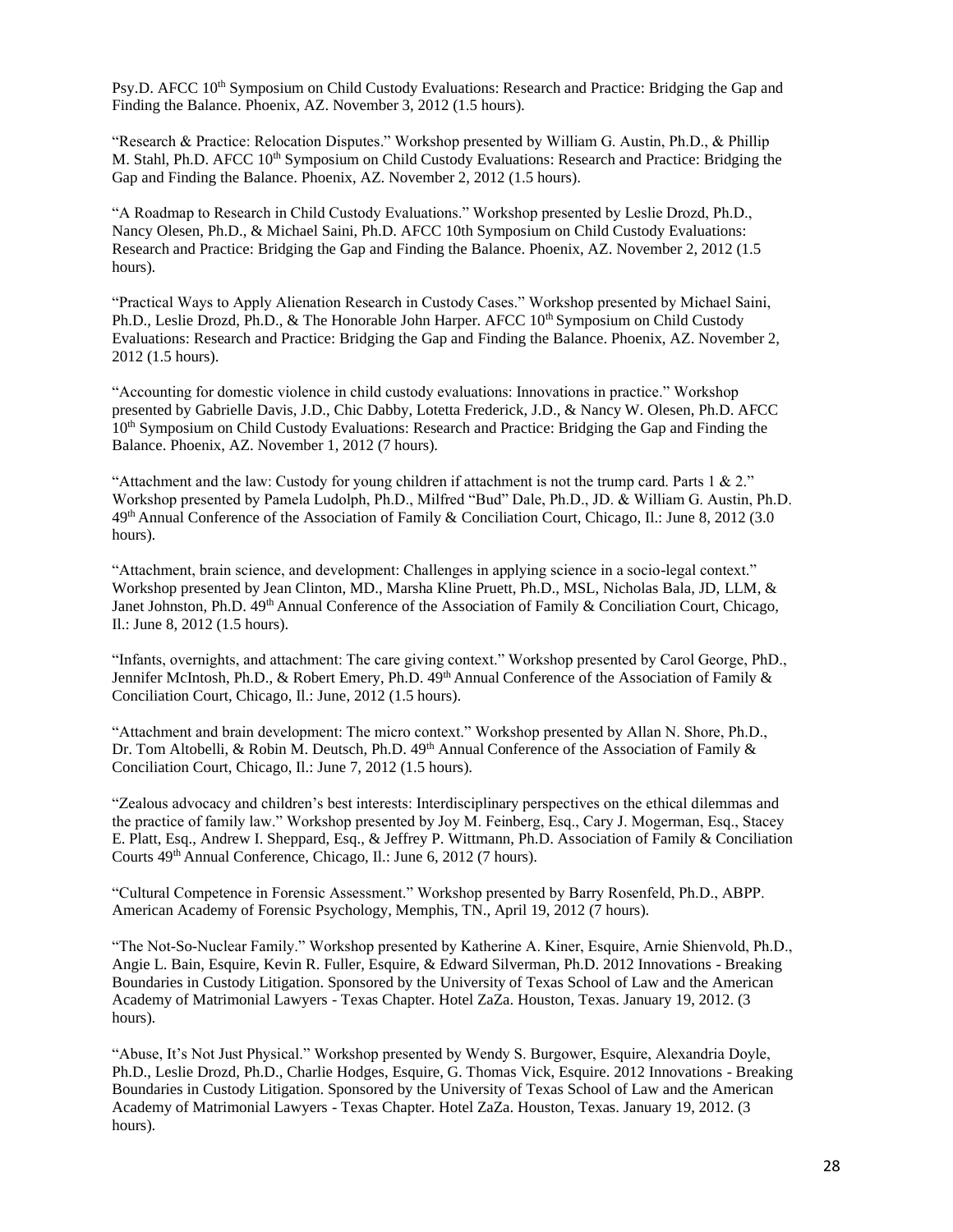"More Than Sex, Drugs, and Rock & Roll: Evaluating Your Custody Case from a Psychiatric, Psychological, and Legal Perspective." Workshop presented by Sherri A. Evans, Esquire, Marc J. Ackerman, Ph.D., Mark J. Blotcky, M.D., Heather King, Esquire, Keith M. Nelson, Esquire. 2012 Innovations - Breaking Boundaries in Custody Litigation. Sponsored by the University of Texas School of Law and the American Academy of Matrimonial Lawyers - Texas Chapter. Hotel ZaZa. Houston, Texas. January 20, 2012. (3 hours).

"Ethics in Forensic Psychological Practice." Workshop presented by Randy Otto, Ph.D., ABPP. American Academy of Forensic Psychology. Doubletree Resort, Scottsdale, Arizona, October 12, 2011 (7 hours).

"Biases and Opinion Formulation in Child Custody Disputes." Presented by David A. Martindale, Ph.D., & Tim M. Tippins, Esquire. Association of Family & Conciliation Courts and the American Academy of Matrimonial Lawyers conference, "Advanced Issues in Child Custody: Evaluation, Litigation, and Settlement." Westin Hotel, Philadelphia, Pennsylvania, September 17, 2011. (1.25 hours)

"Cross Examination." Presented by Robin Deutsch, Ph.D., Guy Ferro, Esquire, The Honorable Dianna Gould-Saltman. Association of Family & Conciliation Courts and the American Academy of Matrimonial Lawyers conference, "Advanced Issues in Child Custody: Evaluation, Litigation, and Settlement." Westin Hotel, Philadelphia, Pennsylvania, September 16, 2011. (1.5 hours)

"Preparing the Expert Witness." Presented by Robin Deutsch, Ph.D., & Ken H. Lester, Esquire. Association of Family & Conciliation Courts and the American Academy of Matrimonial Lawyers conference, "Advanced Issues in Child Custody: Evaluation, Litigation, and Settlement." Westin Hotel, Philadelphia, Pennsylvania, September 15, 2011. (1.5 hours)

"Using the MMPI-2-RF (Structured Form) in child custody evaluations." Presented by Yossif S. Ben-Porath, Ph.D., and Jay Flens, Psy.D., ABPP. Ninth Annual Symposium on Child Custody Evaluations sponsored by the Association of Family and Conciliation Courts, Cambridge, MA.: October 28, 2010. (6 hours).

"Child custody consultation town hall meeting." Chaired by Robin Deutsch, Ph.D., The Honorable William Fee, and Andy Shepard, Esquire. Ninth Annual Symposium on Child Custody Evaluations sponsored by the Association of Family and Conciliation Courts, Cambridge, MA.: October 29, 2010. (1.5 hours).

"The empirical forensic model: Principles of application for custody and access assessments." Presented by Tim M. Tippins, Esquire and Jeffrey P. Wittmann, Ph.D. Ninth Annual Symposium on Child Custody Evaluations sponsored by the Association of Family and Conciliation Courts, Cambridge, MA.: October 29, 2010. (1.5 hours).

"The relocation evaluation." Presented by Phil Stahl, Ph.D., ABPP. Ninth Annual Symposium on Child Custody Evaluations sponsored by the Association of Family and Conciliation Courts, Cambridge, MA.: October 29, 2010. (1.5 hours).

"Constitutional rights and the best interests of the children: strange bedfellows?" Presented by Steven B. Epstein, Esq., & Frances C. Fontana, Esq. 47<sup>th</sup> Annual Conference on Traversing the Trail of Alienation: Rocky Relationships, Mountains of Emotion, Mile High Conflict. Denver, CO.: June 3, 2010. (1.5 hours).

"Gatekeeping and child custody evaluations: Theory, measurement, and applications." Presented by Wm. Austin, Ph.D., H.D. Kirkpatrick, Ph.D., & Jay Flens, Psy.D.  $47<sup>th</sup>$  Annual Conference on Traversing the Trail of Alienation: Rocky Relationships, Mountains of Emotion, Mile High Conflict. Denver, CO.: June 3, 2010. (1.5 hours).

"Helping families with children who reject parents: Consensus, controversies, and future directions." Presented by Nicholas Bala, LLB, LLM., Robin Deutsch, Ph.D., Steve Friedlander, Ph..D., & Richard Warshak, Ph.D. 47<sup>th</sup> Annual Conference on Traversing the Trail of Alienation: Rocky Relationships, Mountains of Emotion, Mile High Conflict. Denver, CO.: June 3, 2010. (1.5 hours).

"The ABCs and XYZs of alienation and estrangement: A primer (and more) for the Courtroom." Presented by Leslie Drozd, Ph.D., Nancy Olesen, Ph.D., and Hon. R. James Williams.  $47<sup>th</sup>$  Annual Conference on Traversing the Trail of Alienation: Rocky Relationships, Mountains of Emotion, Mile High Conflict. Denver,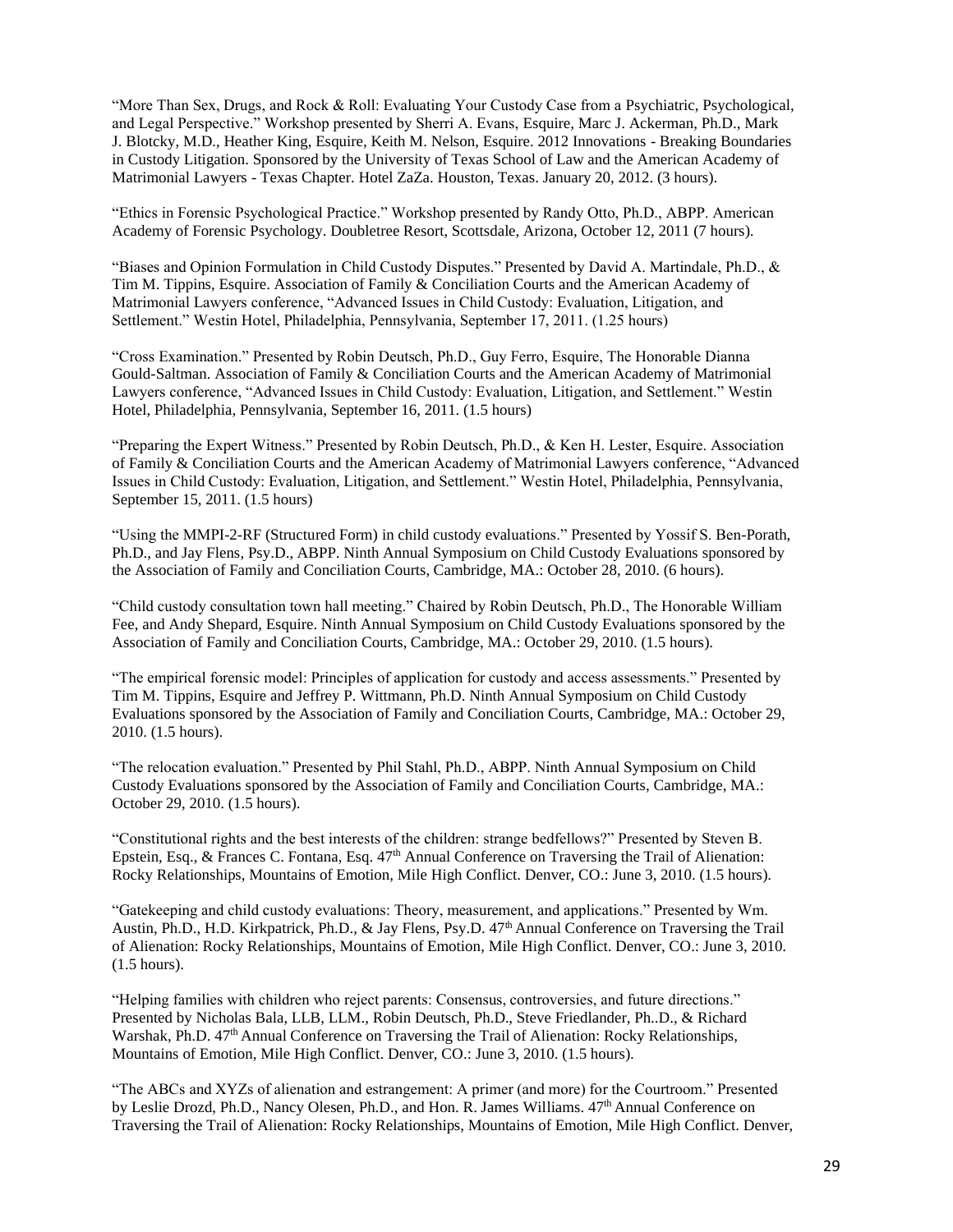CO.: June 2, 2010. (7 hours).

"Evidence for forensic psychologists." Presented by Timothy M. Tippins, Esquire. American Academy of Forensic Psychology, Atlanta, GA., March 25, 2010 (7 hours).

"Developing a comprehensive strategy for high profile athletes and their lovers in family court." Presented by Peter Walzer, Esquire & Richard West, Esquire. American Academy of Matrimonial Lawyers, Aruba, March 19, 2010 (1.5 hours)

"Ethical Issues in Forensic Practice." Presented by Alan Goldstein, Ph.D., ABPP. American Academy of Forensic Psychology, New Orleans, LA., February 26, 2010. (7 hours)

"Comprehensive assessment of malingering in forensic settings." Presented by Richard Frederick, Ph.D., ABPP. American Academy of Forensic Psychology, Minneapolis, MN. November 13, 2009. (7 hours)

"Assessing and managing violence risk." Presented by Mary Alice Conroy, Ph.D., ABPP. American Academy of Forensic Psychology, Minneapolis, MN. November 12, 2009. (7 hours)

"Ethics in Forensic Practice." Presented by Gerry Koocher, Ph.D. American Academy of Forensic Psychology, Sarasota, Florida. September 24, 2009. (7 hours)

"Expert Testimony & Report Writing." Presented by Randy K. Otto, Ph.D. American Academy of Forensic Psychology, Sarasota, Florida. September 23, 2009. (7 hours)

"Adolescent input into custody decisions." Presented by Kimberly Larson, Ph.D. & Joseph C, McGill, LICSW. 46<sup>th</sup> Annual Conference of the Association of Family & Conciliation Courts, New Orleans, May 28, 2009 (1.5 hours).

"Advanced issues in relocation." Presented by Jeff Atkinson, JD, William G. Austin, Ph.D., & Margaret Lee. 46th Annual Conference of the Association of Family & Conciliation Courts, New Orleans, May 28, 2009 (3 hours).

"Use of attachment measures in child custody evaluations: Incremental validity." Presented by Carol George, Ph.D., Marla Isaacs, Ph.D., ABPP, Robert Marvin, Ph.D., & Laurie Nachlins, J.D. 46<sup>th</sup> Annual Conference of the Association of Family & Conciliation Courts, New Orleans, May 29, 2009 (1.5 hours).

"Do projective tests meet evidentiary standards?" Hon. Linda Fidnick, James R. Flens, Ph.D., ABPP, & David A. Martindale, Ph.D., ABPP. 46<sup>th</sup> Annual Conference of the Association of Family & Conciliation Courts, New Orleans, May 29, 2009 (1.5 hours).

"MMPI-2 Forensic Cases." Presented by Yossi Ben-Porath, Ph.D., and John Graham, Ph.D. MMPI-2/MMPI-A Workshops and Symposium, Department of Psychology, Kent State University, Coordinated by the University of Minnesota Press. The Fiesta Resort Conference Center, February 8, 2009. (1.5 hrs)

"Identifying non-credible responding on the MMPI-2 in forensic settings." Presented by Paul Arbisi, Ph.D. MMPI-2/MMPI-A Workshops and Symposium, Department of Psychology, Kent State University, Coordinated by the University of Minnesota Press. The Fiesta Resort Conference Center, February 8, 2009. (1.5 hrs)

"Use of the MMPI-2 in Disability Evaluations." Presented by Paul Arbisi, Ph.D. MMPI-2/MMPI-A Workshops and Symposium, Department of Psychology, Kent State University, Coordinated by the University of Minnesota Press. The Fiesta Resort Conference Center, February 8, 2009. (1.5 hrs)

"Use of the MMPI-2 in Child Custody Evaluations." Presented by John Graham, Ph.D. MMPI-2/MMPI-A Workshops and Symposium, Department of Psychology, Kent State University, Coordinated by the University of Minnesota Press. The Fiesta Resort Conference Center, February 8, 2009. (1.5 hrs)

"Advanced MMPI-2 RF Interpretation: Case Studies." Presented by Yossi Ben-Porath, Ph.D., Auke Telegen, Ph.D, and Paul Aribis, Ph.D. MMPI-2/MMPI-A Workshops and Symposium, Department of Psychology,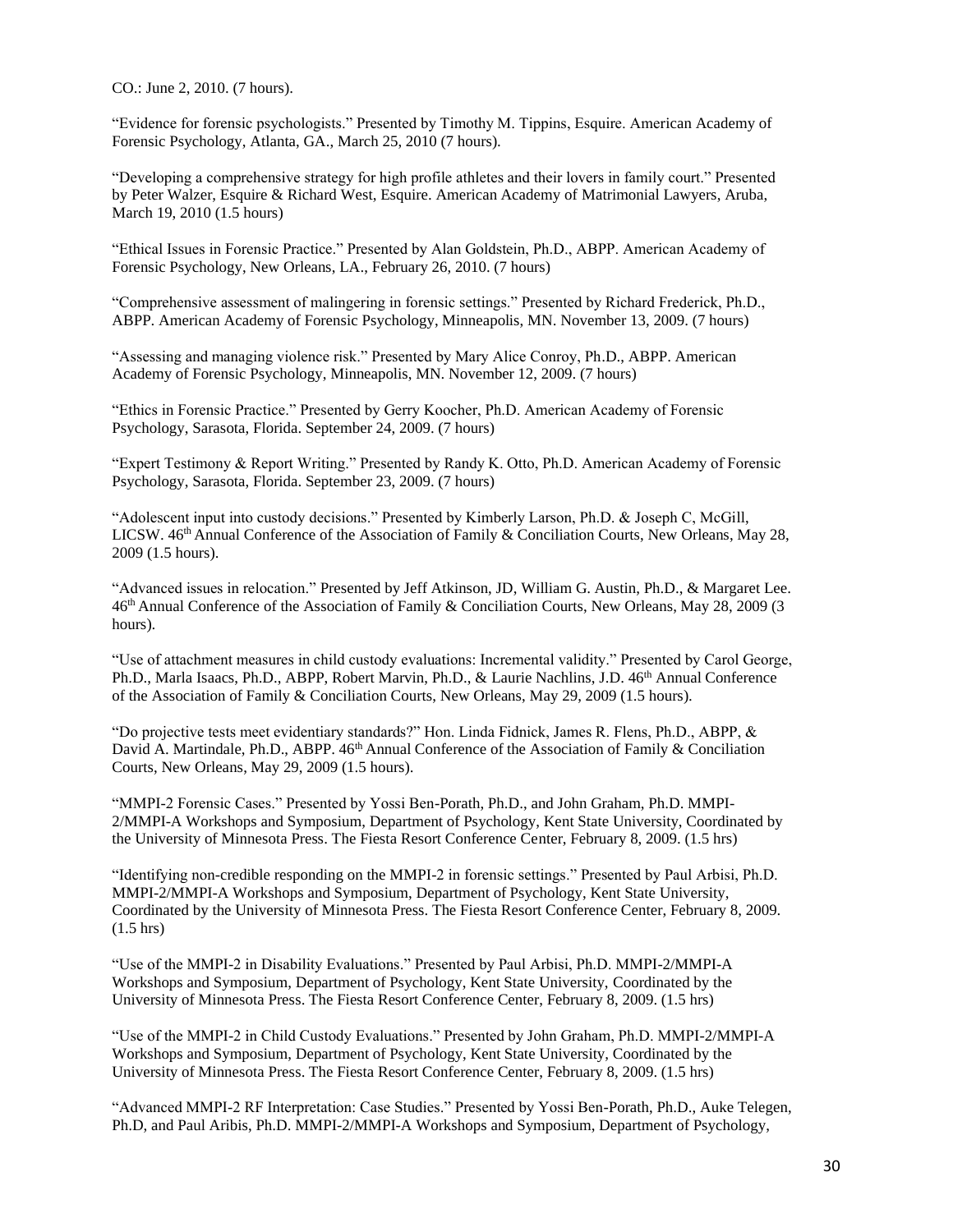Kent State University, Coordinated by the University of Minnesota Press. The Fiesta Resort Conference Center, February 7, 2009. (6 hrs)

"Introducing the MMPI-2 RF (Restructured Form)." Presented by Yossi Ben-Porath, Ph.D., and Auke Telegen, Ph.D. MMPI-2/MMPI-A Workshops and Symposium, Department of Psychology, Kent State University, Coordinated by the University of Minnesota Press. The Fiesta Resort Conference Center, February 6, 2009. (6 hrs)

"Forensic Application of the Personality Assessment Inventory (PAI)." Presented by John Edens, Ph.D. American Academy of Forensic Psychology Workshop Series, Dearborn, Michigan. November 7, 2008. (7 hrs)

"Effects of Domestic Violence on Children." Presented by James Clark, Ph.D.. 2008 Child Custody Conference. Children's Law Center, Inc. Louisville, Kentucky, October 17, 2008 (1 hr.).

"Revisiting Custody through Relocation: Interdisciplinary Perspectives." Presented by Dianna Gould-Saltman, Philip M. Stahl, Honorable Hope Schwartz Zimmerman, and Honorable Elaine Jackson Stack. Eighth International Symposium on Child Custody Evaluations. Albuquerque, New Mexico, September 26, 2007. (1.5 hrs.)

"Advanced Issues in Psychological Testing." Presented by James R. Flens, Psy.D, ABPP. Eighth International Symposium on Child Custody Evaluations. Albuquerque, New Mexico, September 25, 2008. (7 hrs.)

"Evaluation Process." Presented by Commissioner Josanna Berkow, Randi Scalise Johnson, MA., MFT., Debbie Katz, MA., MFT., and Heidi Perryman, Ph.D. Presented at the 2008 California Chapter of the Association of Family and Conciliation Courts, Santa Monica, California, February 9, 2008. (1.5 hrs).

"The impact of celebrity on the lives of children: Special considerations or special treatment?" Presented by Judy Bogen, Esquire, Stan Katz, Ph.D., and Judge Robert Schnider. Presented at the 2008 California Chapter of the Association of Family and Conciliation Courts, Santa Monica, California, February 9, 2008. (1.5 hrs).

"Domestic Violence." Presented by Commissioner Scott Gordon and Kathy Kuehnle, Ph.D. Presented at the 2008 California Chapter of the Association of Family and Conciliation Courts, Santa Monica, California, February 9, 2008. (1.5 hrs).

"The philosophic divide in Move-Aways." Presented by Sanford Braver, Ph.D., Judge Melinda Johnson (Ret.), & Scott Altman, Esquire. Presented at the 2008 California Chapter of the Association of Family and Conciliation Courts, Santa Monica, California, February 8, 2008. (1.5 hrs.)

"The use of the MMPI-2 and Rorschach in Child Custody Evaluations." Presented by Anthony J. Aloia, Ph.D., Carl Hoppe, Ph.D., Albert R. Gibbs, Ph.D. Presented at the 2008 California Chapter of the Association of Family and Conciliation Courts, Santa Monica, California, February 8, 2008. (4 hours)

"How to cross examine a custody evaluator." Presented by Tim Tippins, J.D., Presented at 2007 Annual State Conference, "Child custody and mental health professionals: Social science on the witness stand." Austin, Texas, October 4, 2007 (3 hours).

"Psychological testing in child custody evaluations: Implications for clinical practice and social justice." Workshop offered by David Medoff, Ph.D., Robert Zibell, Ph.D. at the 44<sup>th</sup> Annual Conference of the Association of Family and Conciliation Courts, Washington, D.C., May 31, 2007.

"Divorce through the eyes of a child." Workshop presented at the 44<sup>th</sup> Annual Conference of the Association of Family and Conciliation Courts, Washington, D.C., May 31, 2007.

"Abuse, family violence, & memory in child custody cases." Workshop presented by Kathy Kuehnle, Leslie Drozd, and Marsha Epstein at the 44th Annual Conference of the Association of Family and Conciliation Courts, Washington, D.C., May 31, 2007.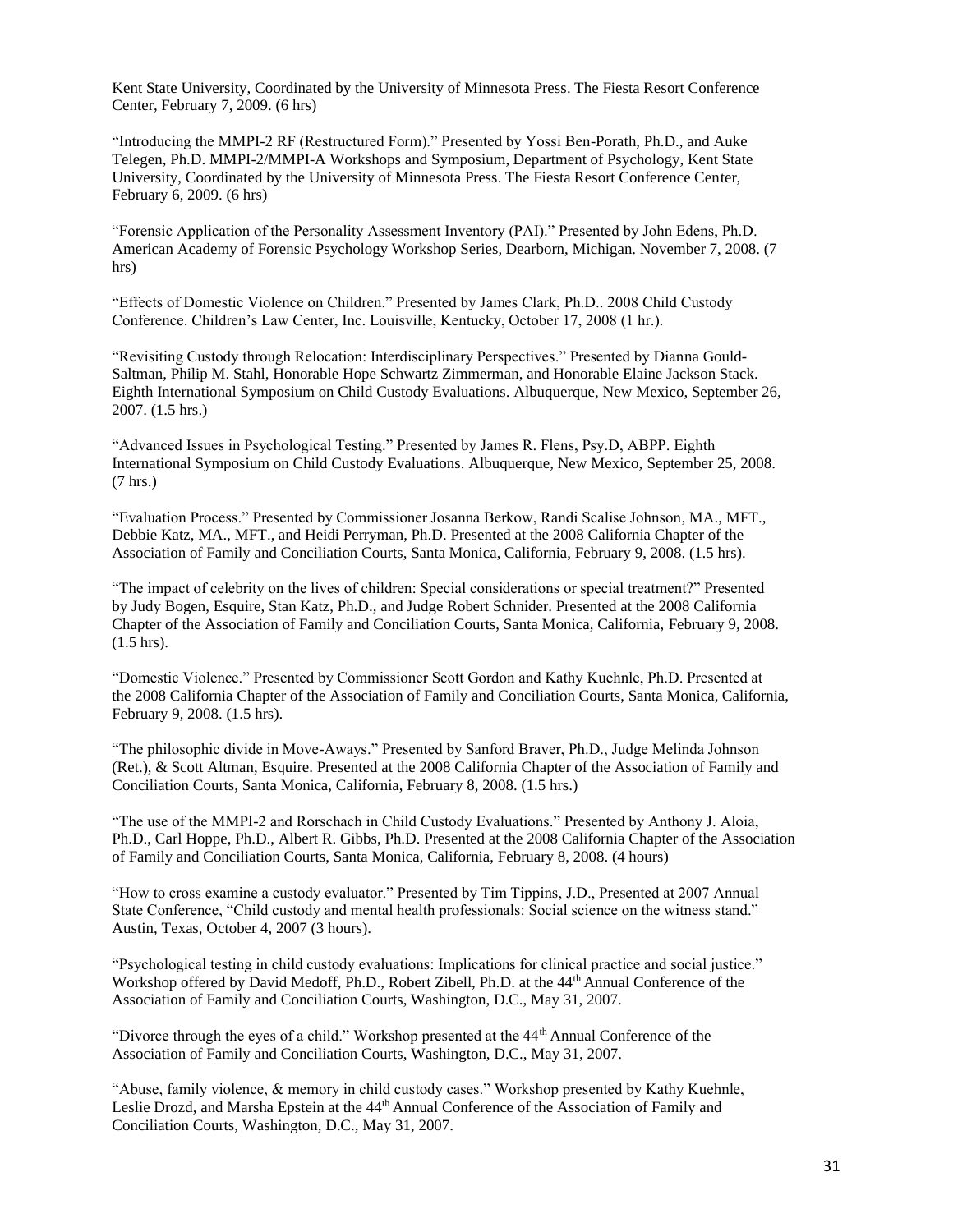"Children, marriage, separation, and divorce: The politics of policy, practice, and parenting. (Plenary Session #1). Presented at the 44<sup>th</sup> Annual Conference of the Association of Family and Conciliation Courts, Washington, D.C., June 1, 2007.

"Alienating behavior within divorced families: Matched parents' and now-young adult children's reports." Workshop presented by Sandy Braver, Ph.D. presented at the 44th Annual Conference of the Association of Family and Conciliation Courts, Washington, D.C., June 1, 2007.

"Promoting high quality parenting to enhance resilience of children in high conflict divorces." Workshop presented by Irwin Sandler, Ph.D. by at the 44th Annual Conference of the Association of Family and Conciliation Courts, Washington, D.C., June 1, 2007.

"Domestic Violence: Recent research and implications for custody, access, and parenting plans." Workshop offered by Joan B. Kelly, Ph.D. and Janet Johnston, Ph.D., at the AFCC-CA 2007 Conference: Cutting Edge Issues: Multi-Disciplinary Dilemmas and Solutions, San Francisco, CA., February 9, 2007 (4 CE hours).

"Appointing a Child Custody Evaluator." Workshop presented by Donald S. Eisenberg, Esquire at the AFCC-CA 2007 conference: Cutting Edge Issues: Multi-Disciplinary Dilemmas and Solutions, San Francisco, CA., February 10, 2007 (1.5 CE hours).

"What's Wrong with Children's Rights." Plenary session presented by Martin Guggenheim, J.D. at the AFCC-CA 2007 conference: Cutting Edge Issues: Multi-Disciplinary Dilemmas and Solutions, San Francisco, CA., February 10, 2007 (2 CE hours).

"Rethinking Domestic Violence." Plenary session presented by Donald G. Dutton, Ph.D. at the AFCC-CA 2007 conference: Cutting Edge Issues: Multi-Disciplinary Dilemmas and Solutions, San Francisco, CA., February 10, 2007 (2 CE hours).

"Father involvement after divorce: From infant overnights to parental alienation." Workshop offered by Marsha Kline Pruett, Ph.D., M.S.L., at the University of Baltimore School of Law, Center for Families, Children, and the Courts and Association of Family and Conciliation Courts, Baltimore, MD.; December 4 - 5, 2006 (14 CE hours).

"Psychological testing in child custody evaluations." Workshop offered by James R. Flens, Psy.D., ABPP at the Seventh International Symposium on Child Custody Evaluations, Atlanta, Ga.: October 19, 2006. (7 CE hours)

"The Research Says. . ." Effective use of social science research in Family Law Cases. Workshop offered by Janet Johnston, Ph.D., Judge Ann Karan, Robert Kelly, Ph.D., and Sarah Ramsey, J.D., LL.M. at the 43rd Annual Conference of the Association of Family and Conciliation Courts, May 31, 2006, Tampa, Florida. (7 CE hours).

"Resiliency and risk for children of separation and divorce: Current research and implications for practice." Workshop offered by Joan Kelly, Ph.D. and sponsored by the Association of Family & Conciliation Courts and the Loyola University Chicago School of Law. Chicago, Il., June 15 - 16, 2005. (14 CE hours)

Attachment and Trauma in Child Development. Workshop offered by the Office of Continuing Medical Education, School of Medicine, University of California at San Francisco. San Francisco, CA., February 5, 2005. (7 CE hours)

Advanced forensic psychology practice: Issues and applications. Three-day workshop offered by the American Academy of Forensic Psychology, Charleston, South Carolina, January 13 - 15, 2005. (24 CE hours)

"Advanced institute on psychological testing. $@$  Workshop presented by James Flens, Psy. D. Sixth International Symposium on Child Custody Evaluations. Association of Family & Conciliation Courts.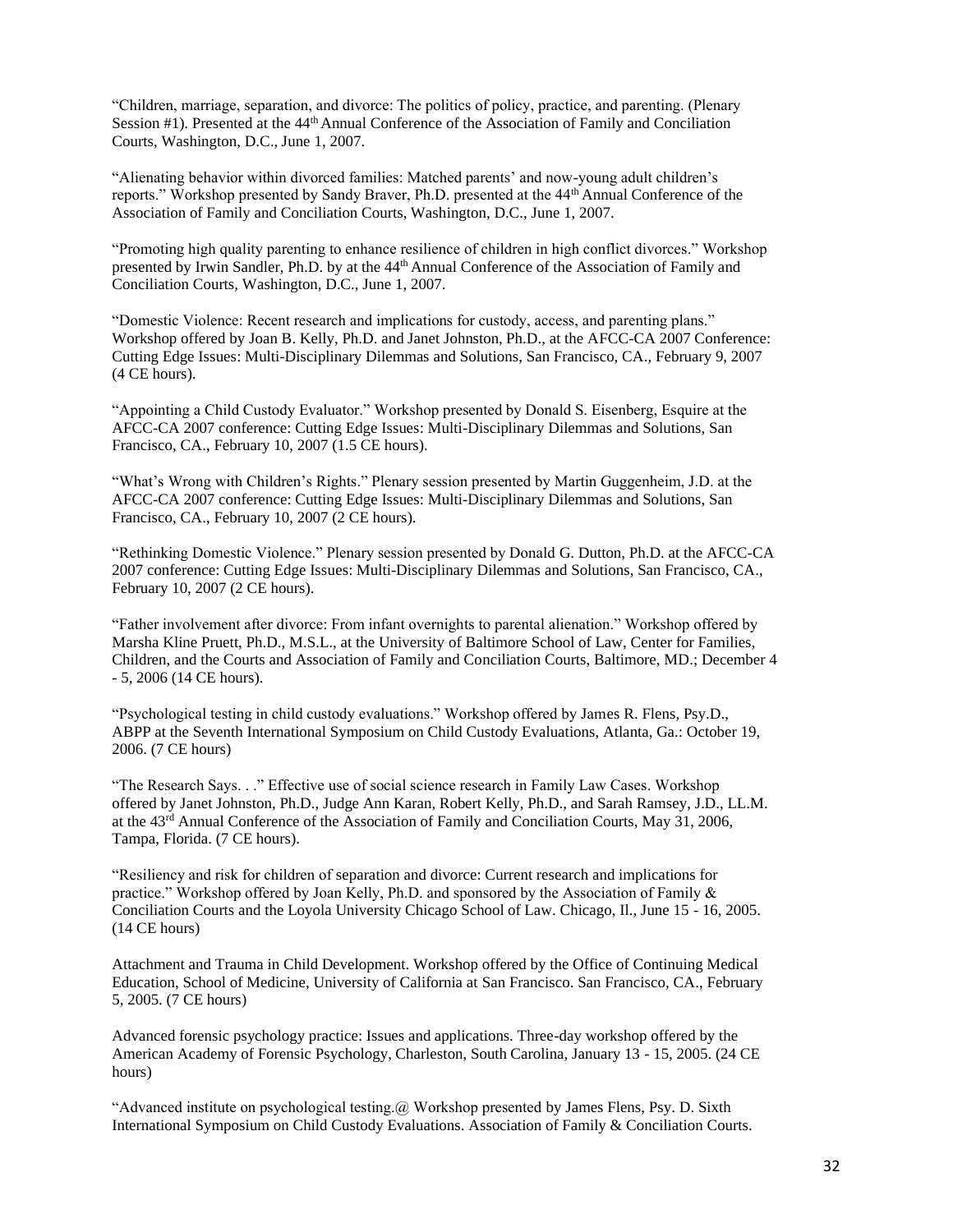Nashville, Tennessee, October 14, 2004. (3 CE hours)

"Child custody evaluation: Legal, clinical, and ethical issues." Workshop presented by David A. Martindale, Ph.D., ABPP and sponsored by the Department of Mental Health Law and Policy, Louis de la Parte Florida Mental Health Institute, University of South Florida, October 6 - 7, 2004. (14 CE hours)

"Psychologists and the Legal System." Workshop presented by William J. Stejskal, Ph.D. and sponsored by the North Carolina Psychological Association, 2004 Ethics Workshop, Charlotte, North Carolina, August 7, 2004. (6 CE hours)

"Personal Injury Evaluations: Ethics, Case Law, and Practice." Workshop presented by David Vore, Ph.D. at the American Academy of Forensic Psychology, Charlotte, North Carolina, February 15, 2004. (7 CE hours)

"Forensic Assessment of Violent Juvenile Offenders." Workshop presented by Thomas Grisso, Ph.D. at the American Academy of Forensic Psychology, Charlotte, North Carolina, February 13, 2004. (7 CE hours)

"Psychological Consultation in Care and Protection Matters." Workshop presented by Lois Oberlander Condie, Ph.D. at the American Academy of Forensic Psychology, Charlotte, North Carolina, February 12, 2004. (7 CE hours)

"Domestic Violence: New perspectives on assessment and treatment." Workshop presented by Donald Dutton, Ph.D., San Diego, California, January 23 - 24, 2004. (14 CE hours)

"Ethical Issues in Forensic Practice." Workshop presented by David Shapiro, Ph.D. at the American Academy of Forensic Psychology, Cincinnati, Ohio, September 17, 2003. (7 CE hours)

"Assessing Malingering and Defensiveness" (Dr. Otto renamed the workshop, "Assessment of Response Style.") Workshop presented by Randy Otto, Ph.D. at the American Academy of Forensic Psychology, Cincinnati, Ohio, September 18, 2003. (7 CE hours)

"Psycholegal issues in Criminal Cases." Workshop presented by Christopher Slobogin, J.D. at the American Academy of Forensic Psychology, Cincinnati, Ohio, September 19, 2003. (7 CE hours)

"Child Custody and Risk Management." Workshop presented by David Martindale, Ph.D. at the American Academy of Forensic Psychology, Cincinnati, Ohio, September 20, 2003. (7 CE hours)

"At the nexus of domestic violence and child maltreatment." Workshop presented by Leigh Goodmark, J.D., The Honorable Wm. Jones, & Peter Jaffe, Ph.D. Association of Family and Conciliation Courts 40<sup>th</sup> Anniversary Conference, Ottawa, Ontario, Canada, May 28, 2003.

Child-based vs. Forensic Evaluations. Workshop presented by Nancy Oelsen, Ph.D., and Ginger Calloway, Ph.D., Fifth International Symposium on Child Custody Evaluations, Tucson, Arizona, November 9, 2002.

The science and art of parent-child observations. Workshop presented by Marvin Acklin, Ph.D. Fifth International Symposium on Child Custody Evaluations, Tucson, Arizona, November 9, 2002.

Boundaries, ethics, testimony, and court. Charlotte Area Health Education Center Continuing Education Program. Program presented by Ann Begler, J.D., October 9, 2002. (6 CE hours)

Custody Evaluations with Gay, Lesbian, and Bisexual Parents. Workshop presented by M.C. Tye & S. M. Johnson at the American Psychological Association's 110<sup>th</sup> Annual Convention. August 22, 2002. Chicago, Illinois.

Conducting custody evaluations in the best interests of the child: Techniques, new legal and ethical requirements, and child sexual abuse issues. The Family Violence & Sexual Assault Institute at the California School of Professional Psychology, San Diego, CA., July 26 - 28, 2002. (24 CE hours)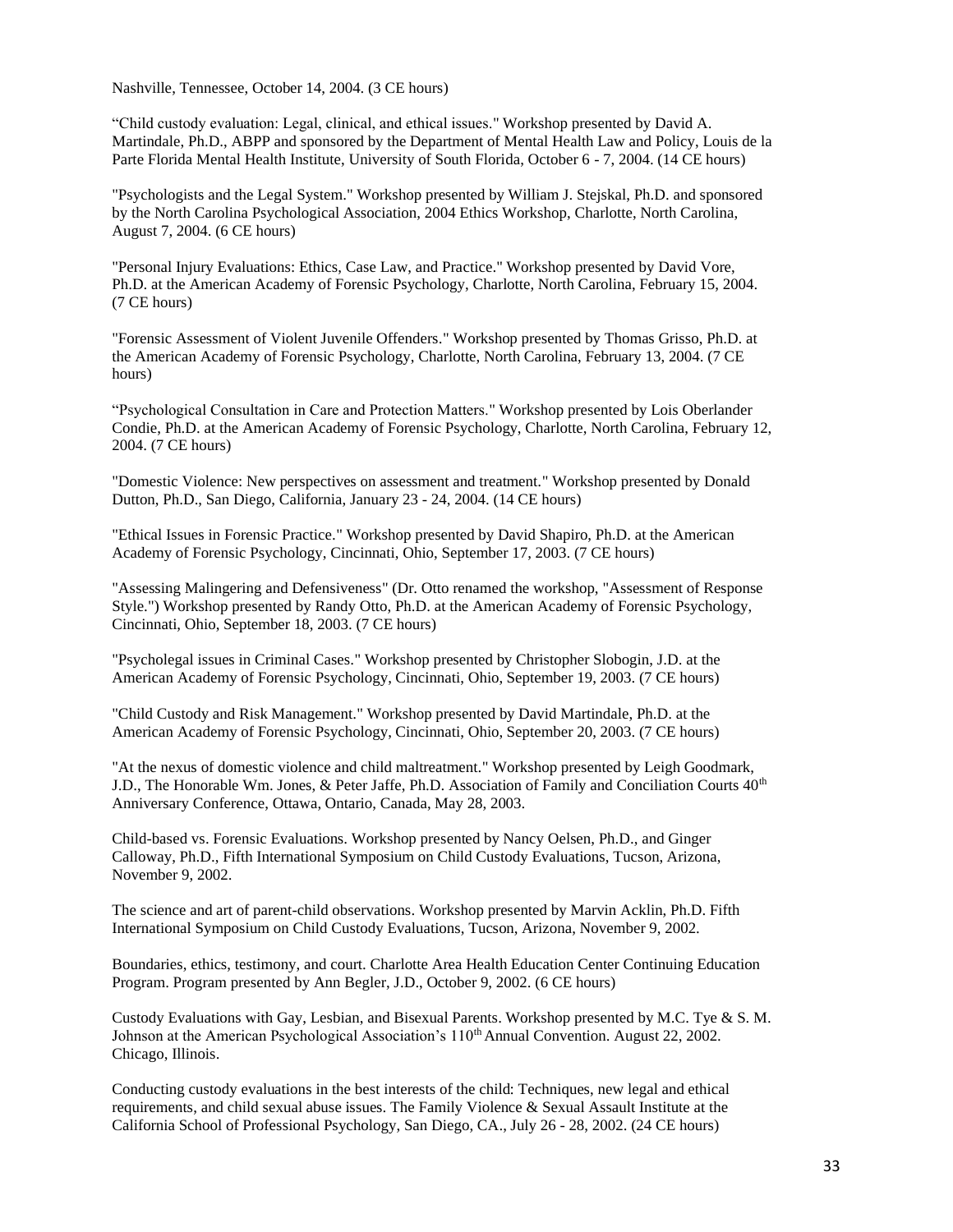Assessing risk in sex offenders. Workshop presented by Randy Otto, Ph.D. American Academy of Forensic Psychology, Philadelphia, PA., November 4, 2001. (7 CE hours)

How reliable are children's statements? Cognitive and social considerations. Workshop presented by Stephen Ceci, Ph.D. American Academy of Forensic Psychology, Philadelphia, PA., November 2, 2001. (7 CE hours)

Crafting developmentally appropriate parenting plans. 38th Annual Conference, Conflict Resolution, Children, & the Courts. Association of Family & Conciliation Courts, Spring 2001 Conference, Chicago, Ill., May 9, 2001.

Assessing allegation of child sexual abuse. Workshop presented by Kathryn Kuehnle, Ph.D. Fourth International Symposium on Child Custody Evaluations, Association of Family & Conciliation Courts, Kiawah Island, South Carolina, November 9, 2000. (7 CE hours)

Custody evaluations and the alienated child. Alienation, Access & Attachment: Balancing legal issues with the needs of the family. Association of Family & Conciliation Courts 2000 Annual Conference. New Orleans, June 2, 2000.

Supervised visitation and the resistant child. Alienation, Access & Attachment: Balancing legal issues with the needs of the family. Association of Family & Conciliation Courts 2000 Annual Conference. New Orleans, June 2, 2000.

Use of the custody evaluation as evidence. Alienation, Access & Attachment: Balancing legal issues with the needs of the family. Association of Family & Conciliation Courts 2000 Annual Conference. New Orleans, June 1, 2000.

Early Interventions in child alienation cases. Alienation, Access & Attachment: Balancing legal issues with the needs of the family. Association of Family & Conciliation Courts 2000 Annual Conference. New Orleans, June 1, 2000.

Case management and the alienated child. Alienation, Access & Attachment: Balancing legal issues with the needs of the family. Association of Family & Conciliation Courts 2000 Annual Conference. New Orleans, June 1, 2000.

Rethinking Alienation. Alienation, Access & Attachment: Balancing legal issues with the needs of the family. Association of Family & Conciliation Courts 2000 Annual Conference. New Orleans, May 30, 2000.

Child custody and risk management. Workshop presented by David A. Martindale, Ph.D. American Academy of Forensic Psychology, New Orleans, March 9, 2000. (7 CE hours)

Assessment of psychopathy: An overview of the Hare Scales. Workshop presented by Stephen Hart, Ph.D. American Academy of Forensic Psychology, New Orleans, March 8, 2000. (7 CE hours)

Working with high conflict. Workshop presented by Margaret Lee, Ph.D. North Carolina Psychological Association. Chapel Hill, October 8, 1999. (6 CE hours)

Working with Children and Families of high-conflict divorce and domestic violence. Two day workshop. Charlotte AHEC. March 26 - 27, 1999.

Clinical and Forensic Assessment of Deception and Malingering.: A three day workshop. Forensic Psychological Associates. Miami, Fl.: March 13 - 15, 1998. (24 CE hours)

Advanced topics in cross-examination. American Academy of Forensic Psychology. San Diego, CA.: February 20, 1998. (7 CE hours)

Advanced Criminal Forensic Psychology. American Academy of Forensic Psychology. San Diego, CA.: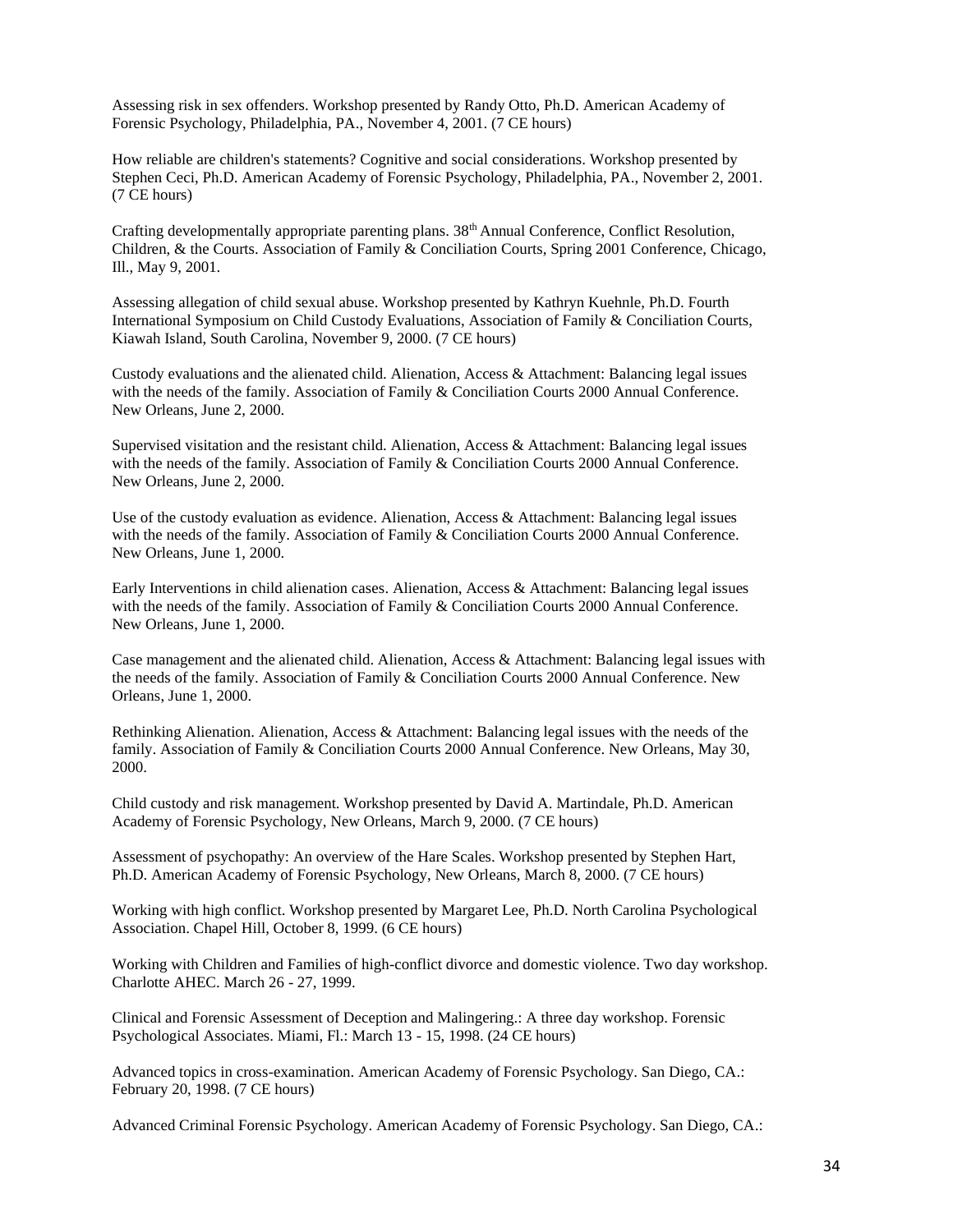February 19, 1998. (7 CE hours)

Advanced topics in Competency (Mens Rea, Mitigating Circumstances, Competency to Confess, etc). Workshop presented by Charles Clark, Ph.D. American Academy of Forensic Psychology. San Diego, CA.: February 19, 1998. (7 CE hours)

Comprehensive Child Custody Evaluations. Workshop presented by Stephen Sparta, Ph.D. American Academy of Forensic Psychology. Hilton Head, SC.: February 1, 1998. (7 CE hours)

Role of the Forensic Psychologist in Death Penalty Mitigation. Workshop presented by Alan Goldstein, Ph.D. American Academy of Forensic Psychology. Hilton Head, SC.: January 31, 1998. (7 CE hours)

Risk Assessment III: Approaches, Populations, Communication and Decision Making: A two-day workshop. Workshop presented by Kirk Heilbrun, Ph.D. American Academy of Forensic Psychology. Hilton Head, SC.: January 29 - 30, 1998. (14 CE hours)

Third International Symposium on Child Custody Evaluations. Association of Family and Conciliation Courts, Breckenridge, CO: September 11 - 13, 1997.

Parent Coordinator Training. Charlotte Area Health Education Center. Charlotte, NC, August 22 - 23, 1997.

Criminal Forensic Psychology. Workshop presented by David Shapiro, Ph.D. American Board of Professional Psychology Post-Graduate Institute in Psychology, Portland, OR, June 16 - 18, 1997. (24 CE hours)

Children, Divorce & Custody: Lawyers and Psychologists working together. American Bar Association & American Psychological Association Joint Conference. Los Angeles, CA.: April 17 - 20, 1997.

Family and Divorce Mediation: A 40-hour course in mediation practice and case law in the State of North Carolina. Charlotte, NC.: February 19 - 23, 1997. (40 CE hours)

Personal Injury Evaluation: A Two-Day workshop on ethics, practice, instruments and case law. American Academy of Forensic Psychology, New Orleans, LA.: January 16 - 17, 1997. (14 CE hours)

Evaluating Juvenile Offenders. Workshop presented by Joe McCann, Ph.D., J.D. Millon Clinical Inventories Conference. Philadelphia, PA., October 5, 1996.

Forensic Use of the Millon Inventories with Adults. Workshop presented by Frank Dyer, Ph.D. Millon Clinical Inventories Conference. Philadelphia, PA., October 5, 1996.

Adult disorders of personality. Workshop presented by Ted Millon, Ph.D. Millon Clinical Inventories Conference. Philadelphia, PA., October 4, 1996.

Child Custody/Parenting Evaluations: Practice, Ethics and Case Law. Workshop presented by Stuart Greenberg, Ph.D. American Board of Professional Psychology Post-Graduate Institute in Psychology, Portland, OR, June 27 - 29, 1996. (21 CE hours)

Effective and Ethical Expert Testimony. American Academy of Forensic Psychology, Las Vegas, NV., April, 1996. (7 CE hours)

Civil Forensic Applications of the MMPI-2. Workshop presented by Stuart Greenberg, Ph.D. & Kevin Moreland, Ph.D. American Academy of Forensic Psychology, Las Vegas, NV., April, 1996. (7 CE hours)

Personal Injury Evaluation: Ethics, Practice and Case Law. Workshop presented by Herb Weissman, Ph.D. American Academy of Forensic Psychology, Hilton Head, S.C., March, 1996. (7 CE hours)

Child Custody Evaluations: Concepts, Methods, and Complications. Workshop presented by Stuart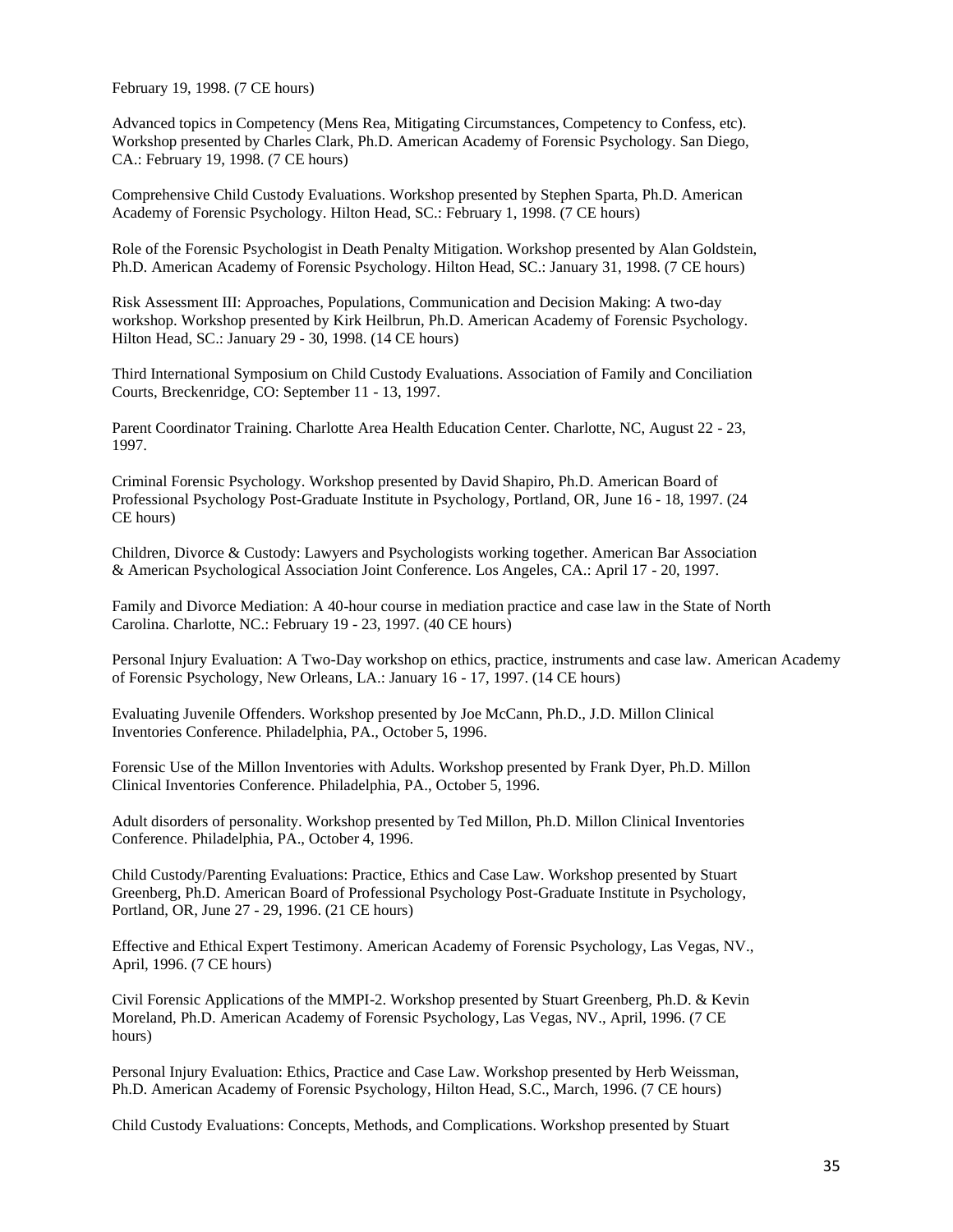Greenberg, Ph.D. American Academy of Forensic Psychology, Hilton Head, S.C., March, 1996. (7 CE hours)

Child Sexual Abuse Evaluations: Research, Assessment Issues and Legal Applications. Workshop presented by Michael Maloney, Ph.D. American Academy of Forensic Psychology, Las Vegas, NV., April, 1996. (7 CE hours)

Personal Injury Evaluations: Part I & II: Introduction to Assessment and Testimony. Two day workshop sponsored by the American Academy of Forensic Psychology, Chicago, IL. November, 1995. (14 CE hours)

Child Sexual Abuse Evaluation: An overview of research, assessment issues, and legal applications. Workshop presented by Michael Maloney, Ph.D. American Academy of Forensic Psychology, Nashville, TN. February, 1995. (7 CE hours)

Ethics and Forensic Practice. American Academy of Forensic Psychology, Portland Oregon. November, 1994. (7 CE hours)

Conducting Competent, Ethical Child Custody Evaluations. Workshop presented by Sherry, Skidmore, Ph.D. American Academy of Forensic Psychology. Portland, Oregon. November, 1994. (14 CE hours)

The Art and Science of Forensic Interviewing of Children. Second National Colloquium of the American Professional Society on the Abuse of Children, May, 1994.

The Scientific Basis for Expert Psychological Testimony Regarding Child Sexual Abuse. Second National Colloquium of the American Professional Society on the Abuse of Children, May, 1994.

Preparing for the Diplomate Examination in Forensic Psychology. Workshop presented by David Shapiro, Ph.D. American Academy of Forensic Psychology, Baltimore, MD., April 1994. (7 CE hours)

#### **JURISDICTION AND AREA OF EXPERTISE IN WHICH I HAVE TESTIFIED**

Chester County, Pennsylvania CYS Hearings, State Office Building, Pa. Delaware County, Pennsylvania Delaware County, Pennsylvania Bucks County, Pennsylvania Lancaster County, Pennsylvania Montgomery County, Pennsylvania Lehigh County, Pennsylvania Lancaster County, Pennsylvania Harnett County, North Carolina Mecklenburg County, North Carolina Philadelphia County, Pennsylvania Union County, North Carolina Cabarrus County, North Carolina Davidson County, North Carolina Pitt County, North Carolina Tarrant County, Texas Dare County, North Carolina Wake County, North Carolina Wake County, North Carolina Richland County, South Carolina Richland County, South Carolina Harris County, Texas Fort Worth, Texas Buncombe County, North Carolina Harris County, Texas Iredell County, North Carolina Bastrup, Texas Queens, New York Los Angeles County, California Expert Testimony: Personal Injury Union County, North Carolina Hillsborough County, Florida Dayton, Ohio (Federal Court) Catawba County, North Carolina San Jose, California Expert Testimony: Child Neglect & Beaufort County, South Carolina Maltreatment Contra Costa County, California

Expert Testimony: Child Custody Expert Testimony: Child Sexual Abuse

Philadelphia County, Pennsylvania Mecklenburg County, North Carolina

Harnett County, North Carolina Mecklenburg County, North Carolina

Tulsa County, Oklahoma Mecklenburg County, North Carolina